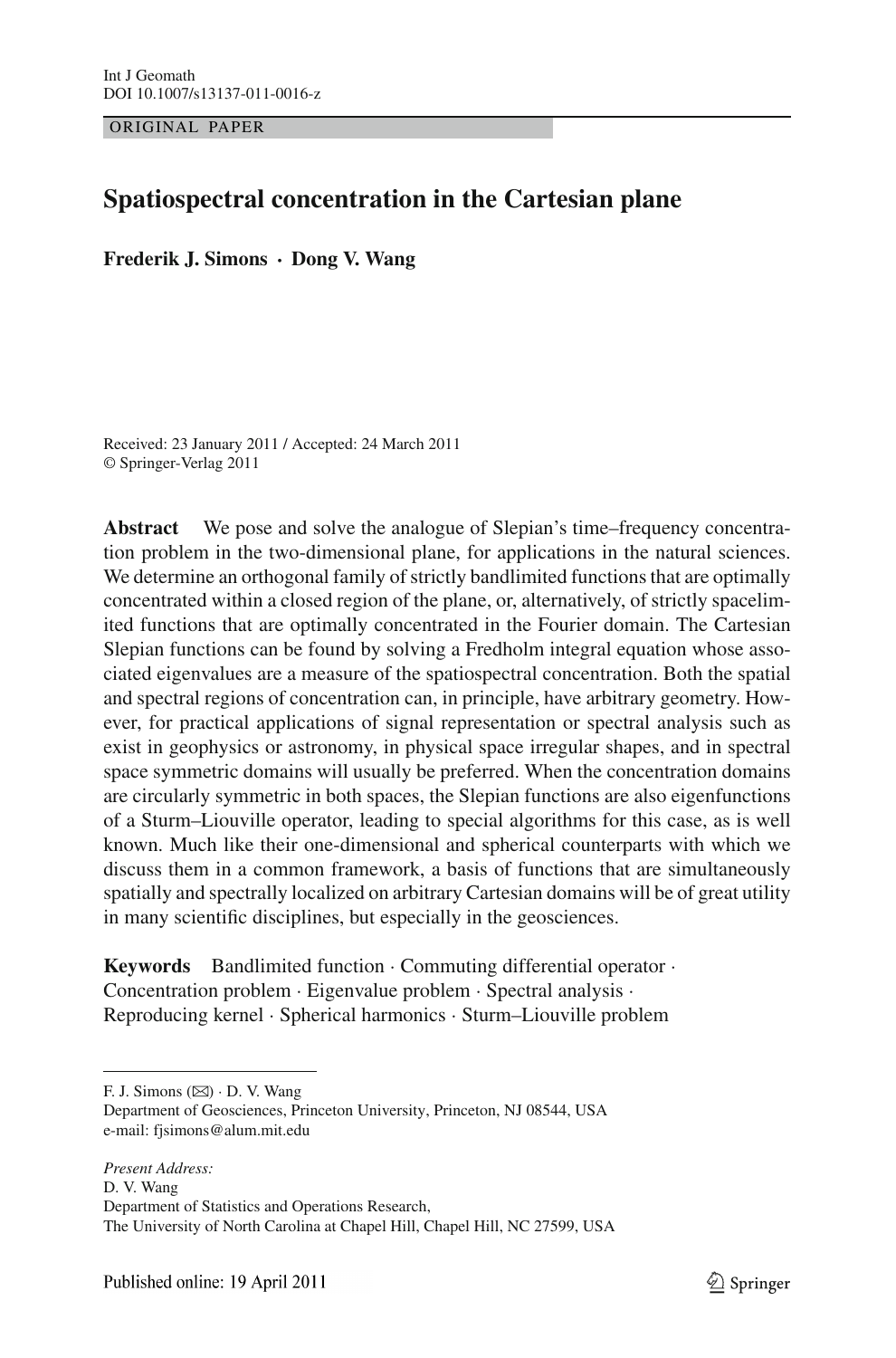**Mathematics Subject Classification (2000)** 42B99 · 41A30 · 86-08 · 47B15 · 46E22 · 34B24 · 45B05 · 33C55

# **1 Introduction**

The one-dimensional prolate spheroidal wave functions (pswf) have enjoyed an enduring popularity in the signal processing community ever since their introduction in the early 1960s [\(Landau and Pollak 1961](#page-32-0), [1962](#page-32-1); [Slepian and Pollak 1961\)](#page-34-0). Indeed, in many scientific and engineering disciplines the pswf and their relatives the discrete prolate spheroidal sequences (dpss; [Grünbaum 1981;](#page-32-2) [Slepian 1978](#page-34-1)) have by now become the preferred data windows to regularize the quadratic inverse problem of power spectral estimation from time-series observations of finite extent [\(Percival and Walden 1993](#page-33-0)). At the deliberate cost of introducing spectral bias, windowing the data with a set of such orthogonal "tapers" lowers the variance of the "multitaper" average [\(Thomson](#page-34-2) [1982\)](#page-34-2), which results in estimates of the power spectral density that are low-error in the mean-squared sense [\(Thomson 1990\)](#page-34-3). As a basis for function representation, approximat[ion](#page-34-4) [and](#page-34-4) [interpolation](#page-34-4) [\(Delsarte et al. 1985](#page-31-0)[;](#page-34-4) [Moore and Cada 2004](#page-33-1); Shkolnisky et al. [2006](#page-34-4); [Xiao et al. 2001](#page-35-0)), or in stochastic linear inverse problems [\(Bertero et al.](#page-30-0) [1985a](#page-30-0)[,b;](#page-30-1) [de Villiers et al. 2001](#page-31-1); [Wingham 1992\)](#page-35-1), the pswf have been less in the public eye, especially compared to wavelet analysis [\(Daubechies 1992;](#page-31-2) [Percival and Walden](#page-33-2) [2006\)](#page-33-2), though, due to advances in computation, there has been a resurgent interest in rece[nt](#page-32-4) [years](#page-32-4) [\(Beylkin and Monzón 2002](#page-30-2)[;](#page-32-4) [Karoui and Moumni 2008;](#page-32-3) Khare and George [2003](#page-32-4); [Walter and Soleski 2005\)](#page-35-2), in particular as relates to using them for the numerical solution of partial differential equations [\(Beylkin and Sandberg 2005;](#page-30-3) [Boyd](#page-31-3) [2003,](#page-31-3) [2004;](#page-31-4) [Chen et al. 2005](#page-31-5)).

The pswf are the solutions to what has come to be known as "the concentration problem" [\(Flandrin 1998](#page-31-6); [Percival and Walden 1993\)](#page-33-0) of Slepian, Landau and Pollak, in which the energy of a bandlimited function is maximized by quadratic optimization inside a certain interval of time. Vice versa, it refers to the maximization of the spectral localization of a timelimited function inside a certain target bandwidth [\(Slepian 1983](#page-34-5)). In the first version of the problem, the bandlimited, time-concentrated pswf form an orthogonal basis for the entire space of bandlimited signals that is also orthogonal over the particular time interval of interest. In the second version the timelimited, band-concentrated pswf are a basis for square-integrable broadband signals that are exactly confined to the interval [\(Landau and Pollak 1961;](#page-32-0) [Slepian and Pollak 1961](#page-34-0)). In general we shall refer to all singular functions of time-bandwidth or space-bandwidth projection operators as "Slepian functions".

The fixed prescription of the "region of interest" in physical or spectral space is a deliberately narrow point of view that is well suited to scientific or engineering studies where the assumption of stationarity, prior information, or the availability of data will dictate the interval of study from the outset. This distinguishes the Slepian functions philosophically from the eigenfunctions of full-phase-space localization operators [\(Daubechies 1988;](#page-31-7) [Simons et al. 2003](#page-34-6)) or wavelets [\(Daubechies and Paul 1988](#page-31-8); [Olhede and Walden 2002\)](#page-33-3), with which they nevertheless share strong connections [\(Lilly and Park 1995](#page-32-5); [Shepp and Zhang 2000;](#page-34-7) [Walter and Shen 2004,](#page-35-3) [2005](#page-35-4)). Strict localization of this type remained the driving force behind the development of Slepian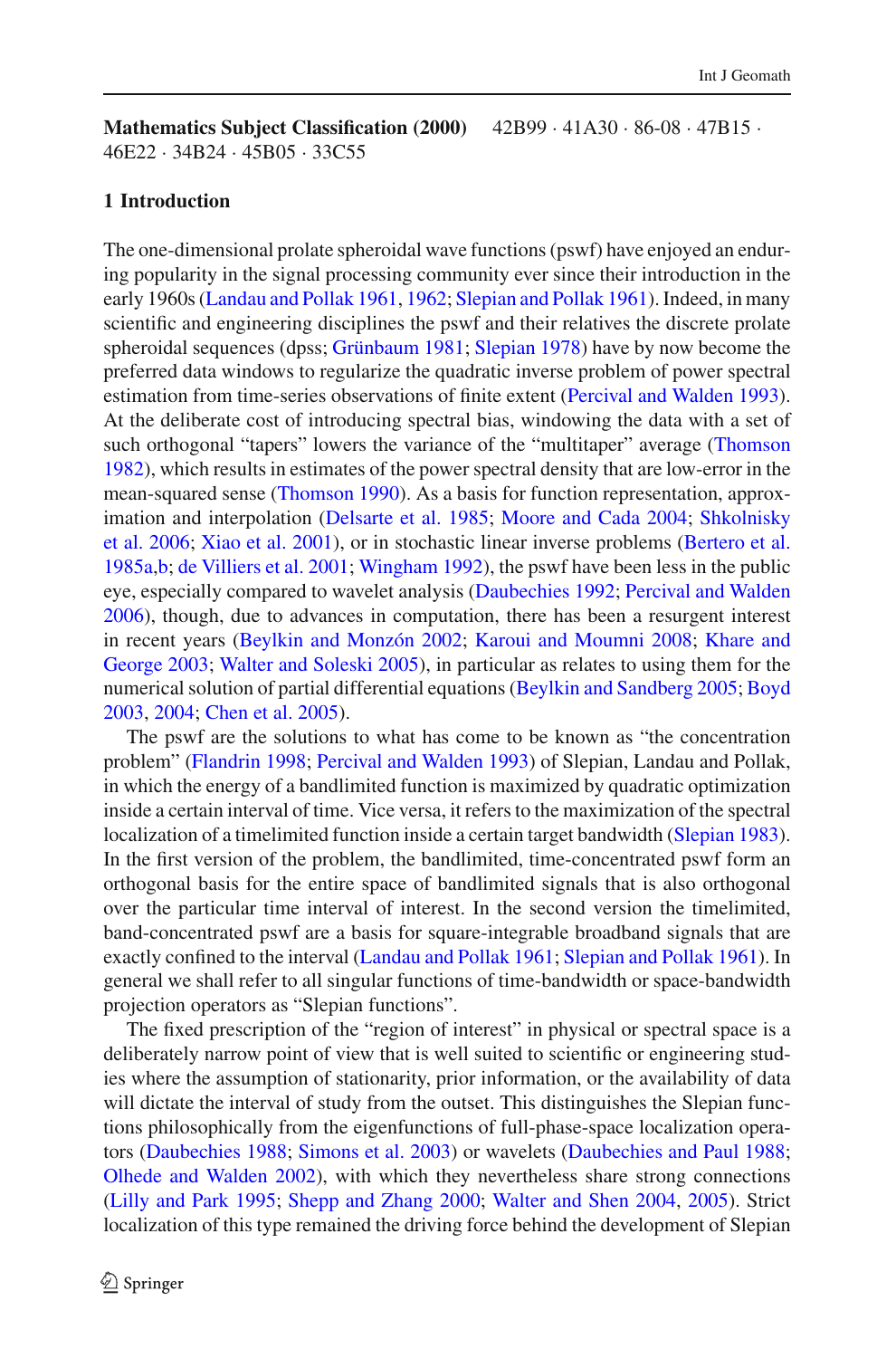func[tions](#page-30-4) [over](#page-30-4) [fixed](#page-30-4) [geographical](#page-30-4) [domains](#page-30-4) [on](#page-30-4) [the](#page-30-4) [surface](#page-30-4) [of](#page-30-4) [the](#page-30-4) [sphere](#page-30-4) [\(](#page-30-4)Albertella et al. [1999;](#page-30-4) [Miranian 2004](#page-33-4); [Simons et al. 2006\)](#page-34-8)—which have numerous applications in geodesy [\(Albertella and Sacerdote 2001](#page-30-5); [Han et al. 2008a](#page-32-6); [Simons and Dahlen](#page-34-9) [2006\)](#page-34-9), geomagnetism [\(Simons et al. 2009](#page-34-10); [Schott and Thébault 2011](#page-34-11)), geophysics [\(Han and Ditmar 2007;](#page-32-7) [Han et al. 2008b;](#page-32-8) [Han and Simons 2008;](#page-32-9) [Harig et al. 2010](#page-32-10)), biomedical [\(Maniar and Mitra 2005](#page-33-5); [Mitra and Maniar 2006](#page-33-6)[\)](#page-31-9) [and](#page-31-9) [planetary](#page-31-9) [\(](#page-31-9)Evans et al. [2010](#page-31-9); [Han 2008;](#page-32-11) [Han et al. 2009](#page-32-12); [Wieczorek and Simons 2005\)](#page-35-5) science, and cosmology [\(Dahlen and Simons 2008;](#page-31-10) [Wieczorek and Simons 2007](#page-35-6))—as opposed to appr[oaches](#page-31-13) [using](#page-31-13) [spherical](#page-31-13) [wavelets](#page-31-13) [\(Chambodut et al. 2005](#page-31-11)[;](#page-31-13) [Faÿ et al. 2008;](#page-31-12) Fengler et al. [2007;](#page-31-13) [Freeden and Windheuser 1997;](#page-31-14) [Holschneider et al. 2003;](#page-32-13) [Kido et al. 2003](#page-32-14); [McEwen et al. 2007;](#page-33-7) [Panet et al. 2006](#page-33-8); [Schmidt et al. 2006](#page-34-12)), needlets [\(Marinucci et al.](#page-33-9) [2008\)](#page-33-9), splines [\(Amirbekyan et al. 2008;](#page-30-6) [Lai et al. 2009;](#page-32-15) [Michel and Wolf 2008\)](#page-33-10), radial basis functions [\(Freeden and Michel 1999;](#page-31-15) [Schmidt et al. 2007](#page-34-13)[\),](#page-32-16) [coherent](#page-32-16) [states](#page-32-16) [\(](#page-32-16)Hall and Mitchell [2002;](#page-32-16) Kowalski and Rembieliński 2000; [Tegmark 1995,](#page-34-14) [1996\)](#page-34-15), or other constructions [\(Simons et al. 1997](#page-34-16)), which have all come of age in these fields also. Finally, we note that the very choice of the criterion to define localization is open to discussion [\(Narcowich and Ward 1996](#page-33-11); [Parks and Shenoy 1990](#page-33-12); [Riedel and Sidorenko](#page-33-13) [1995;](#page-33-13) [Saito 2007](#page-33-14); [Wei et al. 2010\)](#page-35-7); in particular, it need not necessarily include only quadratic forms [\(Donoho and Stark 1989](#page-31-16)).

In multiple Cartesian dimensions, in practice: in the plane, the space–frequency localization problem has received remarkably little attention beyond the initial treatment by Slepian himself [\(Slepian 1964](#page-34-17)), who restricted his attention to concentration over circular disks in space and spectral space (see also [Brander and DeFacio 1986](#page-31-17); [Van De Ville et al. 2002](#page-34-18)). In this situation, as in the one-dimensional case, the concentration operator commutes with a second-order Sturm–Liouville differential operator, which greatly facilitates the (numerical) analysis. The scarce recent work on twodimensional Slepian functions has focused on their being amenable to generalized Gaussian quadrature [\(de Villiers et al. 2003;](#page-31-18) [Ma et al. 1996](#page-33-15); [Shkolnisky 2007\)](#page-34-19) or on using them for multiscale out-of-sample extensions [\(Coifman and Lafon 2006\)](#page-31-19) without straying from circular regions of interest. On square or rectangular domains Slepian functions formed by outer products of pairs of the pswf [\(Borcea et al. 2008](#page-31-20); [Hanssen 1997](#page-32-18)) have correspondingly square or rectangular concentration regions in spectral space, which is undesirable in geophysical applications [\(Simons et al. 2003](#page-34-6)).

Geographical regions are not typically squares, circles or rectangles—although usually we will require the spectral support of the Slepian functions to remain disklike to enable isotropic feature extraction [\(Zhang 1994](#page-35-8)). In those studies where Cartesian domains of arbitrary geometry have been implicit or explicitly considered, as for applications in image processing [\(Zhou et al. 1984\)](#page-35-9), radio-astronomy [\(Jackson et al. 1991](#page-32-19)), medical [\(Lindquist et al. 2006](#page-33-16); [Walter and Soleski 2008](#page-35-10); [Yang et al. 2002](#page-35-11)), radar or seismic imaging [\(Borcea et al. 2008](#page-31-20)) or in the specific context of multi-dimensional spectral analysis [\(Bronez 1988](#page-31-21); [Liu and van Veen](#page-33-17) [1992\)](#page-33-17), the Slepian functions are obtained directly from the defining equation, i.e. by numerical diagonalization of the discretized space-bandwidth projection operator. This can be implemented explicitly [\(Percival and Walden 1993](#page-33-0)) or by iterated filtering and bounding [\(Jackson et al. 1991](#page-32-19)) as in the Papoulis [\(Kennedy et al.](#page-32-20) [2008;](#page-32-20) [Papoulis 1975](#page-33-18)) or Lanczos [\(Golub and van Loan 1989\)](#page-31-22) algorithms. Given the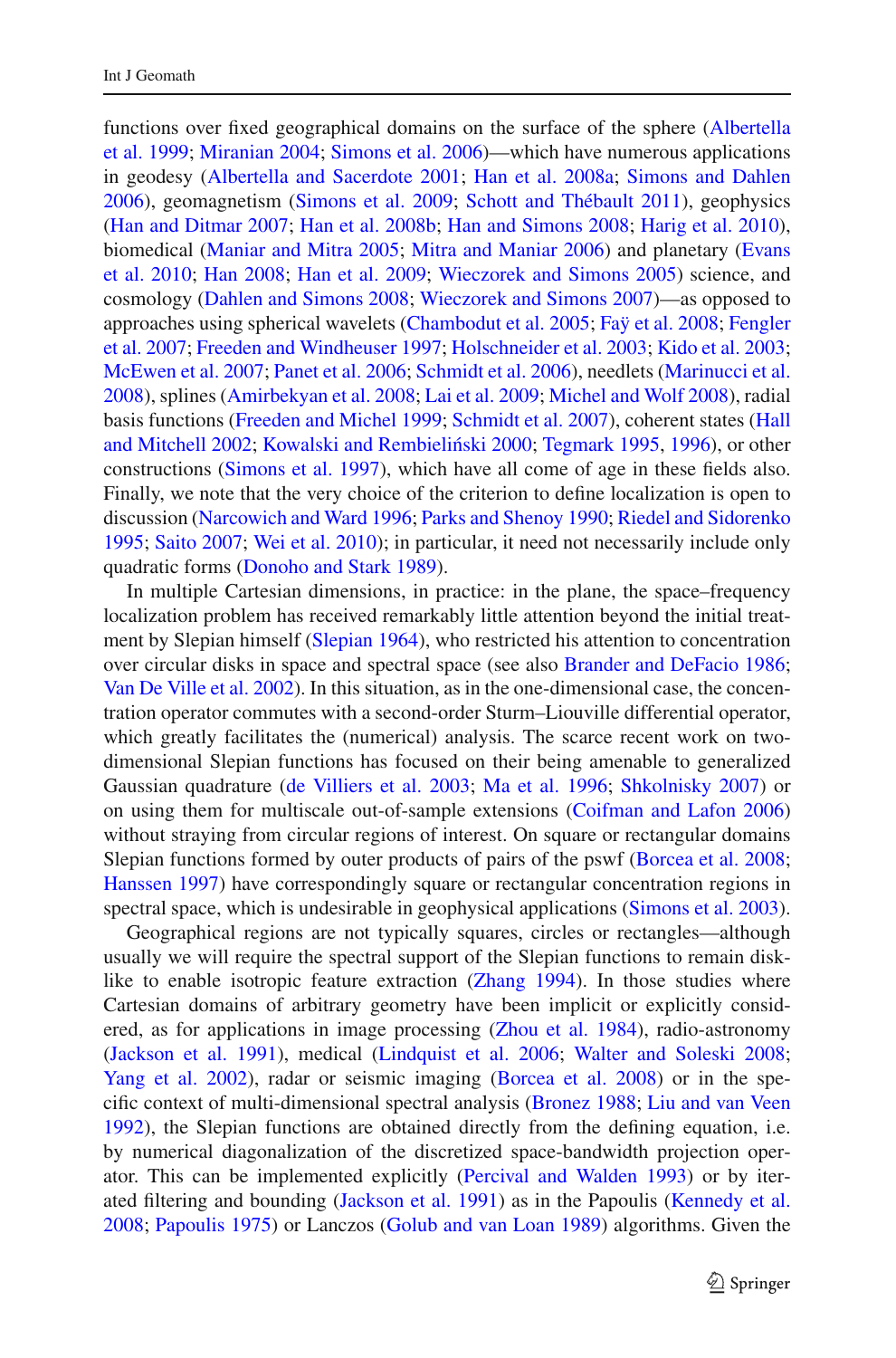characteristic step-shaped eigenvalue spectrum of the operators [\(Daubechies 1988,](#page-31-7) [1992;](#page-31-2) [Slepian 1976](#page-34-20), [1983\)](#page-34-5) such procedures are not uniformly stable [\(Bell et al. 1993](#page-30-7)), and for general, non-symmetric domains, no better-behaved commuting operator exists [\(Brander and DeFacio 1986;](#page-31-17) [Grünbaum et al. 1982](#page-32-21); [Parlett and Wu 1984](#page-33-19)). In this case we prefer the numerical solution of the Fredholm integral equation [\(Tricomi](#page-34-21) [1970\)](#page-34-21) with which the concentration problem is equivalent, by the Nyström method [\(Nyström 1930\)](#page-33-20), using classical Gauss–Legendre integration [\(Press et al. 1992\)](#page-33-21). When both the spatial and spectral regions of concentration are irregular in shape and of complete generality, diagonalization of the projection operator is our only recourse.

As we have in a sense come full circle as regards "Slepian's problem", at least concerning the scalar case, and because of its deep connections within the framework of reproducing-kernel Hilbert spaces [\(Aronszajn 1950;](#page-30-8) [Simons 2010](#page-34-22); [Yao 1967\)](#page-35-12), our contribution has the character of a review. We take the reader from the beginnings of the theory in one linear dimension [\(Slepian and Pollak 1961](#page-34-0)) to its generalization on the surface of the unit sphere [\(Simons and Dahlen 2006;](#page-34-9) [Simons et al. 2006](#page-34-8)), and back to the two Cartesian dimensions of the title of this paper, where, after [Slepian](#page-34-17) [\(1964\)](#page-34-17), there remained some work to be done. Our discussion is only as technical as required to make the theory available for applications in the natural sciences. Focusing on the practical and the reproducible, we are distributing all of our Matlab computer routines freely over the World Wide Web.

#### <span id="page-3-1"></span>**2 Spatiospectral concentration on the real line**

We use *t* to denote time or one-dimensional space and  $\omega$  for angular frequency, and adopt a normalization convention [\(Mallat 1998](#page-33-22)) in which a real-valued time-domain signal  $f(t)$  and its Fourier transform  $F(\omega)$  are related by

$$
f(t) = (2\pi)^{-1} \int_{-\infty}^{\infty} F(\omega) e^{i\omega t} d\omega, \qquad F(\omega) = \int_{-\infty}^{\infty} f(t) e^{-i\omega t} dt.
$$
 (1)

Following Slepian, Landau and Pollak [\(Landau and Pollak 1961;](#page-32-0) [Slepian and Pollak](#page-34-0) [1961\)](#page-34-0), the strictly bandlimited signal

$$
g(t) = (2\pi)^{-1} \int_{-W}^{W} G(\omega) e^{i\omega t} d\omega
$$
 (2)

<span id="page-3-2"></span><span id="page-3-0"></span>that is maximally concentrated within  $|t| \leq T$  is the one that maximizes the ratio

$$
\lambda = \frac{\int_{-T}^{T} g^2(t) dt}{\int_{-\infty}^{\infty} g^2(t) dt}.
$$
\n(3)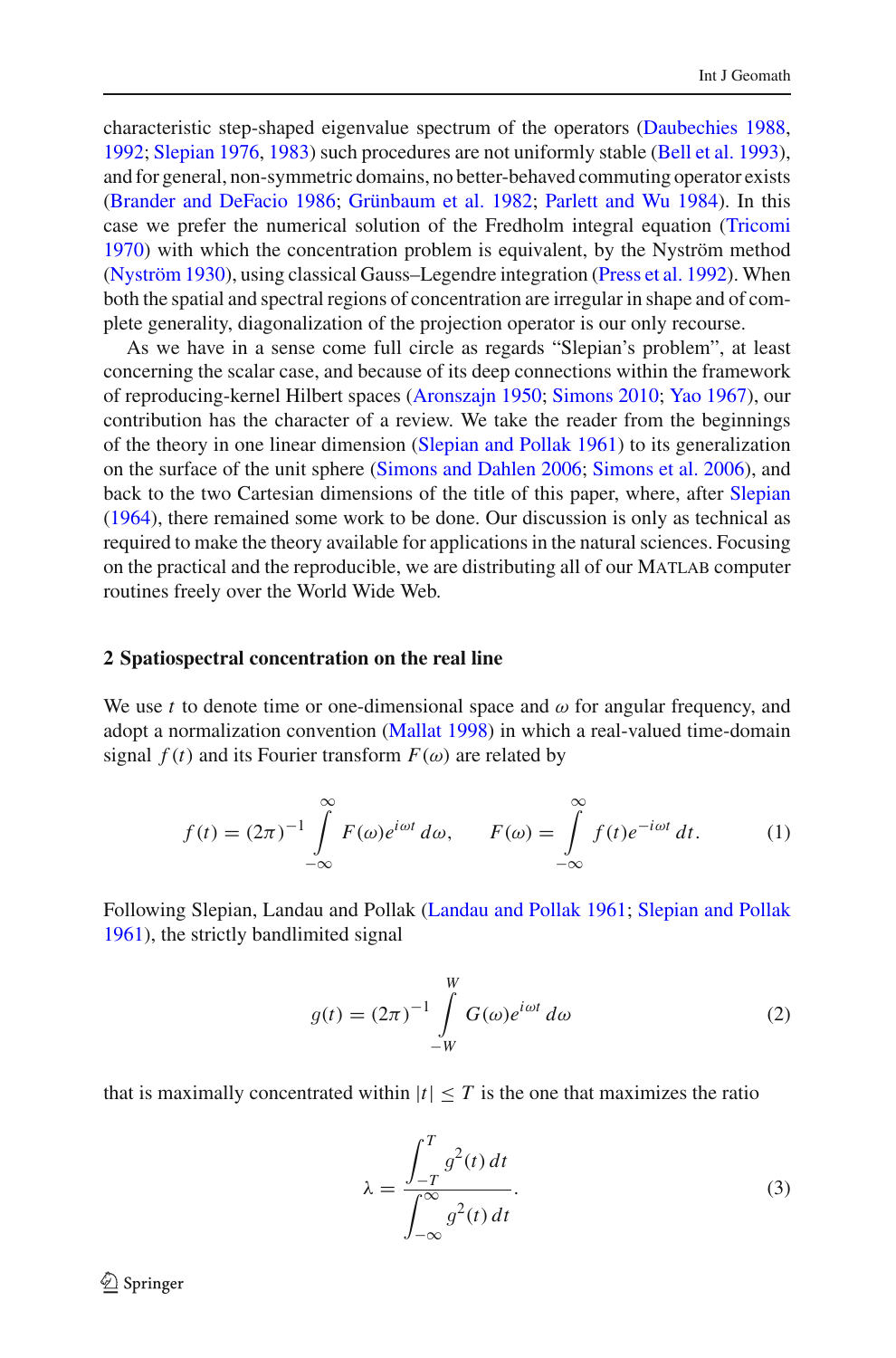Bandlimited functions  $g(t)$  satisfying problem [\(3\)](#page-3-0) have spectra  $G(\omega)$  that satisfy

$$
\int_{-W}^{W} D(\omega, \omega') G(\omega') d\omega' = \lambda G(\omega), \quad |\omega| \le W,\tag{4a}
$$

<span id="page-4-1"></span><span id="page-4-0"></span>
$$
D(\omega, \omega') = \frac{\sin[T(\omega - \omega')]}{\pi(\omega - \omega')}.
$$
 (4b)

<span id="page-4-5"></span>The corresponding time- or spatial-domain formulation is

$$
\int_{-T}^{T} D(t, t')g(t') dt' = \lambda g(t), \quad t \in \mathbb{R},
$$
\n(5a)

$$
D(t, t') = \frac{\sin[W(t - t')]}{\pi(t - t')}.
$$
\n(5b)

When the pswf  $g_1(t)$ ,  $g_2(t)$ , ... that solve Eq. [\(5\)](#page-4-0) are made orthonormal over  $|t| \leq \infty$ they are also orthogonal over the interval  $|t| \leq T$ :

$$
\int_{-\infty}^{\infty} g_{\alpha} g_{\beta} dt = \delta_{\alpha\beta}, \qquad \int_{-T}^{T} g_{\alpha} g_{\beta} dt = \lambda_{\alpha} \delta_{\alpha\beta}.
$$
 (6)

<span id="page-4-3"></span>It now follows directly that

$$
D(t, t') = \sum_{\alpha=1}^{\infty} g_{\alpha}(t) g_{\alpha}(t') \text{ and } \sum_{\alpha=1}^{\infty} g_{\alpha}^{2}(t) = \frac{W}{\pi}.
$$
 (7)

<span id="page-4-2"></span>A change of variables and a scaling transform Eq. [\(4\)](#page-4-1) into the dimensionless eigenvalue problem

$$
\int_{-1}^{1} D(x, x') \psi(x') dx' = \lambda \psi(x),
$$
\n(8a)

$$
D(x, x') = \frac{\sin[T W(x - x')] }{\pi (x - x')}.
$$
 (8b)

<span id="page-4-4"></span>The eigenvalues  $\lambda_1 > \lambda_2 > \cdots$  and eigenfunctions  $\psi_1(x), \psi_2(x), \ldots$  depend only upon the time-bandwidth product  $TW$ . The sum of the concentration values  $\lambda$  relates to this as

$$
N^{1D} = \sum_{\alpha=1}^{\infty} \lambda_{\alpha} = \int_{-1}^{1} D(x, x) dx = \frac{2TW}{\pi} = \frac{(2T)(2W)}{2\pi}.
$$
 (9)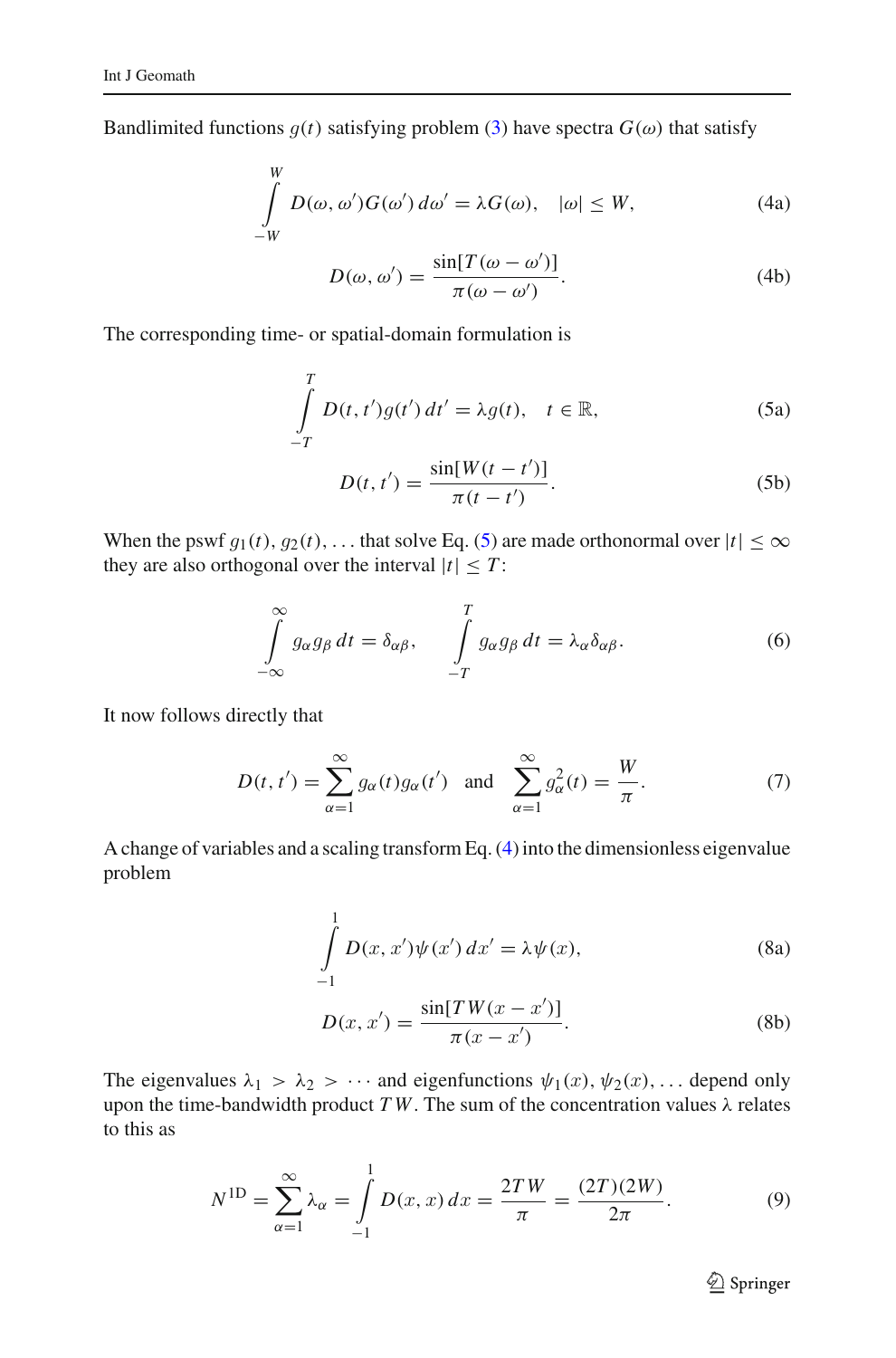The spectrum of Eq. [\(8\)](#page-4-2) has near-unity and near-zero eigenvalues separated by a narrow transition band [\(Landau 1965](#page-32-22); [Slepian and Sonnenblick 1965\)](#page-34-23). Thus, *N*1D, the "Shannon number", roughly equals the number of significant eigenvalues. In other words [\(Landau and Pollak 1962\)](#page-32-1), it is the approximate dimension of the space of signals that can be simultaneously well concentrated into finite time and frequency intervals. The eigenvalue-weighted sum of the eigenfunctions will be nearly equal to the constant in Eq. [\(7\)](#page-4-3) over the region of concentration, as

$$
\sum_{\alpha=1}^{\infty} \lambda_{\alpha} g_{\alpha}^{2}(t) \approx \sum_{\alpha=1}^{N^{1D}} \lambda_{\alpha} g_{\alpha}^{2}(t) \approx \begin{cases} N^{1D}/(2T) & \text{if } -T \le t \le T, \\ 0 & \text{otherwise.} \end{cases}
$$
 (10)

The integral operator in Eq. [\(8\)](#page-4-2) commutes with a Sturm–Liouville differential oper-ator [\(Slepian 1983](#page-34-5); [Slepian and Pollak 1961\)](#page-34-0), to the effect that although  $\chi \neq \lambda$ , we can solve for the functions  $\psi$  also from

$$
\frac{d}{dx}\left[ (1-x^2)\frac{d\psi}{dx} \right] + \left[ \chi - \frac{(N^{1D})^2 \pi^2}{4} x^2 \right] \psi = 0, \quad |x| \le 1. \tag{11}
$$

<span id="page-5-0"></span>At *N* discrete values of  $x = 0, \ldots, N-1$ , the eigenfunctions  $\psi(x)$  of Eq. [\(11\)](#page-5-0) can be found by diagonalization of a simple symmetric tridiagonal matrix [\(Grünbaum 1981](#page-32-2); [Percival and Walden 1993;](#page-33-0) [Slepian 1978](#page-34-1)) with elements

<span id="page-5-1"></span>
$$
T_{xx} = [(N - 1 - 2x)/2]^2 \cos(2\pi W), \tag{12a}
$$

$$
T_{xx+1} = (x+1)(N-x-1)/2.
$$
 (12b)

The matching concentration eigenvalues  $\lambda$  can then be obtained directly from Eq. [\(8\)](#page-4-2). Compared to those, the Sturm–Liouville eigenvalues  $\chi$  are very regularly distributed and thus the computation of the Slepian functions via diagonalization of Eq. [\(12\)](#page-5-1) is always stable [\(Percival and Walden 1993\)](#page-33-0).

#### **3 Spatiospectral concentration on a sphere**

We use  $\hat{\mathbf{r}} = (\theta, \phi)$  to denote a location at colatitude  $\theta$  and longitude  $\phi$  on the unit sphere  $\Omega = {\hat{\bf r} : ||\hat{\bf r}|| = 1}$  $\Omega = {\hat{\bf r} : ||\hat{\bf r}|| = 1}$  $\Omega = {\hat{\bf r} : ||\hat{\bf r}|| = 1}$ [,](#page-31-23) [and](#page-31-23) [adopt](#page-31-23) a [normalization](#page-31-23) [convention](#page-31-23) [\(](#page-31-23)Dahlen and Tromp [1998;](#page-31-23) [Edmonds 1996\)](#page-31-24) in which a real-valued time-domain signal  $f(\hat{\mathbf{r}})$  and its spherical-harmonic transform *flm* at degree *l* and order *m* are related by

$$
f(\hat{\mathbf{r}}) = \sum_{l=0}^{\infty} \sum_{m=-l}^{l} f_{lm} Y_{lm}(\hat{\mathbf{r}}), \qquad f_{lm} = \int_{\Omega} f(\hat{\mathbf{r}}) Y_{lm}(\hat{\mathbf{r}}) d\Omega.
$$
 (13)

 $\bigcircled{2}$  Springer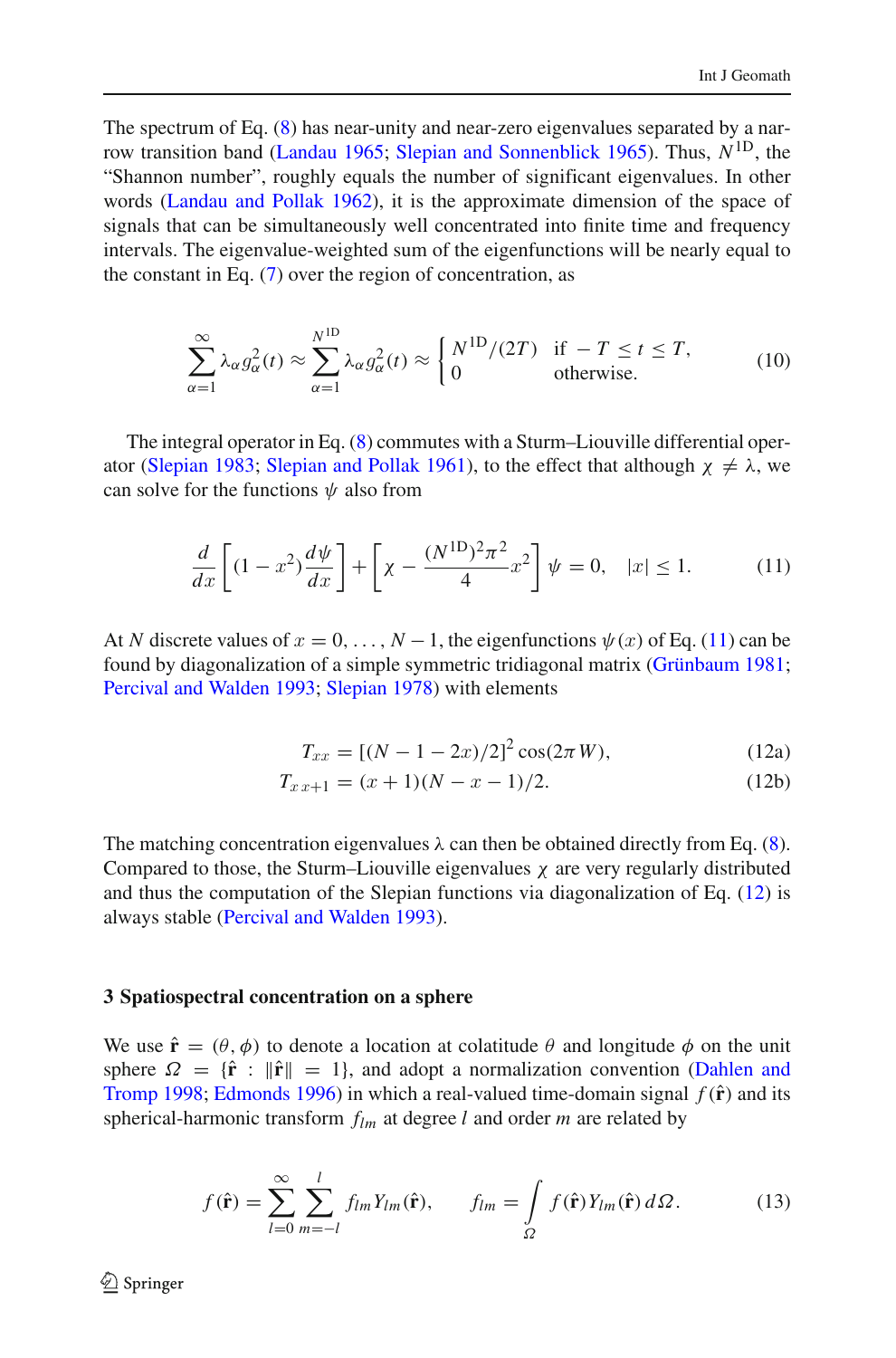Following Simons, Wieczorek and Dahlen [\(Simons et al. 2006\)](#page-34-8) the strictly bandlimited signal

$$
g(\hat{\mathbf{r}}) = \sum_{l=0}^{L} \sum_{m=-l}^{l} g_{lm} Y_{lm}(\hat{\mathbf{r}})
$$
(14)

<span id="page-6-4"></span><span id="page-6-0"></span>that is maximally concentrated within a region  $R \subset \Omega$  maximizes the ratio

<span id="page-6-5"></span>
$$
\lambda = \frac{\int_{R} g^{2}(\hat{\mathbf{r}}) d\Omega}{\int_{\Omega} g^{2}(\hat{\mathbf{r}}) d\Omega}.
$$
 (15)

Bandlimited functions  $g(\hat{\mathbf{r}})$  satisfying problem [\(15\)](#page-6-0) have spectra  $g_{lm}$  that satisfy

$$
\sum_{l'=0}^{L} \sum_{m'=-l'}^{l'} D_{lm,l'm'} g_{l'm'} = \lambda g_{lm}, \quad 0 \le l \le L,
$$
 (16a)

$$
D_{lm,l'm'} = \int\limits_R Y_{lm} Y_{l'm'} d\Omega.
$$
 (16b)

<span id="page-6-6"></span><span id="page-6-1"></span>Through the addition theorem [\(Dahlen and Tromp 1998](#page-31-23)), the corresponding spatialdomain formulation is

$$
\int_{R} D(\hat{\mathbf{r}}, \hat{\mathbf{r}}') g(\hat{\mathbf{r}}') d\Omega' = \lambda g(\hat{\mathbf{r}}), \quad \hat{\mathbf{r}} \in \Omega,
$$
\n(17a)

$$
D(\hat{\mathbf{r}}, \hat{\mathbf{r}}') = \sum_{l=0}^{L} \left(\frac{2l+1}{4\pi}\right) P_l(\hat{\mathbf{r}} \cdot \hat{\mathbf{r}}'),\tag{17b}
$$

where  $P_l$  is the Legendre function. When the functions  $g_1(\hat{\mathbf{r}}), g_2(\hat{\mathbf{r}}), \ldots, g_{(L+1)^2}(\hat{\mathbf{r}})$ that solve Eq. [\(17\)](#page-6-1) are orthonormal over  $\Omega$  they are also orthogonal over the region *R*:

$$
\int_{\Omega} g_{\alpha} g_{\beta} d\Omega = \delta_{\alpha\beta}, \qquad \int_{R} g_{\alpha} g_{\beta} d\Omega = \lambda_{\alpha} \delta_{\alpha\beta}.
$$
\n(18)

<span id="page-6-3"></span><span id="page-6-2"></span>From Eqs.  $(17)$ – $(18)$  we then immediately obtain the relations

$$
D(\hat{\mathbf{r}}, \hat{\mathbf{r}}') = \sum_{\alpha=1}^{(L+1)^2} g_{\alpha}(\hat{\mathbf{r}}) g_{\alpha}(\hat{\mathbf{r}}') \text{ and } \sum_{\alpha=1}^{(L+1)^2} g_{\alpha}^2(\hat{\mathbf{r}}) = \frac{(L+1)^2}{4\pi}.
$$
 (19)

<sup>2</sup> Springer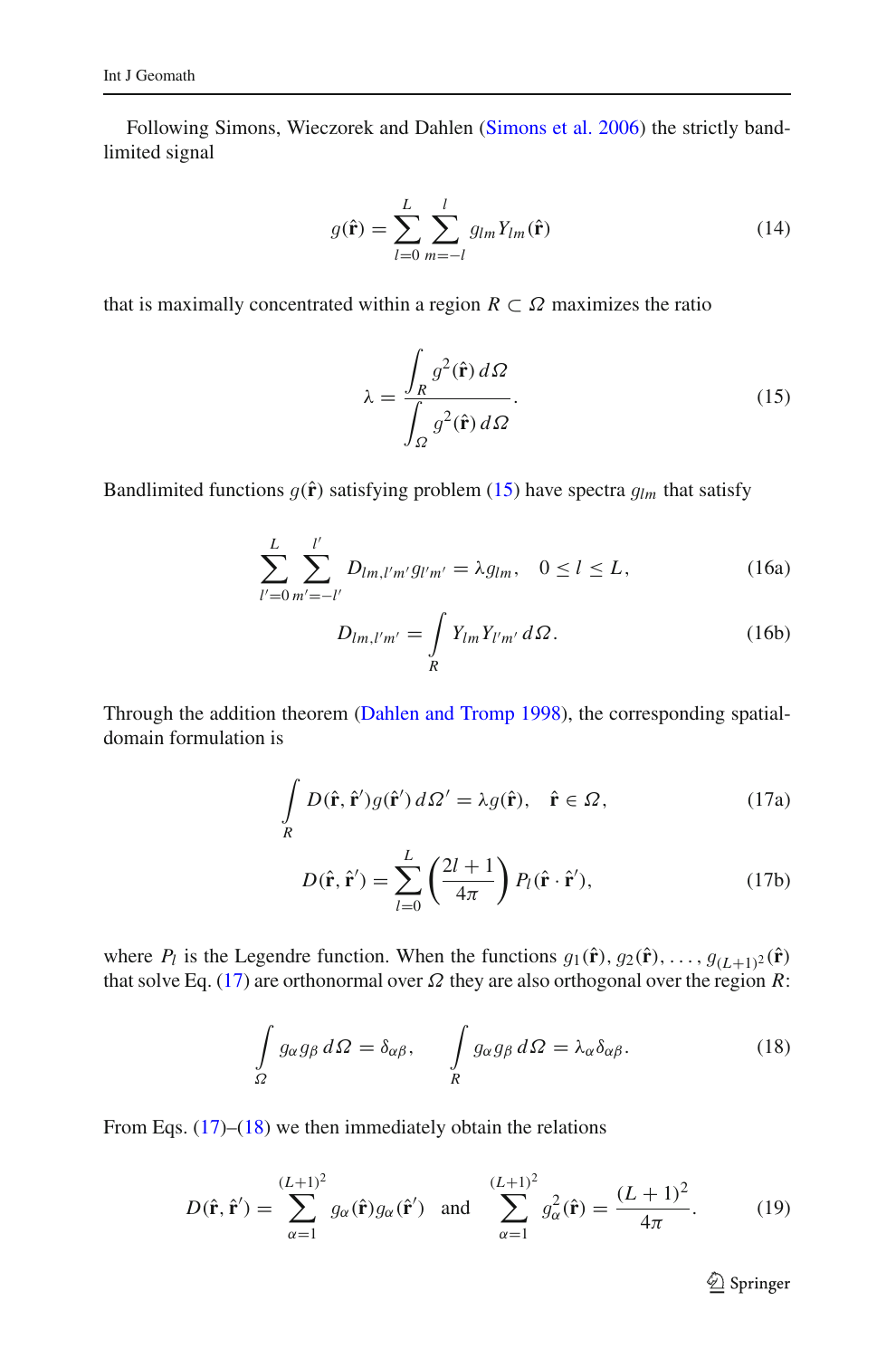<span id="page-7-1"></span>Asympt[otically,](#page-34-24) [as](#page-34-24) [the](#page-34-24) [spatial](#page-34-24) [area](#page-34-24)  $A \to 0$ , and  $L \to \infty$ , Eq. [\(17\)](#page-6-1) becomes (Simons and Dahlen [2007;](#page-34-24) [Simons et al. 2006](#page-34-8))

<span id="page-7-0"></span>
$$
\int_{R_*} D(\xi, \xi') \psi(\xi') d\Omega'_* = \lambda \psi(\xi),
$$
\n(20a)

$$
D(\xi, \xi') = \frac{(L+1)\sqrt{A/4\pi}}{2\pi} \frac{J_1[(L+1)\sqrt{A/4\pi} \|\xi - \xi'\|]}{\|\xi - \xi'\|},
$$
(20b)

where the scaled region  $R_*$  now has area  $4\pi$  and  $J_1$  is the first-order Bessel function of the first kind. As in the one-dimensional case [\(9\)](#page-4-4), the eigenvalues  $\lambda_1 \geq \lambda_2 \geq \ldots$  and eigenfunctions  $\psi_1(\xi)$ ,  $\psi_2(\xi)$ , ... depend only upon the product of the maximal degree *L* and the area *A*. The sum of the concentration values  $\lambda$ , the space-bandwidth product or "spherical Shannon number", *N*3D, once again roughly the number of significant eigenvalues, is:

<span id="page-7-2"></span>
$$
N^{3D} = \sum_{\alpha=1}^{(L+1)^2} \lambda_{\alpha} = \sum_{l=0}^{L} \sum_{m=-l}^{l} D_{lm,lm} = \int_{R} D(\hat{\mathbf{r}}, \hat{\mathbf{r}}) d\Omega,
$$
  
= 
$$
\int_{R_*} D(\xi, \xi) d\Omega_* = (L+1)^2 \frac{A}{4\pi}.
$$
 (21)

The first  $N^{3D}$  orthogonal eigenfunctions  $g_{\alpha}$ ,  $\alpha = 1, 2, ..., N^{3D}$ , with significant eigenvalues  $\lambda_{\alpha} \approx 1$ , provide an essentially uniform coverage of the region *R*, reaching the constant of Eq. [\(19\)](#page-6-3) in the following sense:

$$
\sum_{\alpha=1}^{(L+1)^2} \lambda_{\alpha} g_{\alpha}^2(\hat{\mathbf{r}}) \approx \sum_{\alpha=1}^{N^{3D}} \lambda_{\alpha} g_{\alpha}^2(\hat{\mathbf{r}}) \approx \begin{cases} N^{3D}/A & \text{if } \hat{\mathbf{r}} \in R, \\ 0 & \text{otherwise.} \end{cases}
$$
 (22)

Irrespectively of the particular region of concentration that they were designed for, the complete set of bandlimited spatial Slepian eigenfunctions  $q_1, q_2, \ldots, q_{(L+1)^2}$  is a basis for bandlimited scalar processes anywhere on the surface of the unit sphere [\(Simons and Dahlen 2006;](#page-34-9) [Simons et al. 2006](#page-34-8)). The reduced set  $q_1, \ldots, q_N$ <sub>3D</sub>, with eigenvalues  $\lambda \approx 1$ , is an approximate basis for bandlimited processes that are primarily localized to the region *R* [\(Simons et al. 2009](#page-34-10)). Thus  $N^{3D}$  is the approximate dimension of the space of signals that can be simultaneously well concentrated into finite spatial and spectral intervals on the surface of the unit sphere. Equation [\(20\)](#page-7-0) depends only on this combination of bandwidth and spatial area, as in the one-dimensional case, Eq. [\(8\)](#page-4-2).

When the region of concentration is a circularly symmetric cap of colatitudinal radius  $\Theta$ , centered on the North Pole, the colatitudinal parts  $q(\theta)$  of the separable solutions to Eq.  $(17)$ ,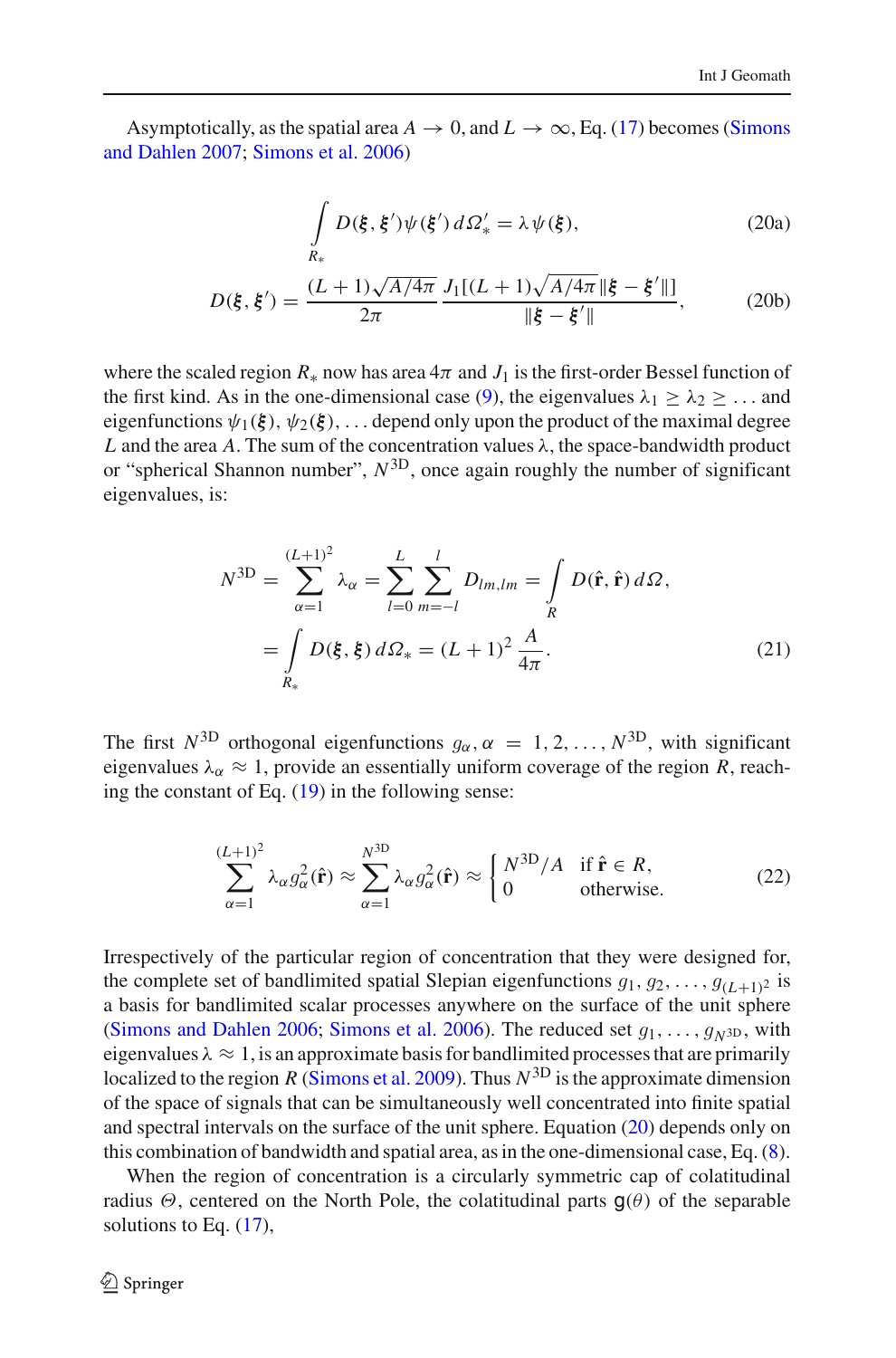$$
g(\theta, \phi) = \begin{cases} \sqrt{2} g(\theta) \cos(m\phi) & \text{if } -L \le m < 0, \\ g(\theta) & \text{if } m = 0, \\ \sqrt{2} g(\theta) \sin(m\phi) & \text{if } 0 < m \le L, \end{cases}
$$
 (23)

<span id="page-8-0"></span>are, owing to a commutation relation [\(Grünbaum et al. 1982\)](#page-32-21), identical to those of the Sturm–Liouville equation

<span id="page-8-2"></span>
$$
\frac{d}{d\mu}\left[ (\mu - \cos\Theta)(1 - \mu^2) \frac{d\mathbf{g}}{d\mu} \right] + \left[ \chi + L(L+2)\mu - \frac{m^2(\mu - \cos\Theta)}{1 - \mu^2} \right] \mathbf{g} = 0,
$$
\n(24)

with  $\mu = \cos \theta$  and  $\chi \neq \lambda$ . At constant *m*, their values  $g_{lm}$  in the expansion [\(14\)](#page-6-4) can [be](#page-32-21) [found](#page-32-21) [by](#page-32-21) [diagonalization](#page-32-21) [of](#page-32-21) [a](#page-32-21) [simple](#page-32-21) [symmetric](#page-32-21) [tridiagonal](#page-32-21) [matrix](#page-32-21) [\(](#page-32-21)Grünbaum et al. [1982;](#page-32-21) [Simons et al. 2006\)](#page-34-8) with elements

$$
T_{ll} = -l(l+1)\cos\Theta,\tag{25a}
$$

$$
T_{ll+1} = [l(l+2) - L(L+2)]\sqrt{\frac{(l+1)^2 - m^2}{(2l+1)(2l+3)}}.
$$
 (25b)

When the region of concentration is a pair of axisymmetric polar caps of common radius  $\Theta$  centered on the North and South Pole, the  $q(\theta)$  solve the Sturm–Liouville equation

<span id="page-8-3"></span>
$$
\frac{d}{d\mu} \left[ (\mu^2 - \cos^2 \Theta)(1 - \mu^2) \frac{d\mathbf{g}}{d\mu} \right] + \left[ \chi + L_p (L_p + 3) \mu^2 - \frac{m^2 (\mu^2 - \cos^2 \Theta)}{1 - \mu^2} \right] \mathbf{g} = 0,
$$
\n(26)

where  $L_p = L$  or  $L_p = L - 1$  depending whether the order *m* of the functions  $g(\theta, \phi)$ in E[q.](#page-32-21)  $(23)$  [is](#page-32-21) [odd](#page-32-21) [or](#page-32-21) [even,](#page-32-21) [and](#page-32-21) [whether](#page-32-21) [the](#page-32-21) [bandwidth](#page-32-21) *L* is odd or even (Grünbaum et al. [1982;](#page-32-21) [Simons and Dahlen 2006\)](#page-34-9). The expansion coefficients of the optimally concentrated antipodal polar-cap eigenfunctions require the numerical diagonalization of the symmetric tridiagonal matrix [\(Simons and Dahlen 2006\)](#page-34-9) with elements

<span id="page-8-1"></span>
$$
T_{ll}^{p} = -l(l+1)\cos^{2}\Theta + \frac{2}{2l+3}[(l+1)^{2} - m^{2}]
$$
  
+[(l-2)(l+1) - L\_{p}(L\_{p} + 3)]  $\left[\frac{1}{3} - \frac{2}{3}\frac{3m^{2} - l(l+1)}{(2l+3)(2l-1)}\right]$ , (27a)

$$
T_{l\,l+2}^{p} = \frac{[l(l+3) - L_p(L_p + 3)]}{2l+3} \sqrt{\frac{[(l+2)^2 - m^2][(l+1)^2 - m^2]}{(2l+5)(2l+1)}}.
$$
 (27b)

Every other degree in the expansion for the equatorially (anti-)symmetric double-polar cap functions is skipped [\(Simons and Dahlen 2006\)](#page-34-9), hence the  $l + 2$  subscript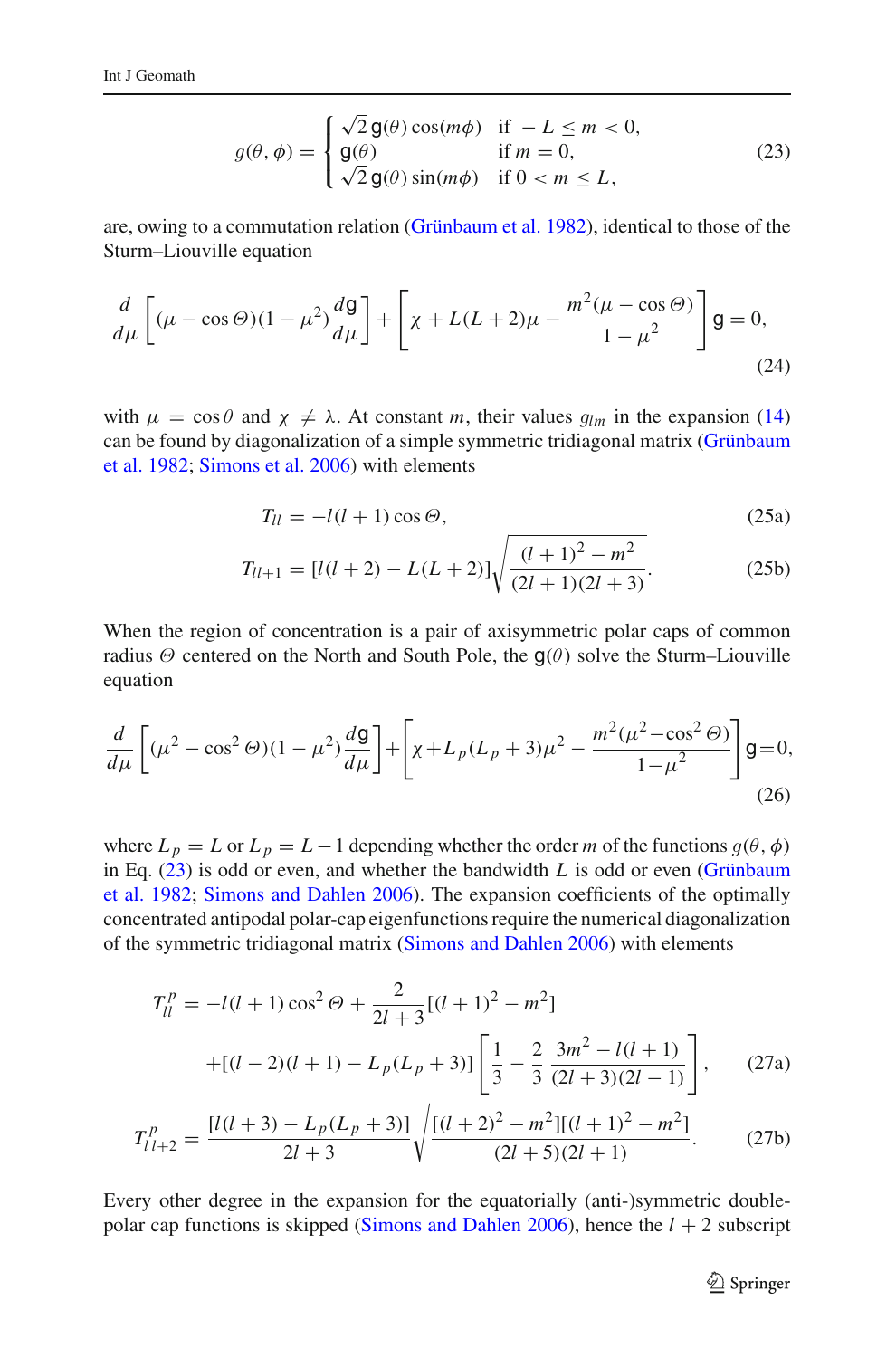for the elements off the main diagonal in Eq.  $(27b)$ . The concentration values  $\lambda$  can be determined from the defining equations  $(16)$  or  $(17)$ . Compared to these, the Sturm– Liouville eigenvalues  $\chi$  in Eqs. [\(24\)](#page-8-2) and [\(26\)](#page-8-3) are very regularly spaced, and thus the computations for these special cases are inherently stable.

#### <span id="page-9-1"></span>**4 Spatiospectral concentration in the Cartesian plane**

We now turn to the multi-dimensional Cartesian case, first discussed by [Slepian](#page-34-17) [\(1964](#page-34-17)), noting that we have set ourselves up for a result that is analogous to Eq. [\(20\)](#page-7-0). Indeed, in the asymptotic regime of an infinitely large bandwidth and an infinitesimally small region on the surface of the unit sphere, the spherical and Cartesian concentration problems are of course equivalent [\(Simons and Dahlen 2007;](#page-34-24) [Simons et al. 2006](#page-34-8)).

Another note concerns the equivalence between the temporal or spatial and spectral forms of the concentration problems. In writing Eqs.  $(4)$ – $(5)$ , and Eqs.  $(16)$ – $(17)$ , respectively, we have exclusively considered strictly bandlimited, time- or spaceconcentrated Slepian functions. Strictly time- or spacelimited, band-concentrated functions can be obtained via an appropriate restriction of the integration domains in these equations, and the resulting new functions can be obtained from the old ones by simple truncation and rescaling. Both for the one-dimensional and spherical situations this distinction is usually made more explicitly elsewhere [\(Landau and Pollak](#page-32-0) [1961;](#page-32-0) [Simons et al. 2006;](#page-34-8) [Slepian and Pollak 1961](#page-34-0)), and in what follows we once again treat both cases separately.

For applications in the geosciences, we focus on the two-dimensional, flat geometry of geographical maps: the Cartesian plane  $\mathbb{R}^2$ , with a spatial coordinate vector **x** and a spectral coordinate vector **k**. To wit, we formulate the concentration problem as follows: in spite of the Paley-Wiener theorem, which states that functions cannot be spatially and spectrally restricted at the same time [\(Daubechies 1992;](#page-31-2) [Mallat 1998](#page-33-22)), can we construct (real) functions that are localized to, say, the shape of Belgium, in **x**-space, while having a Fourier transform localized to, say, the (Hermitian) shape of a pair of triangles, in **k**-space? Yes we can!

#### 4.1 Preliminary considerations

A real-valued, square-integrable function  $f(\mathbf{x})$  defined in the plane has the twodimensional Fourier representation

$$
f(\mathbf{x}) = (2\pi)^{-2} \int_{\mathbb{R}^2} F(\mathbf{k}) e^{i\mathbf{k} \cdot \mathbf{x}} d\mathbf{k}, \qquad F(\mathbf{k}) = \int_{\mathbb{R}^2} f(\mathbf{x}) e^{-i\mathbf{k} \cdot \mathbf{x}} d\mathbf{x}, \tag{28}
$$

<span id="page-9-2"></span><span id="page-9-0"></span>with  $F(\mathbf{k}) = F^*(-\mathbf{k})$ . The Fourier orthonormality relation is

$$
(2\pi)^{-2} \int\limits_{\mathbb{R}^2} e^{i\mathbf{k}\cdot(\mathbf{x}-\mathbf{x}')} d\mathbf{k} = \delta(\mathbf{x}, \mathbf{x}'),\tag{29}
$$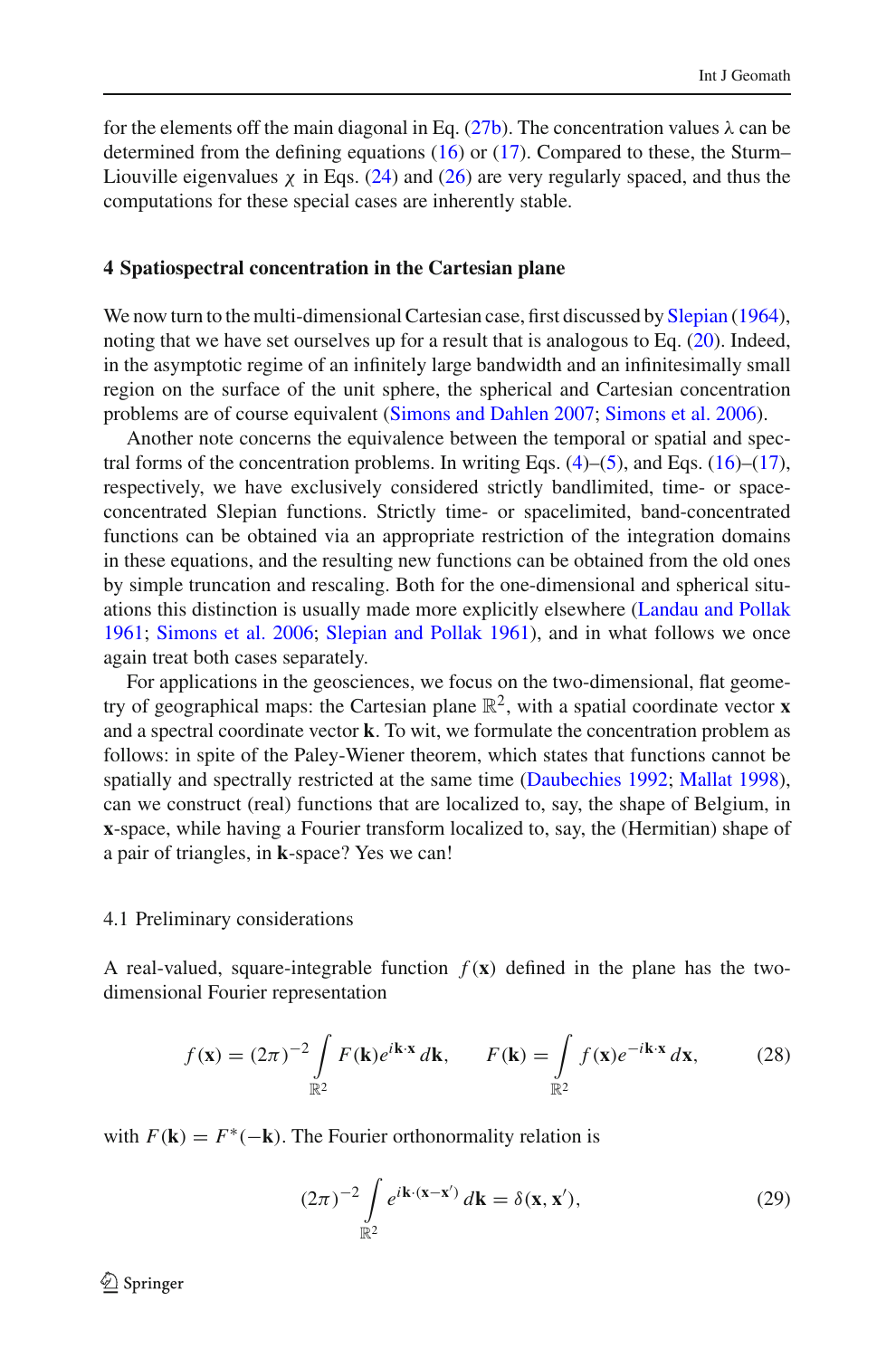which defines the delta function in the usual distributional sense

$$
\int_{\mathbb{R}^2} f(\mathbf{x}') \delta(\mathbf{x}, \mathbf{x}') d\mathbf{x}' = f(\mathbf{x}).
$$
\n(30)

<span id="page-10-5"></span>Likewise, in the spectral domain we may write

$$
(2\pi)^{-2} \int\limits_{\mathbb{R}^2} e^{i(\mathbf{k} - \mathbf{k}') \cdot \mathbf{x}} d\mathbf{x} = \delta(\mathbf{k}, \mathbf{k}'). \tag{31}
$$

<span id="page-10-2"></span>By Parseval's relation the energies in the spatial and spectral domains are identical:

$$
\int_{\mathbb{R}^2} f^2(\mathbf{x}) d\mathbf{x} = (2\pi)^{-2} \int_{\mathbb{R}^2} |F(\mathbf{k})|^2 d\mathbf{k}.
$$
 (32)

## <span id="page-10-6"></span>4.2 Spatially concentrated bandlimited functions

We use  $g(\mathbf{x})$  to denote a real function that is bandlimited to  $K$ , an arbitrary subregion of spectral space,

$$
g(\mathbf{x}) = (2\pi)^{-2} \int\limits_{\mathcal{K}} G(\mathbf{k}) e^{i\mathbf{k} \cdot \mathbf{x}} d\mathbf{k},
$$
 (33)

<span id="page-10-0"></span>Following [Slepian](#page-34-17) [\(1964](#page-34-17)), we seek to concentrate the power of  $g(\mathbf{x})$  into a finite spatial region  $\mathcal{R} \subset \mathbb{R}^2$ , of area *A*, by maximizing the energy ratio

$$
\lambda = \frac{\int_{\mathcal{R}} g^2(\mathbf{x}) d\mathbf{x}}{\int_{\mathbb{R}^2} g^2(\mathbf{x}) d\mathbf{x}}.
$$
\n(34)

<span id="page-10-1"></span>Upon inserting the representation  $(33)$  of  $g(x)$  into Eq.  $(34)$  we can express the concentration in the form of the Rayleigh quotient

$$
\lambda = \frac{\int_{\mathcal{K}} \int_{\mathcal{K}} G^*(\mathbf{k}) D(\mathbf{k}, \mathbf{k}') G(\mathbf{k}') d\mathbf{k} d\mathbf{k}'}{\int_{\mathcal{K}} |G(\mathbf{k})|^2 d\mathbf{k}},
$$
\n(35)

<span id="page-10-4"></span><span id="page-10-3"></span>where we have used Parseval's relation [\(32\)](#page-10-2) and defined the positive-definite quantity

$$
D(\mathbf{k}, \mathbf{k}') = (2\pi)^{-2} \int_{\mathcal{R}} e^{i(\mathbf{k}' - \mathbf{k}) \cdot \mathbf{x}} d\mathbf{x},
$$
 (36)

<sup>2</sup> Springer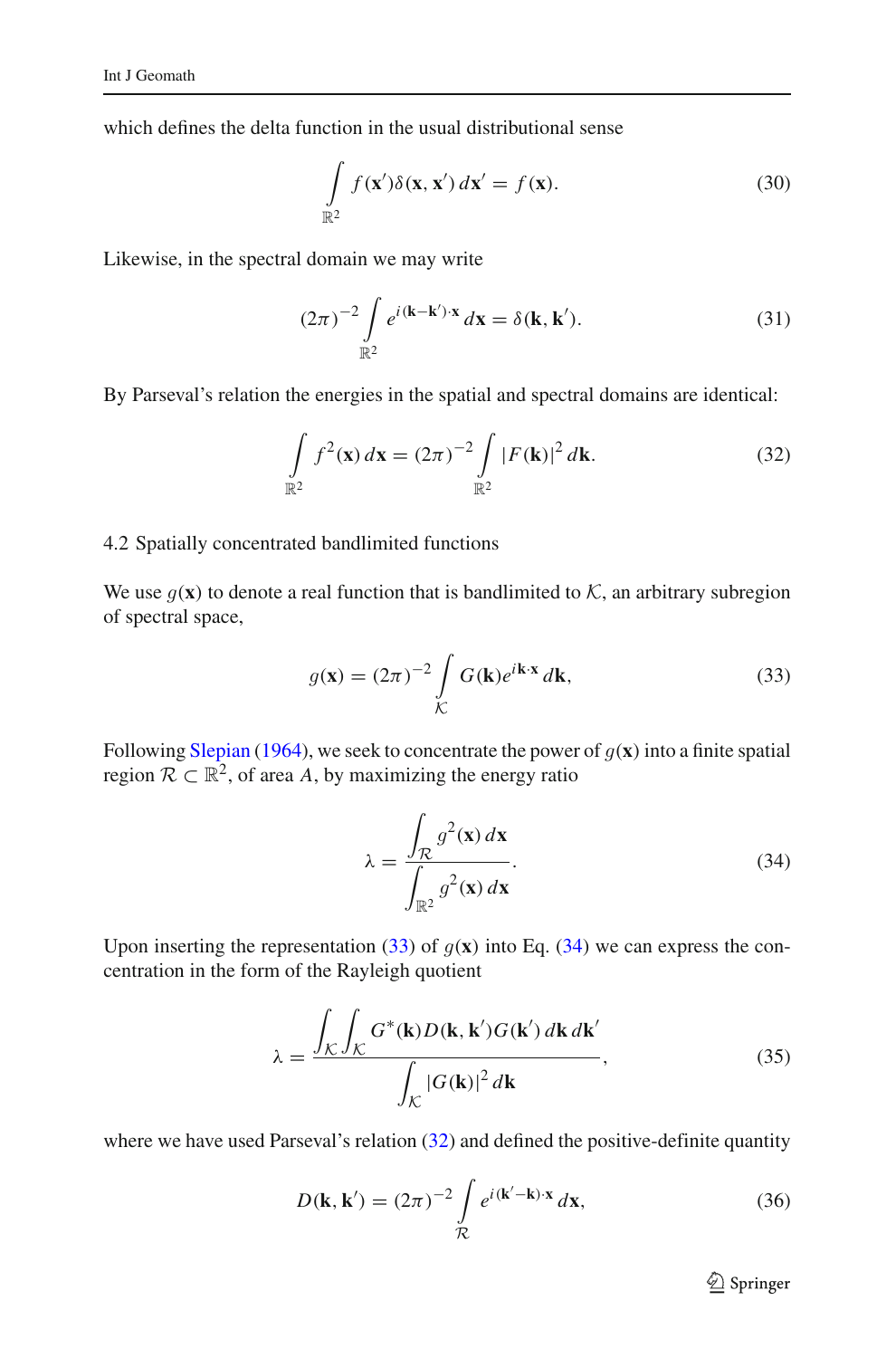which is Hermitian,  $D(\mathbf{k}, \mathbf{k}') = D^*(\mathbf{k}', \mathbf{k})$ . Bandlimited functions  $g(\mathbf{x})$  that maximize Form (34)–(35) solve the Fourier-domain Fredholm integral equation Eqs. [\(34\)](#page-10-1)–[\(35\)](#page-10-3) solve the Fourier-domain Fredholm integral equation

$$
\int_{\mathcal{K}} D(\mathbf{k}, \mathbf{k}') G(\mathbf{k}') d\mathbf{k}' = \lambda G(\mathbf{k}), \quad \mathbf{k} \in \mathcal{K}.
$$
\n(37)

<span id="page-11-2"></span><span id="page-11-0"></span>Comparison of Eq.  $(36)$  with Eq.  $(31)$  leads to the interpretation of the spectral-domain kernel *D*(**k**, **k** ) as a spacelimited spectral delta function. We rank order the concentration eigenvalues so that  $1 > \lambda_1 \geq \lambda_2 \geq \cdots > 0$ . Upon multiplication of Eq. [\(37\)](#page-11-0) with  $e^{i\mathbf{k}\cdot\mathbf{x}}$  and integrating over all  $\mathbf{k} \in \mathcal{K}$ , we obtain the corresponding problem in the spatial domain as

$$
\int_{\mathcal{R}} D(\mathbf{x}, \mathbf{x}') g(\mathbf{x}') d\mathbf{x}' = \lambda g(\mathbf{x}), \quad \mathbf{x} \in \mathbb{R}^2,
$$
\n(38a)

$$
D(\mathbf{x}, \mathbf{x}') = (2\pi)^{-2} \int_{\mathcal{K}} e^{i\mathbf{k} \cdot (\mathbf{x} - \mathbf{x}')} d\mathbf{k}.
$$
 (38b)

<span id="page-11-1"></span>Comparison of Eq. [\(38b\)](#page-11-1) with Eq. [\(29\)](#page-9-0) shows that the Hermitian spatial-domain kernel  $D(\mathbf{x}, \mathbf{x}') = D^*(\mathbf{x}', \mathbf{x})$  is a bandlimited spatial delta function. The bandlimited spatialdomain eigenfunctions  $g_1(\mathbf{x}), g_2(\mathbf{x}), \ldots$  may be chosen to be orthonormal over the whole plane  $\mathbb{R}^2$ , in which case they are also orthogonal over the region  $\mathcal{R}$ :

$$
\int_{\mathbb{R}^2} g_{\alpha} g_{\beta} d\mathbf{x} = \delta_{\alpha\beta}, \qquad \int_{\mathcal{R}} g_{\alpha} g_{\beta} d\mathbf{x} = \lambda_{\alpha} \delta_{\alpha\beta}.
$$
\n(39)

<span id="page-11-4"></span><span id="page-11-3"></span>In this normalization the eigenfunctions of Eq.  $(38)$  represent the kernel in  $(38b)$  as

$$
D(\mathbf{x}, \mathbf{x}') = \sum_{\alpha=1}^{\infty} g_{\alpha}(\mathbf{x}) g_{\alpha}(\mathbf{x}').
$$
 (40)

This form of Mercer's theorem [\(Flandrin 1998;](#page-31-6) [Tricomi 1970](#page-34-21)) is verified by substituting the right hand side of Eq. [\(40\)](#page-11-3) into Eq. [\(38a\)](#page-11-1) and using the orthogonality [\(39\)](#page-11-4).

#### <span id="page-11-6"></span>4.3 Spectrally concentrated spacelimited functions

<span id="page-11-5"></span>We use  $h(x)$  to denote a function that is spacelimited, i.e. vanishes outside the arbitrary region  $R$  of physical space:

$$
H(\mathbf{k}) = \int_{\mathcal{R}} h(\mathbf{x}) e^{-i\mathbf{k} \cdot \mathbf{x}} d\mathbf{x}.
$$
 (41)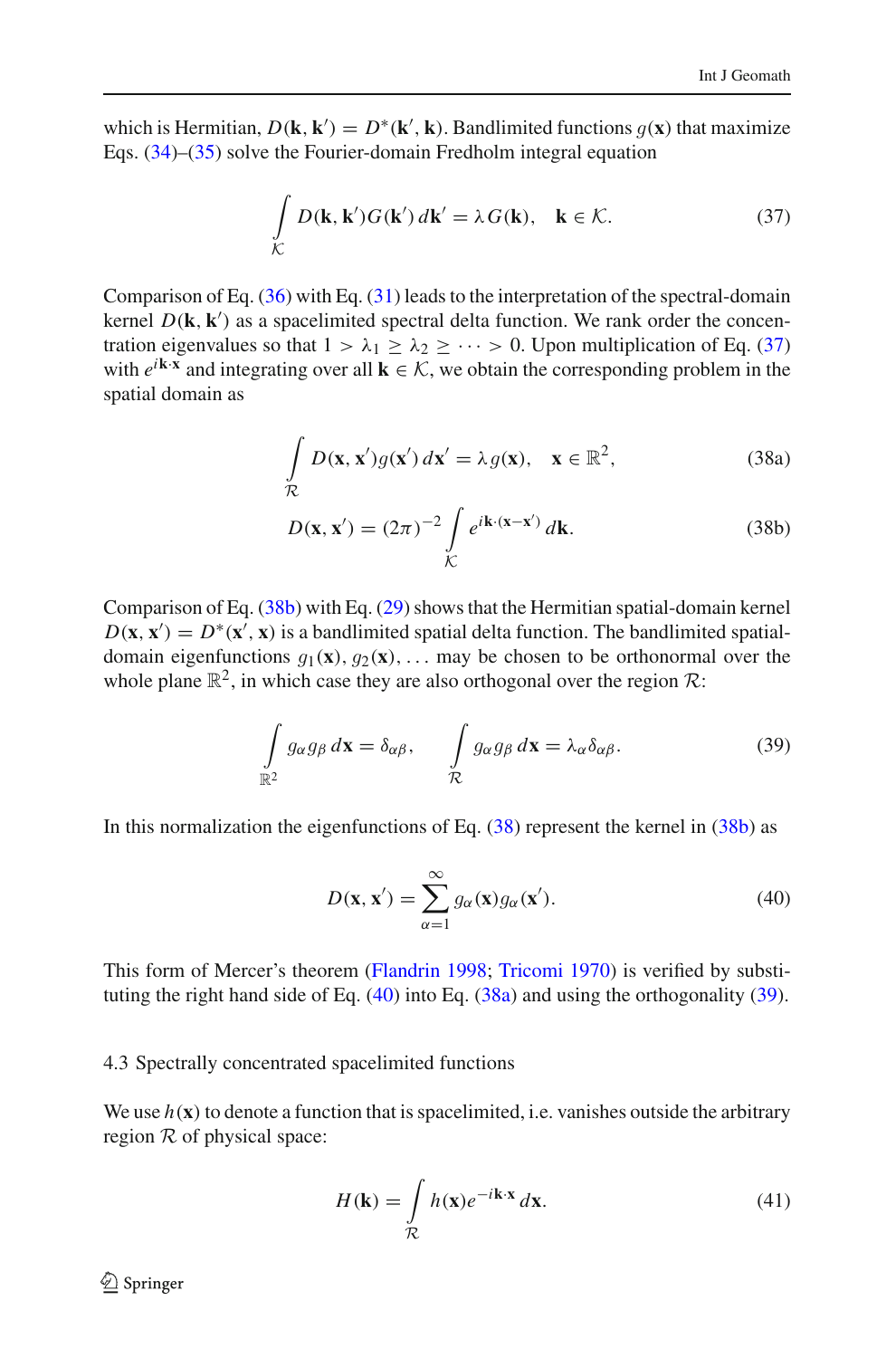<span id="page-12-0"></span>To concentrate the energy of  $h(x)$  into the finite spectral region  $K$ , we maximize

$$
\lambda = \frac{\int_{\mathcal{K}} |H(\mathbf{k})|^2 d\mathbf{k}}{\int_{\mathbb{R}^2} |H(\mathbf{k})|^2 d\mathbf{k}}.
$$
\n(42)

Upon using Eq. [\(32\)](#page-10-2) and inserting the representation [\(41\)](#page-11-5) of  $H(\mathbf{k})$  into Eq. [\(42\)](#page-12-0) we can rewrite λ in the form

$$
\lambda = \frac{\int_{\mathcal{R}} \int_{\mathcal{R}} h(\mathbf{x}) D(\mathbf{x}, \mathbf{x}') h(\mathbf{x}') d\mathbf{x} d\mathbf{x}'}{\int_{\mathcal{R}} h^2(\mathbf{x}) d\mathbf{x}},
$$
(43)

<span id="page-12-3"></span><span id="page-12-1"></span>where we again encounter the quantity [\(38b\)](#page-11-1),

$$
D(\mathbf{x}, \mathbf{x}') = (2\pi)^{-2} \int\limits_{\mathcal{K}} e^{i\mathbf{k} \cdot (\mathbf{x} - \mathbf{x}')} d\mathbf{k}.
$$
 (44)

Once again by Rayleigh's principle, spacelimited functions  $h(x)$  that maximize the quotient  $\lambda$  in Eqs. [\(42\)](#page-12-0)–[\(43\)](#page-12-1) solve the spatial-domain Fredholm integral equation

$$
\int_{\mathcal{R}} D(\mathbf{x}, \mathbf{x}') h(\mathbf{x}') d\mathbf{x}' = \lambda h(\mathbf{x}), \quad \mathbf{x} \in \mathcal{R}.\tag{45}
$$

<span id="page-12-2"></span>Equation [\(45\)](#page-12-2) is identical to Eq. [\(38\)](#page-11-2) save for the restriction to the domain  $\mathcal{R}$ . The eigenfunctions  $h(\mathbf{x})$  that maximize the spectral norm ratio [\(42\)](#page-12-0) are identical, within the region  $\mathcal{R}$ , to the eigenfunctions  $g(\mathbf{x})$  that maximize the spatial norm ratio [\(34\)](#page-10-1). The associated eigenvalues  $1 > \lambda_1 \geq \lambda_2 \geq \cdots > 0$  are a measure both of the spatial concentration of  $g(\mathbf{x})$  within the region  $R$  and of the spectral concentration of  $h(\mathbf{x})$  to the wave vectors  $\mathbf{k} \in \mathcal{K}$ . Identifying

$$
h(\mathbf{x}) = \begin{cases} g(\mathbf{x}) & \text{if } \mathbf{x} \in \mathcal{R}, \\ 0 & \text{otherwise,} \end{cases}
$$
 (46)

the normalization is such that

$$
\int_{\mathbb{R}^2} h_{\alpha} h_{\beta} \, d\mathbf{x} = \int_{\mathcal{R}} h_{\alpha} h_{\beta} \, d\mathbf{x} = \lambda_{\alpha} \delta_{\alpha \beta}.
$$
\n(47)

The null-space consisting of all non-bandlimited functions that have both no energy outside  $R$  nor inside  $K$  is of little consequence to us.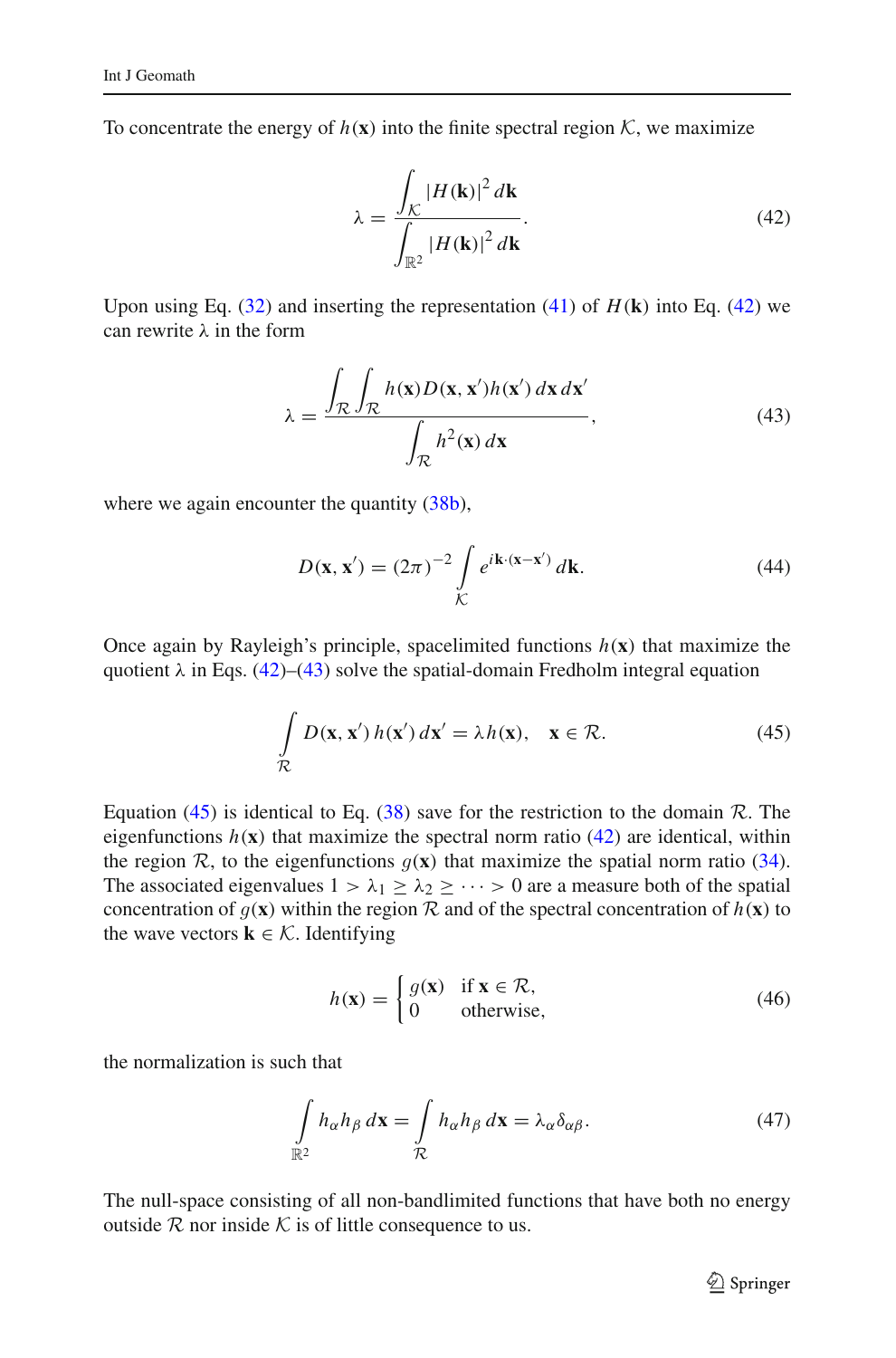# <span id="page-13-4"></span>**5 Slepian symmetry**

Under what has been called "Slepian symmetry" [\(Brander and DeFacio 1986](#page-31-17)) the solutions to Eqs. [\(38\)](#page-11-2) and [\(45\)](#page-12-2) take on particularly attractive analytic forms. Anticipating a switch to polar coordinates  $\mathbf{x} = (r, \theta)$  we introduce  $J_m(k)$ , the Bessel function of the first kind and of integer order*m* [\(Abramowitz and Stegun 1965;](#page-30-9)[Gradshteyn and Ryzhik](#page-31-25) [2000\)](#page-31-25). The Bessel functions satisfy the symmetry condition  $J_{-m}(k) = (-1)^m J_m(k)$ , the relation

$$
1 = J_0^2(k) + 2\sum_{m=1}^{\infty} J_m^2(k)
$$
 (48)

<span id="page-13-3"></span><span id="page-13-2"></span>and the identity [\(Jeffreys and Jeffreys 1988\)](#page-32-23)

$$
J_0(k\|\mathbf{x} - \mathbf{x}'\|) = J_0(kr)J_0(kr') + 2\sum_{m=1}^{\infty} J_m(kr)J_m(kr')\cos[m(\theta - \theta')]. \tag{49}
$$

<span id="page-13-0"></span>Furthermore, we have the particular formulas

$$
J_0(k) = (2\pi)^{-1} \int_0^{2\pi} e^{ik\cos\theta} d\theta, \qquad J_1(k) = k^{-1} \int_0^k J_0(k') k' dk', \qquad (50)
$$

$$
J_{1/2}(k) = \sqrt{\frac{2}{\pi k}} \sin k,
$$
 (51)

<span id="page-13-1"></span>the derivative identity  $\frac{d}{dk} [k J_1(k)] = k J_0(k)$  and the limits

$$
\lim_{k \to 0} \frac{J_1(k)}{k} \to \frac{1}{2} \quad \text{and} \quad \lim_{k \to 0} \frac{J_m(k)}{\sqrt{k}} \to 0. \tag{52}
$$

#### <span id="page-13-5"></span>5.1 Circular bandlimitation

Limitation to the disk-shaped  $K = \{k : ||k|| \leq K\}$  allows us to rewrite the spatial kernel of Eq. [\(44\)](#page-12-3) using polar coordinates as follows. Letting  $k = ||\mathbf{k}|| = (\mathbf{k} \cdot \mathbf{k})^{1/2}$ and  $\theta$  be the angle between the wave vector **k** and the vector **x** − **x**<sup>'</sup>,

$$
\mathbf{k} \cdot (\mathbf{x} - \mathbf{x}') = k \|\mathbf{x} - \mathbf{x}'\| \cos \theta,\tag{53}
$$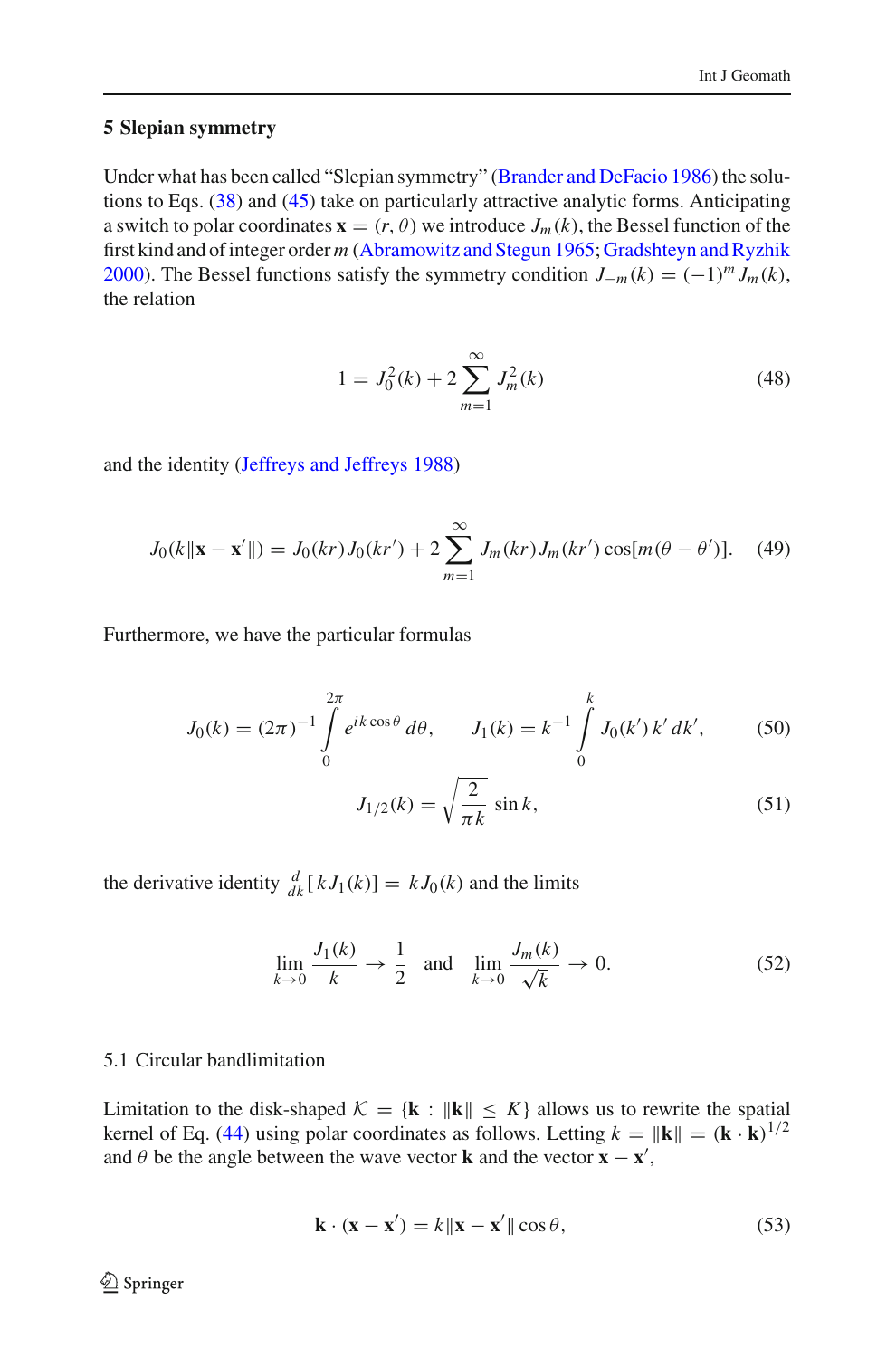<span id="page-14-0"></span>and using Eq.  $(50)$ , we obtain an expression alternative to Eq.  $(44)$  as

$$
D(\mathbf{x}, \mathbf{x}') = (2\pi)^{-2} \int\limits_{0}^{K} \int\limits_{0}^{2\pi} e^{ik\|\mathbf{x} - \mathbf{x}'\| \cos \theta} d\theta k dk,
$$
 (54a)

$$
= (2\pi)^{-1} \int_{0}^{K} J_0(k \|\mathbf{x} - \mathbf{x}'\|) k dk,
$$
 (54b)

$$
= \frac{K J_1(K \|\mathbf{x} - \mathbf{x}'\|)}{2\pi \|\mathbf{x} - \mathbf{x}'\|}.
$$
 (54c)

We notice the symmetry  $D(\mathbf{x}, \mathbf{x}') = D(\mathbf{x}', \mathbf{x}) = D(||\mathbf{x} - \mathbf{x}'||)$  and the equivalence of Eq. [\(54c\)](#page-14-0) with the asymptotic expression [\(20b\)](#page-7-1), as expected [\(Simons and Dahlen](#page-34-24) [2007;](#page-34-24) [Simons et al. 2006\)](#page-34-8). With [Coifman and Lafon](#page-31-19) [\(2006\)](#page-31-19) and through Eq. [\(51\)](#page-13-0), we furthermore note that both Eqs. [\(54c\)](#page-14-0) and [\(5b\)](#page-4-5) are *n*-dimensional versions of the general form  $[K/(2\pi)]^{n/2} J_{n/2}(K || \mathbf{x} - \mathbf{x}' ||)/(||\mathbf{x} - \mathbf{x}' ||^{n/2})$ , for  $n = 2$ , and  $n = 1$ (where  $K = W$ ), respectively. As Eq. [\(52\)](#page-13-1) now shows,

$$
D(\mathbf{x}, \mathbf{x}) = \frac{K^2}{4\pi},\tag{55}
$$

and thus Eqs. [\(39\)](#page-11-4)–[\(40\)](#page-11-3) allow us to write the sum of the concentration values  $\lambda$  as the "planar Shannon number"

<span id="page-14-1"></span>
$$
N^{\text{2D}} = \sum_{\alpha=1}^{\infty} \lambda_{\alpha} = \int_{\mathcal{R}} D(\mathbf{x}, \mathbf{x}) \, d\mathbf{x} = K^2 \, \frac{A}{4\pi} = \frac{(\pi \, K^2)(A)}{(2\pi)^2},\tag{56}
$$

<span id="page-14-2"></span>where *A* is the area of the spatial region of concentration  $R$ . As in the one-dimensional case, Eq. [\(9\)](#page-4-4), the Shannon number is equal to the area of the function in the spatiospectral phase plane times the "Nyquist density", as expected [\(Daubechies 1988,](#page-31-7) [1992](#page-31-2)). Roughly equal to the number of significant eigenvalues, *N*2D again is the effective dimension of the space of "essentially" space- and bandlimited functions in which the reduced set of two-dimensional functions  $g_1, g_2, \ldots, g_{N^2}$  may act as an efficient orthogonal basis. Using Eqs. [\(55\)](#page-14-1) with [\(40\)](#page-11-3) we furthermore see that the sum of the squares of all of the bandlimited eigenfunctions, independent of position **x** in the plane, is the constant

$$
\sum_{\alpha=1}^{\infty} g_{\alpha}^2(\mathbf{x}) = \frac{K^2}{4\pi}.
$$
 (57)

Likewise, since the first  $N^{2D}$  eigenfunctions  $g_1, g_2, \ldots, g_{N^{2D}}$  have eigenvalues near unity and lie mostly within  $\mathcal{R}$ , and the remainder  $g_{N^{2D}+1}$ ,  $g_{N^{2D}+2}$ , ...,  $g_{\infty}$  have eigenvalues near zero and lie mostly outside  $R$  in  $\mathbb{R}^2$ , we expect the eigenvalue-weighted sum of squares to be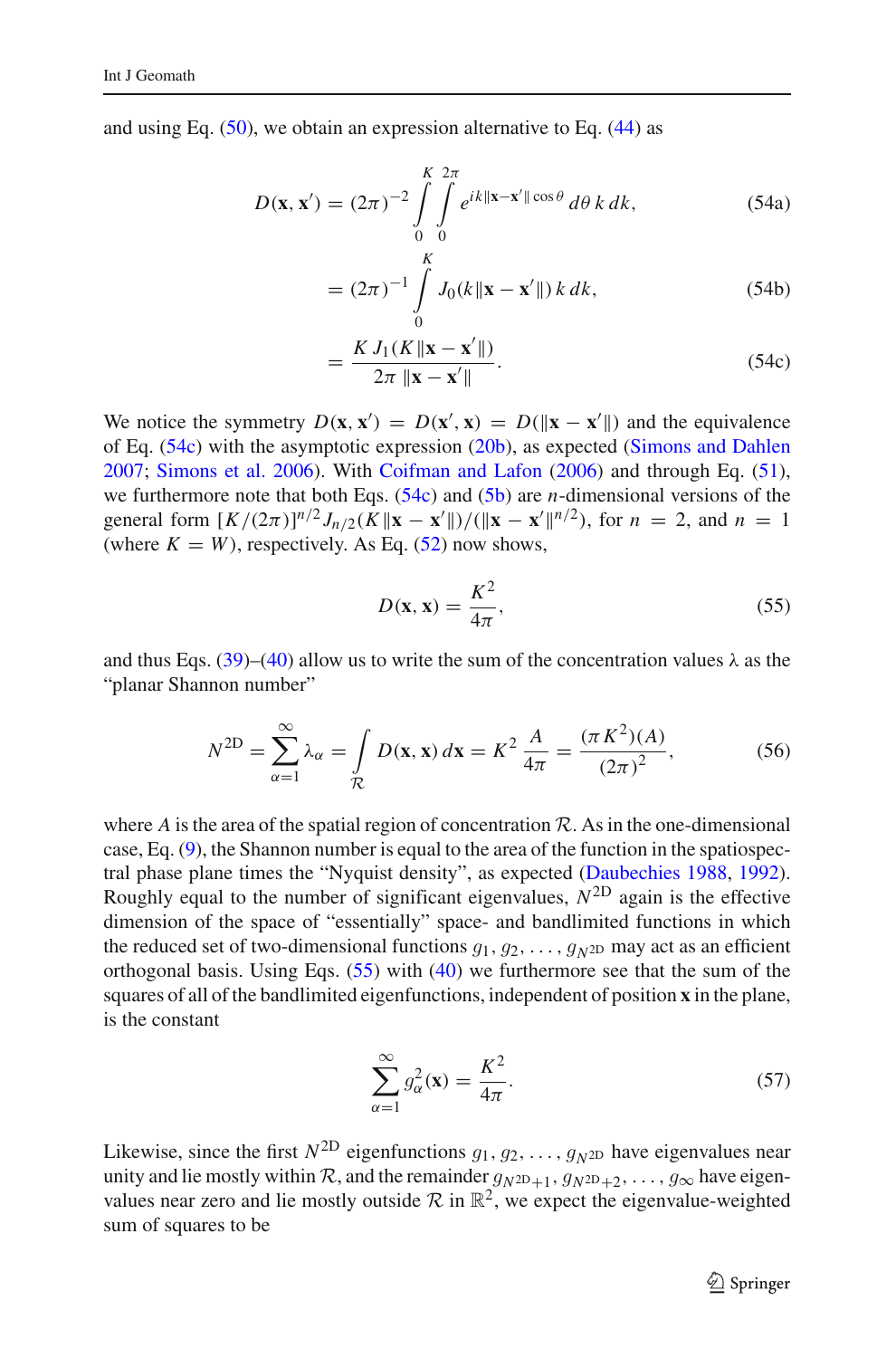$$
\sum_{\alpha=1}^{\infty} \lambda_{\alpha} g_{\alpha}^{2}(\mathbf{x}) \approx \sum_{\alpha=1}^{N^{2D}} \lambda_{\alpha} g_{\alpha}^{2}(\mathbf{x}) \approx \begin{cases} N^{2D}/A & \text{if } \mathbf{x} \in \mathcal{R}, \\ 0 & \text{otherwise.} \end{cases}
$$
(58)

<span id="page-15-2"></span>This heuristic finding is of great importance in the analysis and representation of signals using the Slepian functions as an approximate basis, as much as for their use as tapers to perform spectral analysis on data from which we thus expect to extract all relevant statistical information with minimal loss or leakage near the edges of the region under consideration [\(Walden 1990\)](#page-35-13).

#### 5.2 Scaling analysis I

Introducing scaled independent and dependent variables

$$
\xi = \sqrt{\frac{4\pi}{A}} x, \quad \xi' = \sqrt{\frac{4\pi}{A}} x', \quad \psi(\xi) = g(x), \quad \psi(\xi') = g(x'),
$$
 (59)

<span id="page-15-0"></span>we can rewrite Eqs.  $(38)$  and  $(54c)$  as

<span id="page-15-1"></span>
$$
\int_{\mathcal{R}_*} D(\xi, \xi') \psi(\xi') d\xi' = \lambda \psi(\xi), \tag{60a}
$$

with  $\mathcal{R}_*$ , of area  $4\pi$ , the image of the concentration region  $\mathcal R$  under [\(59\)](#page-15-0), and

$$
D(\xi, \xi') = \frac{\sqrt{N^{2D}}}{2\pi} \frac{J_1(\sqrt{N^{2D}} \|\xi - \xi'\|)}{\|\xi - \xi'\|}.
$$
 (60b)

Equation [\(60\)](#page-15-1) reveals that the eigenvalues  $\lambda_1, \lambda_2, \ldots$  and the scaled eigenfunctions  $\psi_1(\xi)$ ,  $\psi_2(\xi)$ , ... depend on the maximum circular bandwidth *K* and the spatial concentration area *A* only through the planar Shannon number  $N^{2D}$ , as they do in the one-dimensional, Eq. [\(8\)](#page-4-2), and asymptotic spherical, Eq. [\(20\)](#page-7-0), cases. Under this scaling the Shannon number remains

$$
N^{\text{2D}} = \int_{\mathcal{R}_*} D(\xi, \xi) d\xi = \frac{N^{\text{2D}}}{4\pi} \int_{\mathcal{R}_*} d\xi = N^{\text{2D}}.
$$
 (61)

## 5.3 Circular spacelimitation

If in addition to the circular spectral limitation, physical space is also circularly limited, in other words, if the spatial region of concentration or limitation  $R$  is a circle of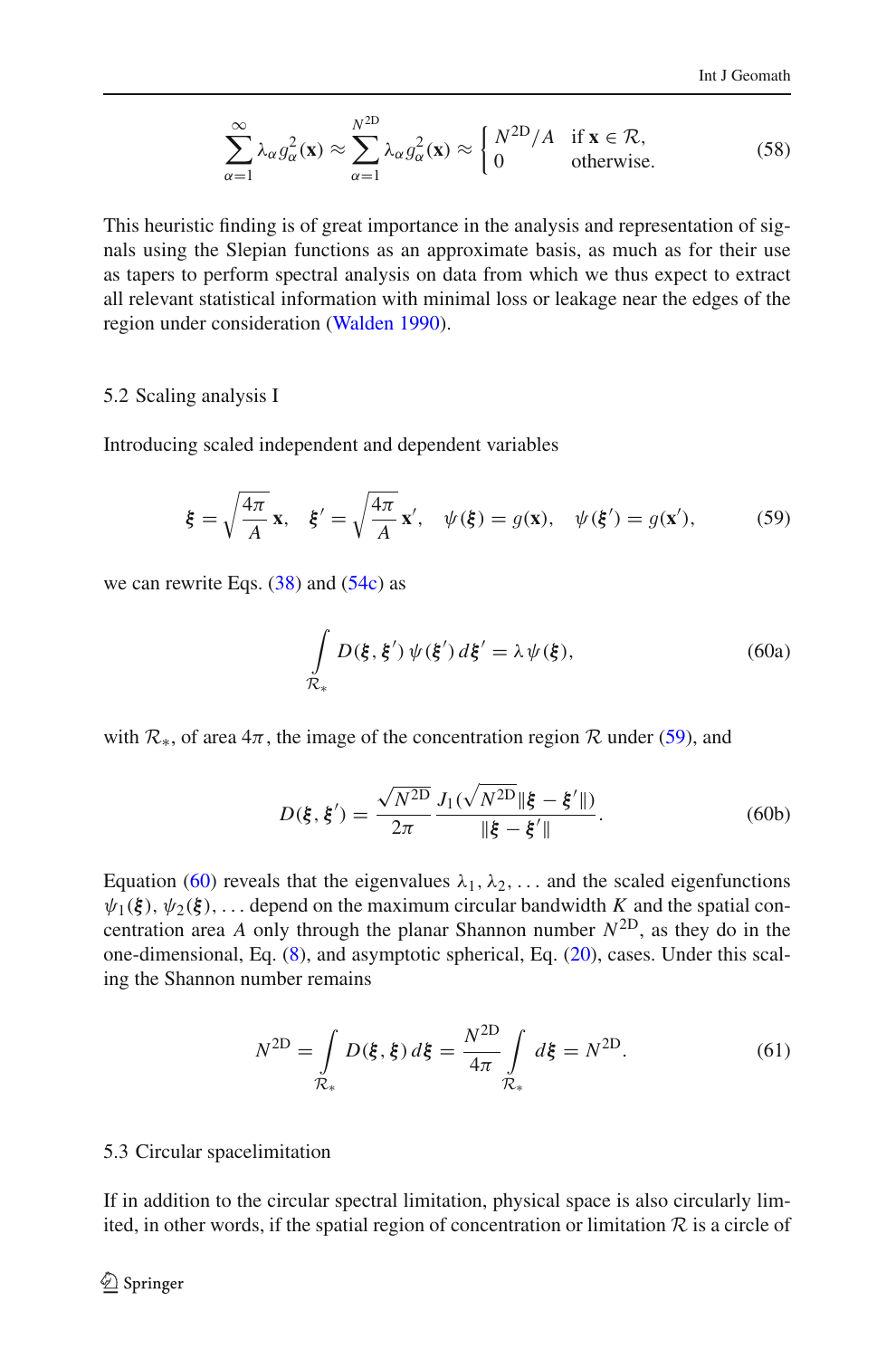<span id="page-16-0"></span>radius *R*, then a polar coordinate,  $\mathbf{x} = (r, \theta)$ , representation

$$
g(r,\theta) = \begin{cases} \sqrt{2}g(r)\cos(m\theta) & \text{if } m < 0, \\ g(r) & \text{if } m = 0, \\ \sqrt{2}g(r)\sin(m\theta) & \text{if } m > 0, \end{cases}
$$
(62)

<span id="page-16-1"></span>may be used to decompose Eq. [\(60\)](#page-15-1) into an infinite series of non-degenerate fixedorder eigenvalue problems, one for each order  $\pm m$ . We do this most easily by inserting Eq.  $(49)$  into Eq.  $(54b)$ , the obtained result with Eq.  $(62)$  into Eq.  $(38a)$ , and using the orthogonality of the functions  $\ldots$ ,  $\sqrt{2}$  cos( $m\theta$ ), ...,  $1, \ldots$ ,  $\sqrt{2}$  sin( $m\theta$ ), ... over the polar angles  $0 \le \theta < 2\pi$ . The integral equation for the fixed-*m* radial function  $g(r)$ is then given by

$$
\int_{0}^{R} D(r, r') \mathsf{g}(r') r' dr' = \lambda \mathsf{g}(r), \tag{63a}
$$

with the fixed-*m* symmetric kernel

$$
D(r, r') = K^2 \int_{0}^{1} J_m(Kpr) J_m(Kpr') p \, dp. \tag{63b}
$$

We rank order the distinct but pairwise occurring eigenvalues obtained by solving each of the fixed-order eigenvalue problems [\(63\)](#page-16-1) so that  $1 > \lambda_1 > \lambda_2 > \cdots > 0$ , and we orthonormalize the associated eigenvectors  $g_1, g_2, \ldots$  as in Eq. [\(39\)](#page-11-4) so that

$$
2\pi \int_{0}^{\infty} \mathsf{g}_{\alpha}(r) \mathsf{g}_{\beta}(r) \, r \, dr = \delta_{\alpha\beta}, \qquad 2\pi \int_{0}^{R} \mathsf{g}_{\alpha}(r) \mathsf{g}_{\beta}(r) \, r \, dr = \lambda_{\alpha} \delta_{\alpha\beta}.
$$
 (64)

<span id="page-16-4"></span>We shall denote the radial part of the functions  $h(r, \theta)$  by  $h(r)$  in Sect. [5.6.](#page-19-0)

#### 5.4 Scaling analysis II

<span id="page-16-3"></span>Finally, the scaling transformations

$$
\xi = r/R, \quad \xi' = r'/R, \quad \psi(\xi) = g(r), \quad \psi(\xi') = g(r'),
$$
 (65)

convert Eq.  $(63)$  into the scaled eigenvalue problem

<span id="page-16-2"></span>
$$
\int_{0}^{1} D(\xi, \xi') \psi(\xi') \xi' d\xi' = \lambda \psi(\xi),
$$
\n(66a)

 $\mathcal{D}$  Springer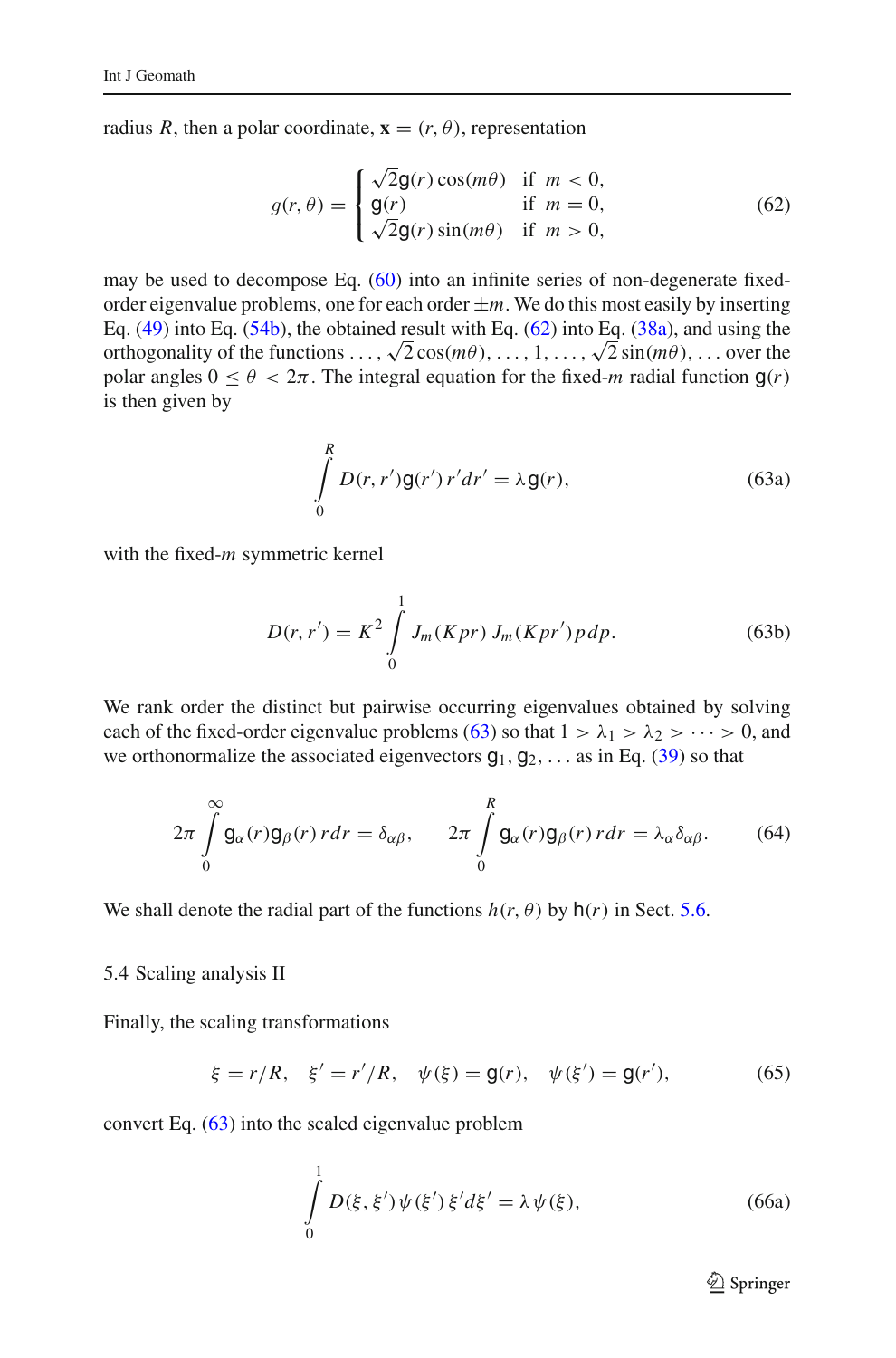with the fixed-*m* kernel

$$
D(\xi, \xi') = 4N^{2D} \int_{0}^{1} J_m(2\sqrt{N^{2D}} p\xi) J_m(2\sqrt{N^{2D}} p\xi') p dp,
$$
 (66b)

which is dependent only upon the Shannon number

$$
N^{\rm 2D} = K^2 \frac{R^2}{4}.
$$
\n(67)

<span id="page-17-0"></span>The number of significant eigenvalues per angular order *m* is [\(Simons and Dahlen](#page-34-24) [2007;](#page-34-24) [Simons et al. 2006](#page-34-8))

<span id="page-17-2"></span>
$$
N_m^{2D} = \int_0^1 D(\xi, \xi) \xi d\xi = 4N^{2D} \int_0^1 \int_0^1 J_m^2 (2\sqrt{N^{2D}} p\xi) p dp \xi d\xi,
$$
(68)  
=  $2N^{2D} \left[ J_m^2 (2\sqrt{N^{2D}}) + J_{m+1}^2 (2\sqrt{N^{2D}}) \right]$   
 $-(2m+1)\sqrt{N^{2D}} J_m (2\sqrt{N^{2D}}) J_{m+1} (2\sqrt{N^{2D}})$   
 $-\frac{m}{2} \left[ 1 - J_0^2 (2\sqrt{N^{2D}}) - 2 \sum_{n=1}^m J_n^2 (2\sqrt{N^{2D}}) \right].$  (69)

<span id="page-17-3"></span>The complete Shannon number  $N^{2D}$  is preserved, inasmuch as, per Eqs. [\(68\)](#page-17-0) and [\(48\)](#page-13-3),

$$
N^{\text{2D}} = N_0^{\text{2D}} + 2 \sum_{m=1}^{\infty} N_m^{\text{2D}} = 4N^{\text{2D}} \int_0^1 \int_0^1 p \, dp \, \xi \, d\xi = N^{\text{2D}}.
$$
 (70)

## 5.5 Sturm–Liouville character and tridiagonal matrix formulation

As noted by [Slepian](#page-34-17) [\(1964\)](#page-34-17), Eq. [\(66\)](#page-16-2) is an iterated version of the equivalent "squareroot" equation

$$
2\sqrt{N^{2D}}\int_{0}^{1}J_{m}(2\sqrt{N^{2D}}\,\xi\xi')\psi(\xi')\xi'd\xi'=\sqrt{\lambda}\,\psi(\xi). \tag{71}
$$

<span id="page-17-1"></span>To see this, it suffices to substitute for  $\psi(\xi')$  on the left hand side of Eq. [\(71\)](#page-17-1) using Eq. [\(71\)](#page-17-1) itself. Thus, the eigenvalues  $\lambda_1, \lambda_2, \ldots$  and eigenfunctions  $\psi_1(\xi), \psi_2(\xi), \ldots$ of Eq. [\(66\)](#page-16-2) may alternatively be found by solving the equivalent equation [\(71\)](#page-17-1). A further reduction can be obtained by substituting a scaled Shannon number or bandwidth and rescaling,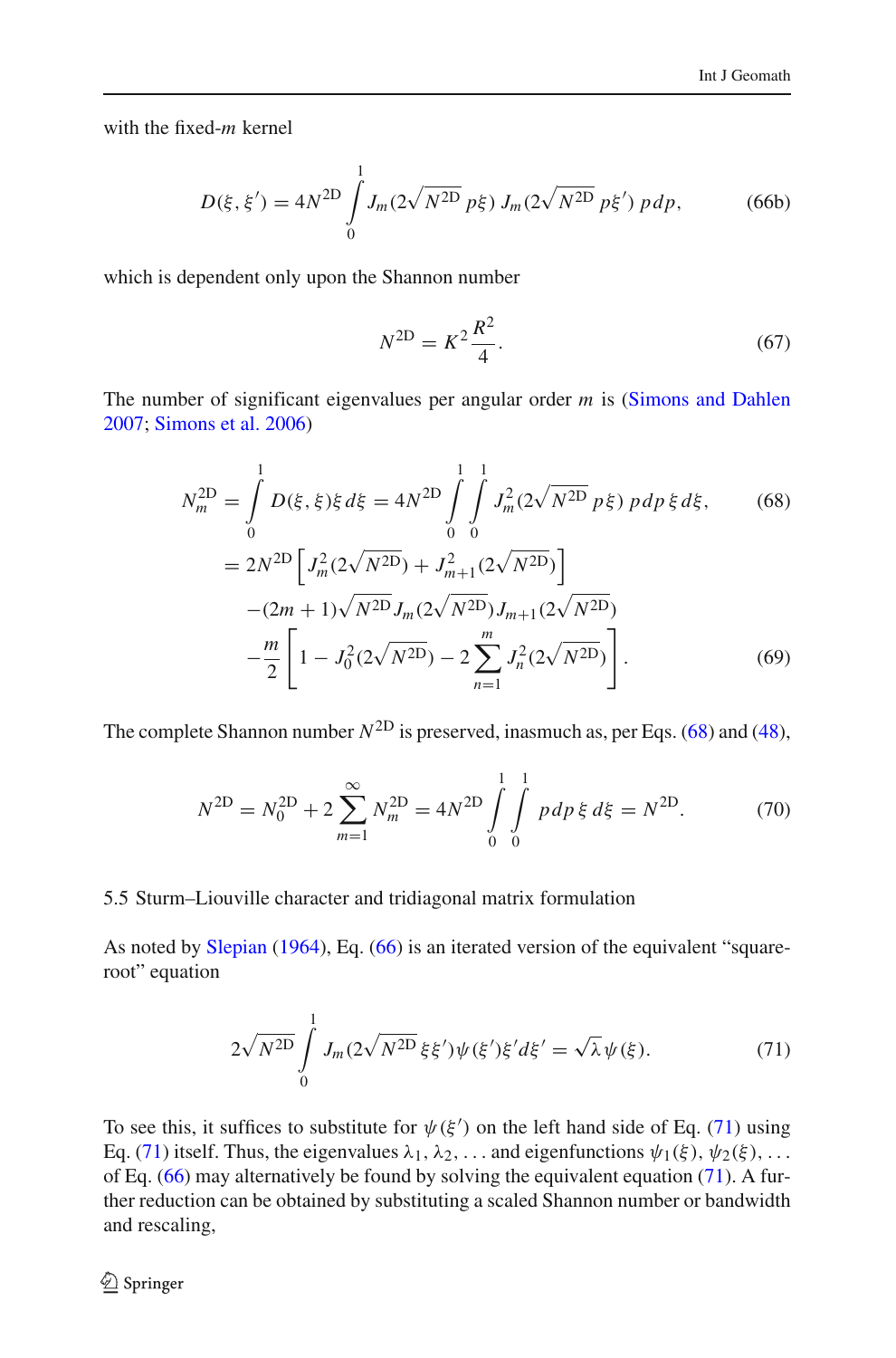$$
c = 2\sqrt{N^{2D}}, \quad \gamma = \sqrt{\lambda}/\sqrt{c}, \quad \varphi(\xi) = \sqrt{\xi} \psi(\xi), \tag{72}
$$

<span id="page-18-4"></span><span id="page-18-3"></span>to yield the more symmetric form

$$
\int_{0}^{1} J_m(c\xi\xi')\sqrt{c\xi\xi'}\,\varphi(\xi')\,d\xi' = \gamma\,\varphi(\xi). \tag{73}
$$

<span id="page-18-0"></span>On the domain  $0 \le \xi \le 1$  the  $\varphi(\xi)$  also solve a Sturm–Liouville equation,

$$
\frac{d}{d\xi} \left[ (1 - \xi^2) \frac{d\varphi}{d\xi} \right] + \left( \chi + \frac{1/4 - m^2}{\xi^2} - 4N^{2D} \xi^2 \right) \varphi = 0, \quad |\xi| \le 1, \tag{74}
$$

for some  $\chi \neq \lambda$ . When  $m = \pm 1/2$  Eq. [\(74\)](#page-18-0) reduces to the one-dimensional equa-tion [\(11\)](#page-5-0), as can be seen by comparing Eqs. [\(67\)](#page-17-2) and [\(9\)](#page-4-4) after making the identifications  $K = W$  and  $R = T$ . The fixed-*m* Slepian functions  $\varphi(\xi)$  can be determined by writing them as the infinite series

$$
\varphi(\xi) = m! \xi^{m+\frac{1}{2}} \sum_{l=0}^{\infty} \frac{d_l l!}{(l+m)!} P_l^{m0} (1 - 2\xi^2), \quad 0 \le \xi \le 1,
$$
 (75)

<span id="page-18-1"></span>whereby the  $P_l^{m0}(x)$  are the Jacobi polynomials [\(Abramowitz and Stegun 1965](#page-30-9)):

$$
P_l^{m0}(x) = \frac{(l+m)! \, l!}{2^l} \sum_{n=0}^l \frac{(x-1)^n (x+1)^{l-n}}{(n+m)!(l-n)!^2 n!}.\tag{76}
$$

By extension to  $\xi > 1$  they can also be determined from the rapidly converging Bessel series

$$
\varphi(\xi) = \frac{m!}{\gamma} \sum_{l=0}^{\infty} \frac{d_l l!}{(l+m)!} \frac{J_{m+2l+1}(c\xi)}{\sqrt{c\xi}}, \quad \xi \in \mathbb{R}^+.
$$
 (77)

<span id="page-18-2"></span>From Eq. [\(52\)](#page-13-1) we confirm that  $\varphi(0) = 0$ . In both cases, the required fixed-*m* expansion coefficients  $d_l$  can be determined by recursion [\(Bouwkamp 1947;](#page-31-26) [Slepian 1964](#page-34-17)), which is, however, rarely stable. It is instead more practical to determine them as the eigenvectors of the non-symmetric tridiagonal matrix [\(de Villiers et al. 2003;](#page-31-18) [Shkolnisky](#page-34-19) [2007\)](#page-34-19) that is the spectral form, with the same eigenvalues, of Eq. [\(74\)](#page-18-0),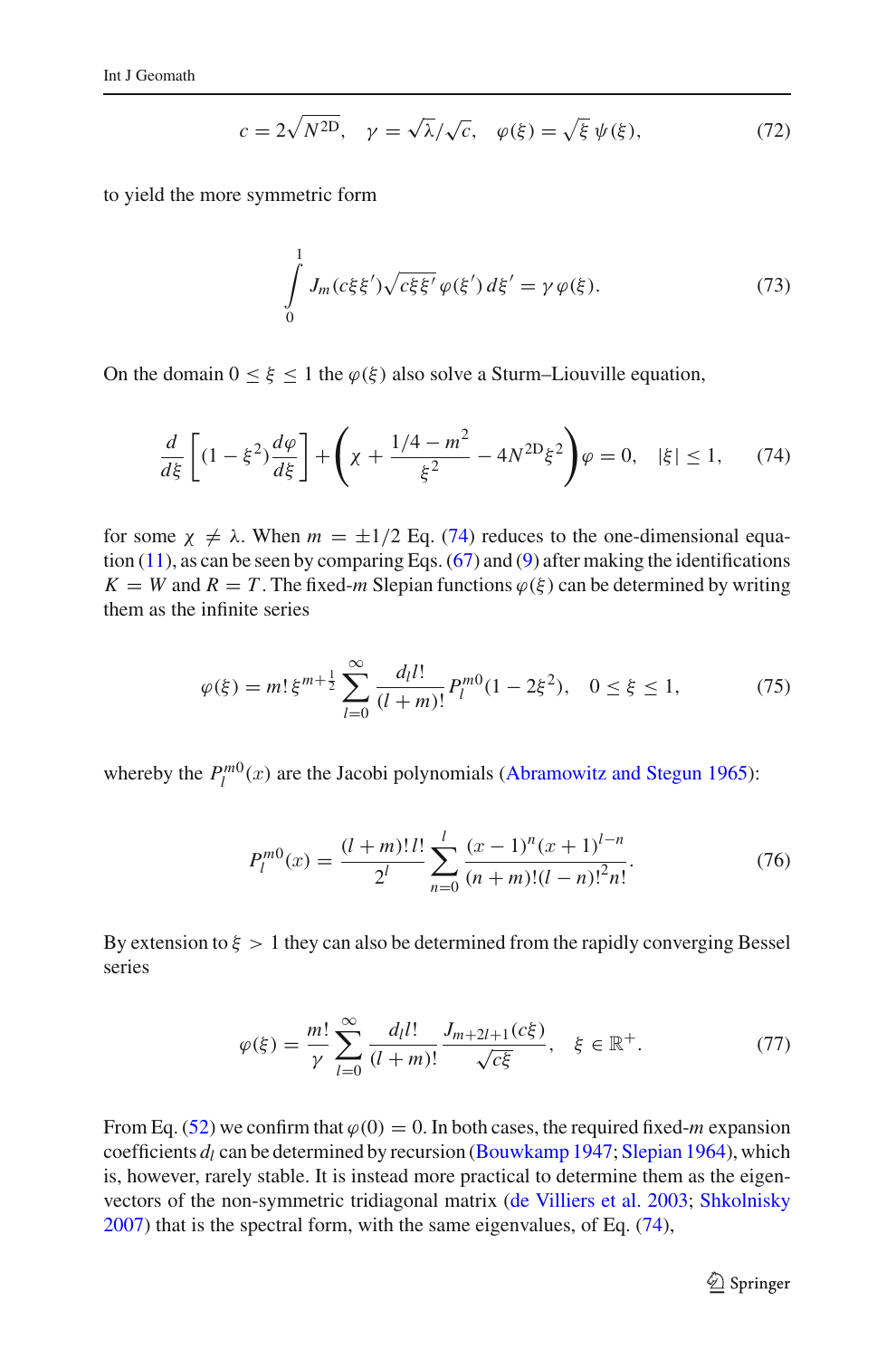$$
T_{l+1} = -\frac{c^2 (m+l+1)^2}{(2l+m+1)(2l+m+2)},
$$
\n(78a)

$$
T_{ll} = \left(2l + m + \frac{1}{2}\right)\left(2l + m + \frac{3}{2}\right) + \frac{c^2}{2}\left[1 + \frac{m^2}{(2l + m)(2l + m + 2)}\right],\tag{78b}
$$

$$
T_{l\,l+1} = -\frac{c^2(l+1)^2}{(2l+m+2)(2l+m+3)},\tag{78c}
$$

where the parameter *l* ranges from 0 to some large value that ensures convergence. Finally, the desired concentration eigenvalues  $\lambda$  can subsequently be obtained by direct integration of Eq. [\(60\)](#page-15-1), or, alternatively [\(Slepian 1964](#page-34-17)), from

$$
\lambda = 2\gamma^2 \sqrt{N^{2D}}, \quad \text{with} \quad \gamma = \frac{c^{m+1/2} d_0}{2^{m+1}(m+1)!} \left(\sum_{l=0}^{\infty} d_l\right)^{-1}.
$$
 (79)

<span id="page-19-1"></span>Neither procedure is particularly accurate for small values  $\lambda$ , though these will be rarely needed in applications. A more uniformly valid stable recursive scheme is described elsewhere [\(Slepian and Pollak 1961](#page-34-0); [Xiao et al. 2001\)](#page-35-0). The overall accuracy of the procedures chosen can be verified with the aid of the exact formula Eq. [\(69\)](#page-17-0), as for the fixed-*m* eigenvalues,  $N_m^{\text{2D}} = \sum_{\alpha=1}^{\infty} \lambda_{\alpha}$ .

# <span id="page-19-0"></span>5.6 Numerical examples

With the eigenfunctions  $\varphi(\xi)$  calculated, by series expansion [\(de Villiers et al. 2003](#page-31-18); [Shkolnisky 2007\)](#page-34-19) via Eqs. [\(75\)](#page-18-1) or [\(77\)](#page-18-2) or even by quadrature [\(Zhang 1994\)](#page-35-8) of Eq. [\(73\)](#page-18-3), we rescale them following Eqs. [\(72\)](#page-18-4) and [\(65\)](#page-16-3) to the Slepian functions  $g_\alpha(r)$  normalized according to [\(64\)](#page-16-4). The sign is arbitrary: the concentration criterion is a quadratic.

The four most optimally concentrated eigenfunctions  $q_1(r)$ ,  $q_2(r)$ ,  $q_3(r)$ ,  $q_4(r)$ , for the orders  $0 \le m \le 4$  are plotted in Fig. [1,](#page-20-0) scaled for convenience. The associated eigenvalues  $\lambda_1$ ,  $\lambda_2$ ,  $\lambda_3$ ,  $\lambda_4$  are listed to six-figure accuracy. The planar Shannon number in this example is  $N^{2D} = 42$ , hence  $c \approx 13$ . It is useful to compare the behavior of these solutions to those of the spherical concentration problem [\(Simons et al. 2006,](#page-34-8) Fig. 5.1), with which they are asymptotically self-similar [\(Simons and Dahlen 2007](#page-34-24); [Simons et al. 2006](#page-34-8)). The first zeroth-order "zonal" ( $m = 0$ ) eigenfunction,  $g_1(r)$ , has no nodes within the "cap" of radius  $R$ ; the second,  $g_2(r)$ , has one node, and so on. The non-zonal  $(m > 0)$  eigenfunctions all vanish at the origin. The first three  $m = 0$ ,  $m = 1$  and  $m = 2$ , and the first two  $m = 3$  and  $m = 4$  eigenfunctions are very well concentrated ( $\lambda > 0.9$ ). The fourth  $m = 3$  and  $m = 4$  eigenfunctions exhibit significant leakage ( $\lambda < 0.1$ ).

The squared Fourier coefficients  $|H(k)|^2$  of the four best concentrated spacelimited eigenfunctions  $h_1(r)$ ,  $h_2(r)$ ,  $h_3(r)$ ,  $h_4(r)$  for  $0 \le m \le 4$  are plotted versus scaled wavenumber  $\kappa = k/c$ , on a decibel scale, in Fig. [2.](#page-21-0) Shannon number, bandwidth, and layout are the same as in Fig. [1.](#page-20-0) See elsewhere [\(Simons et al. 2006,](#page-34-8) Fig. 5.2) to compare with the spherical case.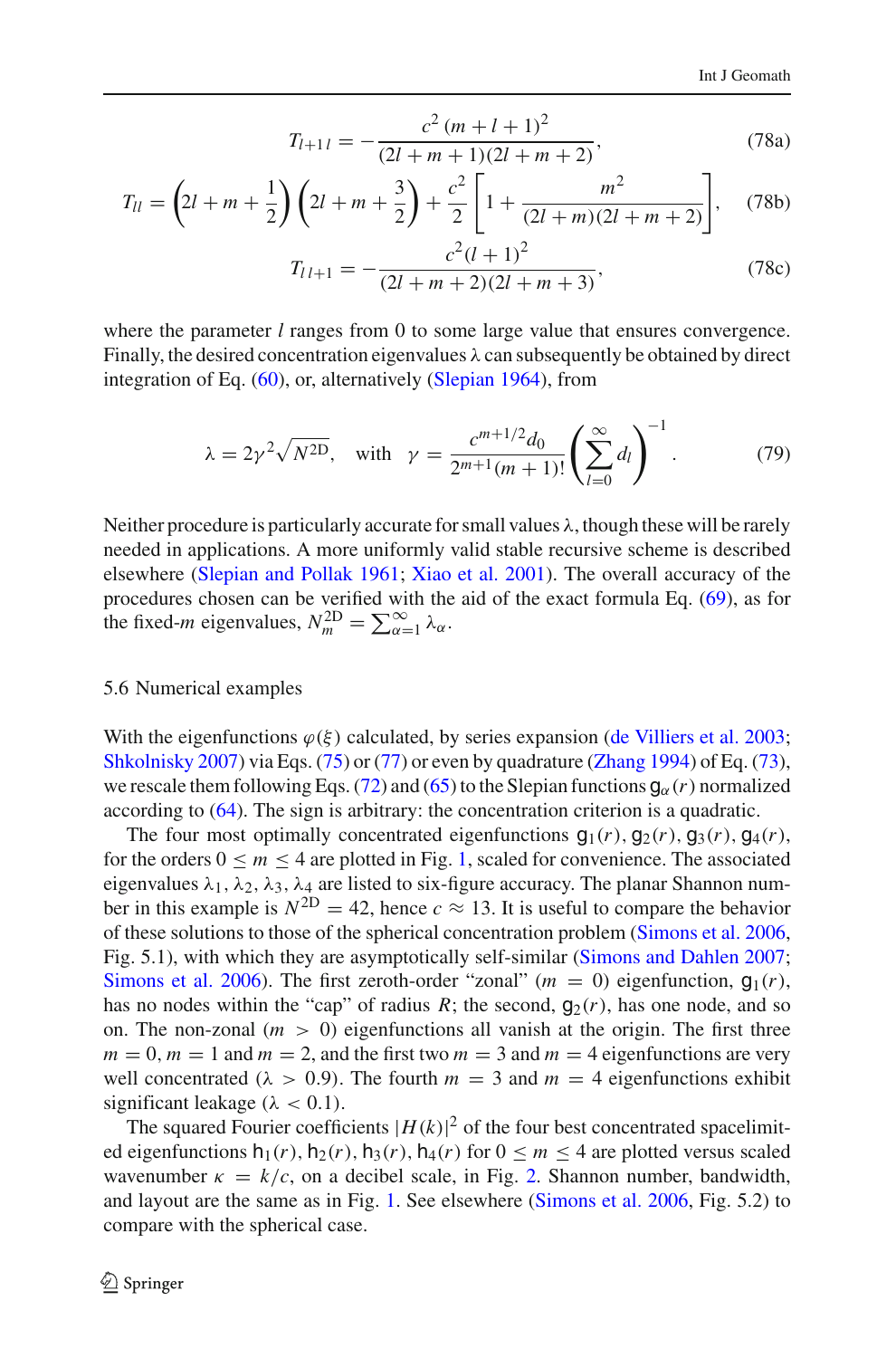

<span id="page-20-0"></span>**Fig. 1** Radial dependence of the first four eigenfunctions of Eq. [\(63\)](#page-16-1), the bandlimited Slepian functions  $g_{\alpha}(r)$ ,  $\alpha = 1, 2, 3, 4$ , of fixed order  $m = 0$  (*top*) to  $m = 4$  (*bottom*), calculated from Eq. [\(77\)](#page-18-2) truncated at  $l = 84$ . The Shannon number  $N^{2D} = 42$  and the bandwidth  $c \approx 13$ . *Black curves* show the concentration within the scaled spatial interval  $0 \le \xi \le 1$  and *grey curves* show the leakage into the rest of the real line, which is truncated at  $\xi = 5$ . *Labels* show the eigenvalues,  $\lambda_{\alpha}$ , calculated from Eq. [\(79\)](#page-19-1). These express the quality of the spatial concentration. Spacelimited, spectral-domain Slepian functions are shown in Fig. [2](#page-21-0)

Once a number of sequences of fixed-order eigenvalues has been found, they can be resorted to an overall mixed-order ranking. The total number of significant eigenvalues is then given by Eq. [\(70\)](#page-17-3). In Fig. [3](#page-22-0) we show the mixed-*m* eigenvalue spectra for the Shannon numbers  $N^{2D} = 3$ , 11, 24 and 42. These show the familiar step shape [\(Landau 1965;](#page-32-22) [Slepian and Sonnenblick 1965](#page-34-23)), with significant ( $\lambda \approx 1$ ) and insignificant ( $\lambda \approx 0$ ) eigenvalues separated by a narrow transition band. The Shannon numbers roughly separate the reasonably well concentrated eigensolutions ( $\lambda \geq 0.5$ ) from the more poorly concentrated ones ( $\lambda < 0.5$ ) in all four cases. To compare with the spherical case, see elsewhere [\(Simons et al. 2006,](#page-34-8) Fig. 5.3).

Finally, Fig. [4](#page-23-0) shows a polar plot of the first 30 eigenfunctions  $q(r, \phi)$  concentrated within a radius  $R = 1$ , defined by Eqs. [\(62\)](#page-16-0) using the  $g(r)$  shown in Fig. [1.](#page-20-0) The Shannon number is  $N^{2D} = 42$ , as in Fig. [1.](#page-20-0) The eigenvalue ranking is mixed-order, as in Fig. [3,](#page-22-0) and all degenerate  $\sqrt{2} \cos(m\phi)$ ,  $\sqrt{2} \sin(m\phi)$  doublets are shown. The concentration factors  $1 > \lambda > 0.8983$  and orders *m* of each eigenfunction are indicated. Blue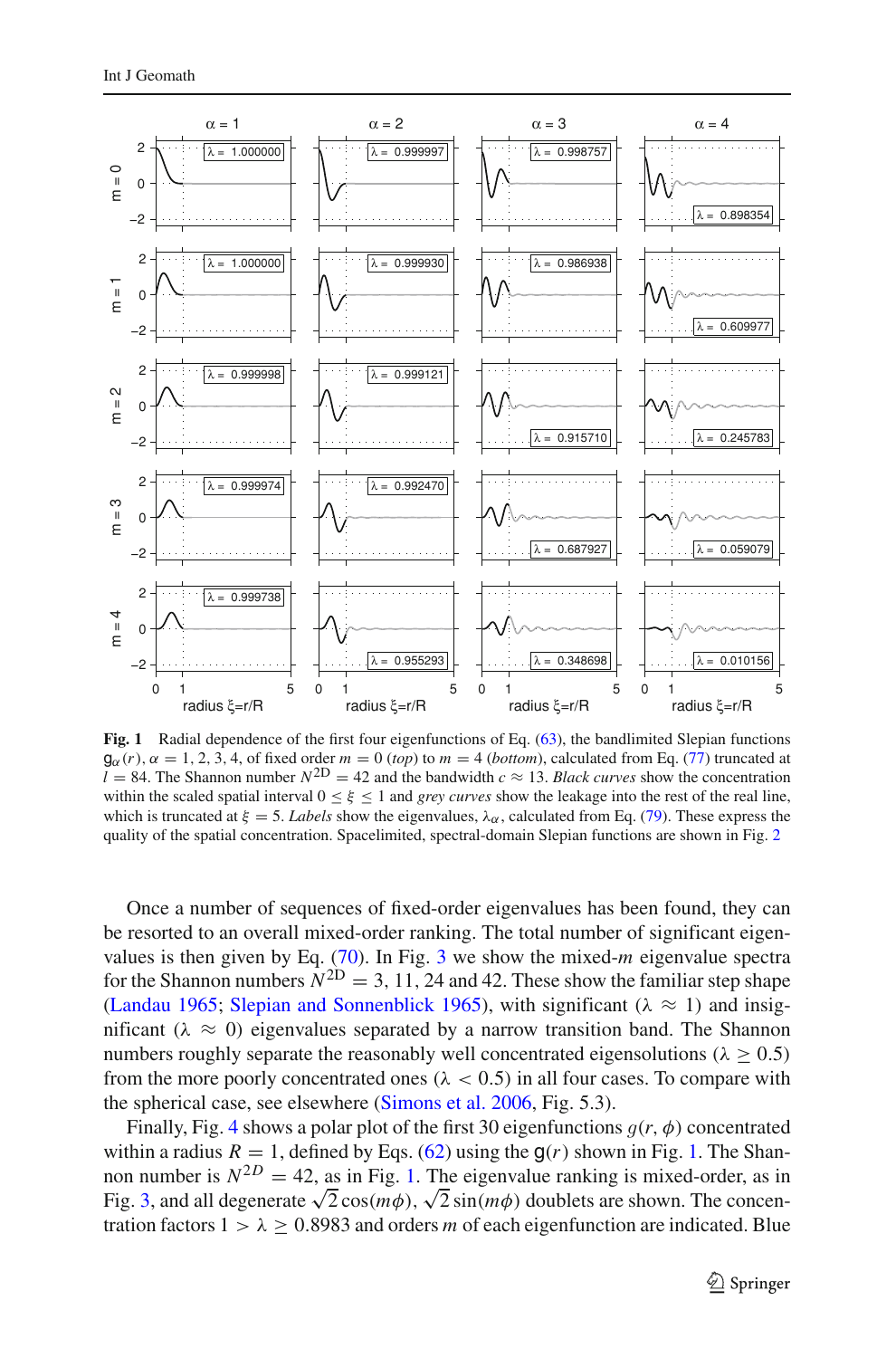

<span id="page-21-0"></span>**Fig. 2** Squared Fourier coefficients  $|H(k)|^2$  of the first four scaled spacelimited eigenfunctions  $h_\alpha(r)$ ,  $\alpha = 1, 2, 3, 4$ , of fixed order  $m = 0$  (*top*) to  $m = 4$  (*bottom*), calculated by discrete Fourier transformation of the functions shown by the *thick black lines* in Fig. [1.](#page-20-0) The Shannon number is  $N^{2D} = 42$  and the scaled bandwidth  $c \approx 13$ . *Black curves* show the power within the scaled wavenumber interval  $0 \le \kappa \le 1$  and *grey curves* show the power leaked to the rest of the wavenumber axis, which is truncated at  $\kappa = 5$ . Values of  $|H(k)|^2$  are in decibel (dB), zero at the individual maxima. *Labels* show the eigenvalues  $\lambda_{\alpha}$ , which express the quality of the spectral concentration. The corresponding bandlimited, spatial-domain eigenfunctions are shown in Fig. [1](#page-20-0)

and red colors (in the online version; in print these have been converted to grey scales between white and black) represent positive and negative values, respectively; however, all signs could be reversed without violating the quadratic concentration criteria [\(34\)](#page-10-1) and [\(42\)](#page-12-0). Elsewhere [\(Simons et al. 2006,](#page-34-8) Fig. 5.4) these can be compared with the spherical case. Other calculation methods (see Sect. [6](#page-21-1) below) may yield slight differences between what should be pairs of eigenvalues for each non-azimuthally symmetric and thus fixed non-zero order eigenfunction. The mismatch is confined to the last two quoted digits in a typical calculation (compare [Simons 2010,](#page-34-22) Fig. 2).

## <span id="page-21-1"></span>**6 Computational considerations on general domains**

While the framework of Sect. [4](#page-9-1) is completely nonrestrictive as to the geometry of the spectral or spatial concentration regions  $K$  or  $R$ , the literature treatment has remained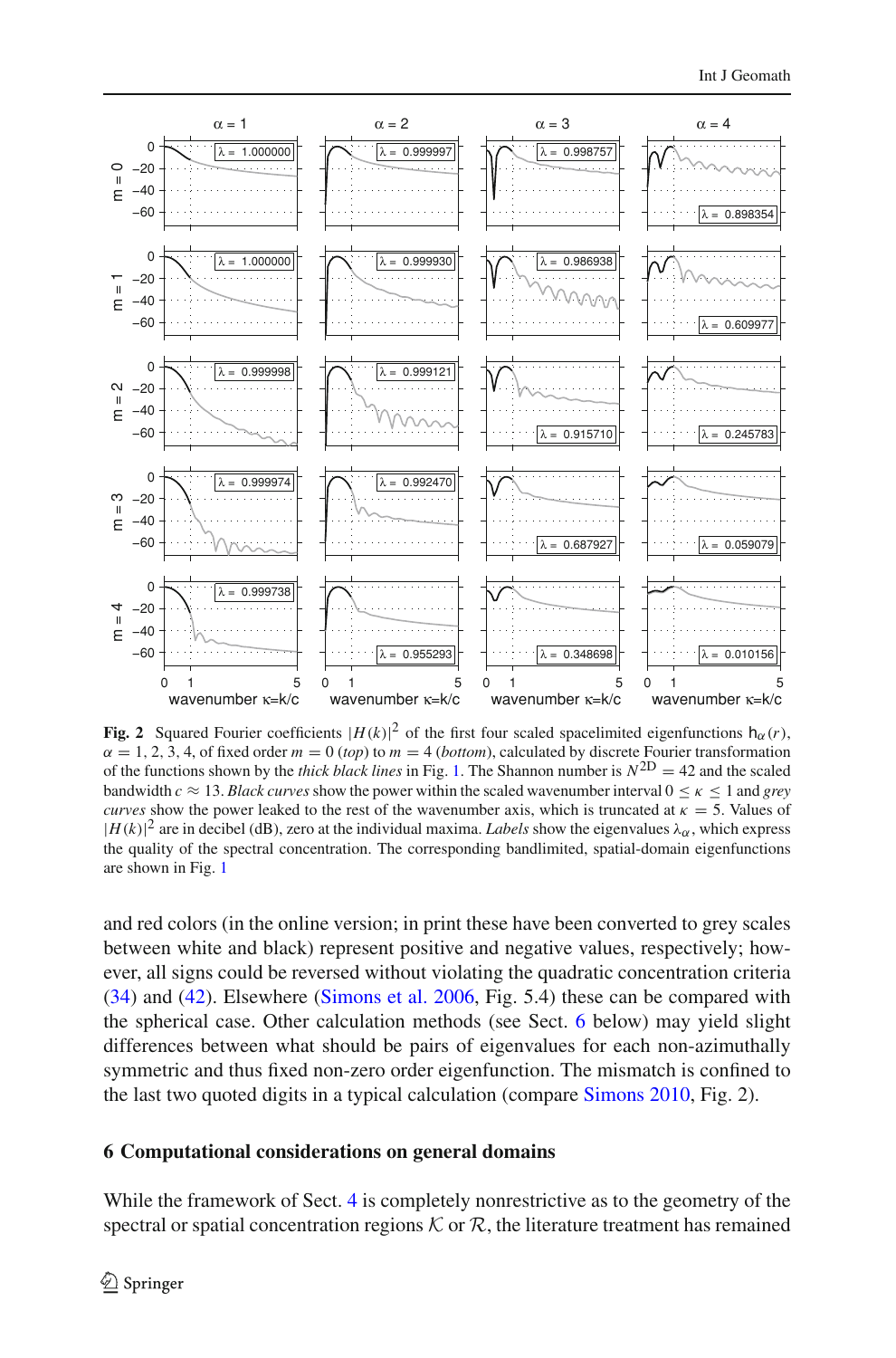

<span id="page-22-0"></span>**Fig. 3** Eigenvalue spectra ( $\lambda_{\alpha}$  vs. rank  $\alpha$ ) of the Cartesian concentration problem, at various Shannon numbers  $N^{2D}$ , for disk-shaped regions, calculated via Eq. [\(79\)](#page-19-1). The total number of eigenvalues is unbounded; only  $\lambda_1$  through  $\lambda_{60}$  are shown. *Different symbols* are used to plot the various orders  $-11 \le m \le 11$ ; *juxtaposed identical symbols* are ±*m* doublets. *Vertical grid lines* and *top labels* specify the rounded Shannon numbers  $N^{2D} = 3, 11, 24, 42$ 

focused on the cases with special symmetry that we discussed in Sect. [5,](#page-13-4) for which analytic solutions could be found. In what follows we lift all such restrictions and, numerically, solve the problem of finding the unknown planar function  $f(\mathbf{x})$  that is bandlimited/band-concentrated to  $K$  and space-concentrated/spacelimited to  $R$ , by satisfying the Fredholm eigenvalue equation

<span id="page-22-1"></span>
$$
\int_{\mathcal{P}} D(\mathbf{x}, \mathbf{x}') f(\mathbf{x}') d\mathbf{x}' = \lambda f(\mathbf{x}),
$$
\n(80a)

$$
D(\mathbf{x}, \mathbf{x}') = (2\pi)^{-2} \int_{\mathcal{K}} e^{i\mathbf{k} \cdot (\mathbf{x} - \mathbf{x}')} d\mathbf{k},
$$
 (80b)

over the domains  $\mathbf{x} \in \mathbb{R}^2$  (in which case we retrieve the bandlimited Slepian functions *g* of Sect. [4.2\)](#page-10-6) or  $\mathbf{x} \in \mathcal{R}$  (when we obtain the spacelimited *h* of Sect. [4.3\)](#page-11-6).

# 6.1 Isotropic spectral response

Despite the appealing generality of Eq. [\(80\)](#page-22-1), applications in the geophysical or planetary sciences, e.g. in problems of spectral analysis of data collected on bounded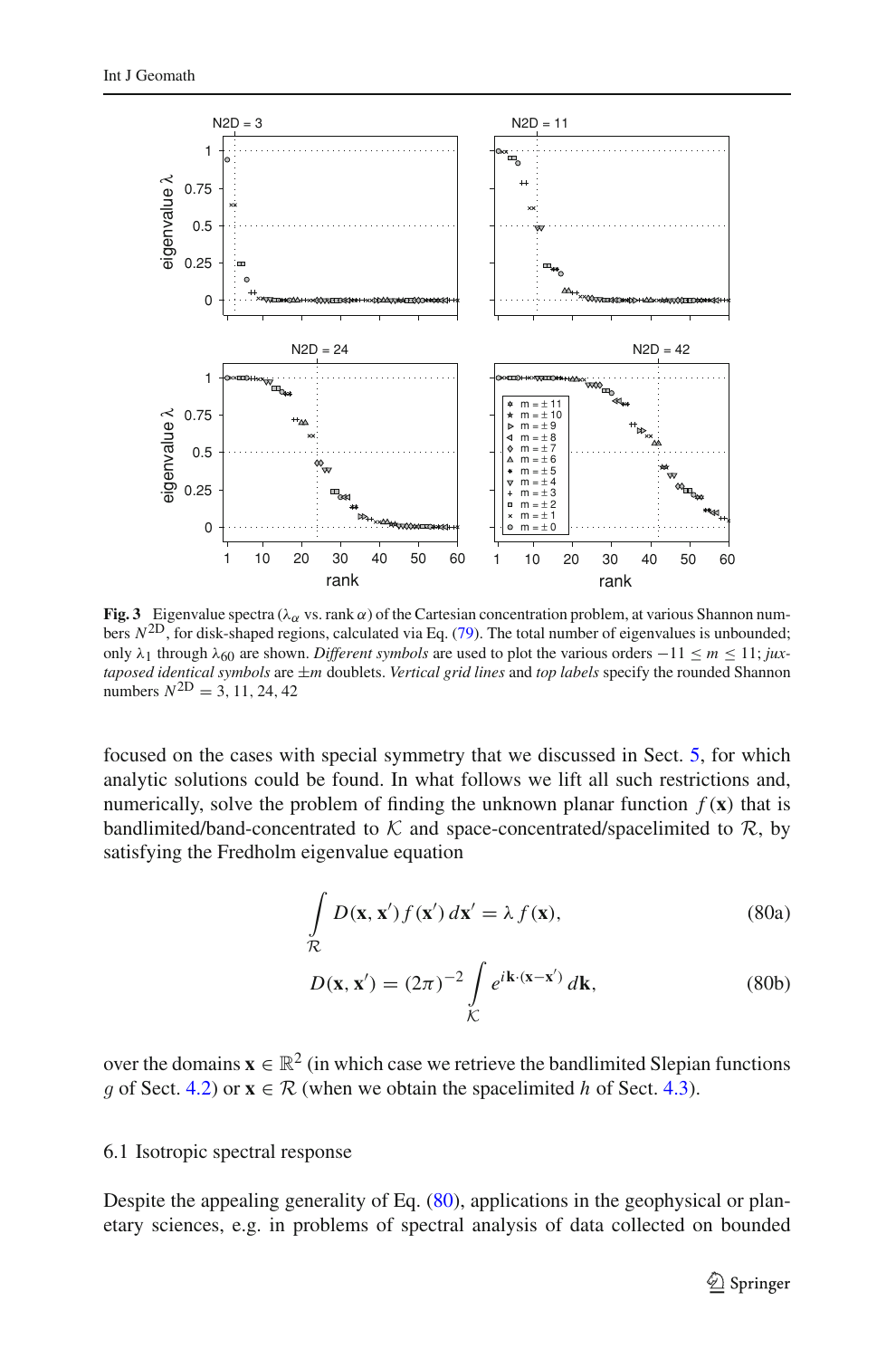

<span id="page-23-0"></span>**Fig. 4** Bandlimited eigenfunctions  $g(r, \theta)$  that are optimally concentrated within a disk of radius  $R = 1$ .<br>Dashed circle denotes the region boundary. The Shannon number  $N^{2D} = 42$  and the scaled bandwidth  $c \approx 13$ . The eigenvalues  $\lambda_{\alpha}$  have been sorted into a mixed-order ranking,  $\alpha = 1 \rightarrow 30$ , with the best concentrated eigenfunction plotted on the *top left* and the 30th best on the *lower right*. Blue (or *white* in the print version) is positive and red (*black* in print) is negative; regions in which the absolute value is less than one hundredth of the maximum value on the domain are left white (*grey* at 50% in the print version)

geographical domains, is well served by Slepian functions whose spectral support is circularly isotropic. As we saw in Sect. [5.1,](#page-13-5) the integral kernel is then

$$
D(\mathbf{x}, \mathbf{x}') = \frac{K J_1(K || \mathbf{x} - \mathbf{x}' ||)}{2\pi || \mathbf{x} - \mathbf{x}' ||}.
$$
 (81)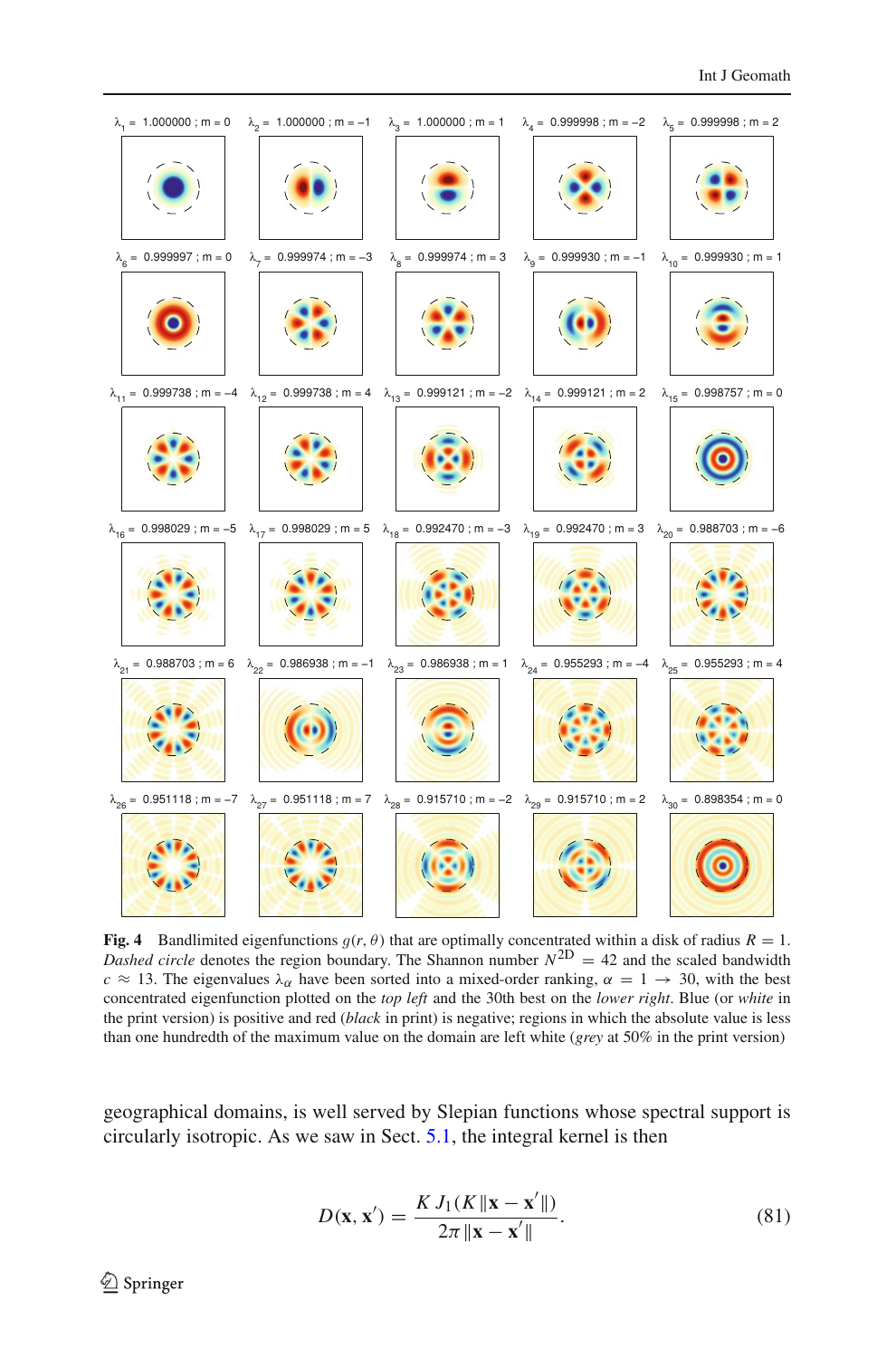The standard solution to solve homogeneous Fredholm integral equations of the second kind is by the Nyström method [\(Nyström 1930;](#page-33-20) [Press et al. 1992](#page-33-21)).

In one dimension, let us write Eq.  $(80)$  in a form reminiscent of the special case that we encountered previously in Eq.  $(63)$ , to which it also applies explicitly, namely

$$
\int_{a}^{b} D(x, x') f(x') dx' = \lambda f(x).
$$
 (82)

<span id="page-24-0"></span>The left-hand side of this equation is to be discretized by a quadrature rule; this involves choosing *J* weights  $w_j$  and abscissas  $x_j$  such that, to the desired accuracy,

$$
\int_{a}^{b} D(x, x') f(x') dx' = \sum_{j=1}^{J} w_j D(x, x_j) f(x_j),
$$
\n(83)

<span id="page-24-1"></span>using which we rewrite Eq.  $(82)$  as

$$
\sum_{j=1}^{J} w_j D(x_i, x_j) f(x_j) = \lambda f(x_i),
$$
\n(84)

this time evaluating the unknown right hand side  $f(x)$  at the quadrature points as well. Written in matrix form, we may solve

$$
\mathbf{D} \cdot \mathbf{W} \cdot \mathbf{f} = \lambda \mathbf{f},\tag{85}
$$

identifying the elements of the square kernel  $D_{ij} = D(x_i, x_j)$ , the samples of the unknown function as  $f_j = f(x_j)$ , and the entries of the diagonal weight matrix  $W_{ij} = w_j \delta_{ij}$ .

Restoring the symmetry of the problem contained in the symmetry  $D = D<sup>T</sup>$ , and provided the weights  $w_j$  are positive, we had rather solve

$$
\tilde{\mathbf{W}} \cdot \mathbf{D} \cdot \tilde{\mathbf{W}} \cdot \tilde{\mathbf{f}} = \lambda \tilde{\mathbf{f}},\tag{86}
$$

<span id="page-24-2"></span>using  $\tilde{W}_{ij} = \sqrt{w_i} \delta_{ij}$  and  $\tilde{\mathbf{f}} = \tilde{\mathbf{W}} \cdot \mathbf{f}$  or indeed  $\tilde{f}_i = \sqrt{w_i} f_i$ . Having solved this system for the unknown function  $f(x_i)$  at the integration nodes, we can subsequently produce either  $g(x)$  (anywhere in one-dimensional space) or  $h(x)$  (inside the region) using Eqs.  $(82)$ – $(83)$ , to the same accuracy.

In two dimensions, the vectors  $\mathbf{x} = (x, y)$  and  $\mathbf{x}' = (x', y')$  denote points occupying<br>the plane and Eq. (80) is rewritten as the plane and Eq.  $(80)$  is rewritten as

$$
\int_{\mathcal{R}} D(\mathbf{x}, \mathbf{x}') f(\mathbf{x}') d\mathbf{x}' = \sum_{k=1}^{K} \sum_{l=1}^{L} w_k w_l D(\mathbf{x}; x_k, y_l) f(x_k, y_l),
$$
(87)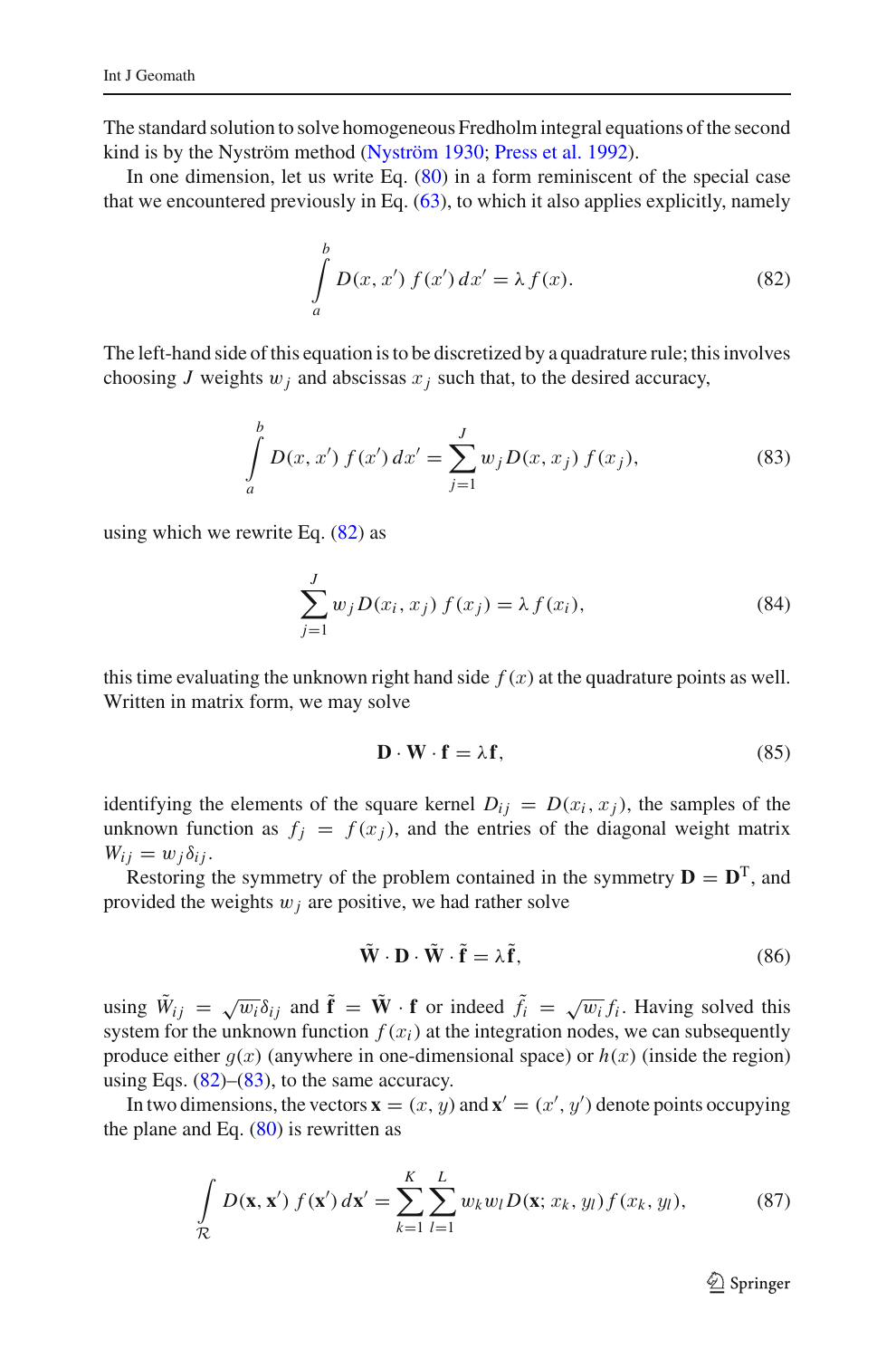

<span id="page-25-1"></span>**Fig. 5** Bandlimited eigenfunctions  $g_1, g_2, \ldots, g_5$ , calculated by Eq. [\(88\)](#page-25-0) using Gauss–Legendre integration with 32 node points in both directions, optimally concentrated within the Colorado Plateaus, centered on 109.95°W 37.01°N (near Mexican Hat, UT) of area  $A \approx 334 \times 10^3$  km<sup>2</sup>. The concentration factors  $\lambda_1, \lambda_2, \ldots, \lambda_5$  are indicated; the Shannon number is  $N^{2D} = 10$ . The *top row* renders the eigenfunctions in space on a grid with 5 km resolution in both directions, with the reversible convention that positive values are blue (*white* in print) and negative values red (*black* in print). The spatial concentration region is outlined in *black*. The *bottom row* shows the squared Fourier coefficients  $|G(\mathbf{k})|^2$  as calculated from the functions *g*(**x**) shown, on a wavenumber scale that is expressed as a fraction of the Nyquist wavenumber. The spectral limitation region is shown by the *black circle* at wavenumber *K* = 0.0194 rad/ km. All areas for which the absolute value of the functions plotted is less than one hundredth of the maximum value attained over the domain are left white (*grey* at 50% in the print version)

where it is implied that  $w_l = w_l(x_k)$  and  $y_l = y_l(x_k)$ . By wrapping the indices *k* and *l* on the scalar elements  $x'$  and  $y'$  into the vectorial indices *i* and *j* used for **x** and **x**<sup>'</sup> we arrive at

$$
\sum_{j=1}^{J} w'_j D(\mathbf{x}_i; \mathbf{x}_j) f(\mathbf{x}_j) = \lambda f(\mathbf{x}_i).
$$
 (88)

<span id="page-25-0"></span>This is identical to Eq. [\(86\)](#page-24-2) as long as we remember that the weights  $w'_j$  are pairwise products of the one-dimensional  $w_k w_l$  and identifying  $D_{ij} = D(\mathbf{x}_i; \mathbf{x}_j)$ .

As to the choice of quadrature, a finely meshed Riemann sum might suffice for some applications [\(Saito 2007;](#page-33-14) [Zhang 1994](#page-35-8)), though we shall prefer the classical Gauss– Legendre algorithm [\(Press et al. 1992](#page-33-21)) for increased accuracy at faster computation speeds. Other options are available as well [\(Ramesh and Lean 1991](#page-33-23)). The analytical formulas for the special cases, e.g. Eqs.  $(75)$ ,  $(77)$  and  $(79)$  can be used for verification purposes (see the discussion of Fig. [4](#page-23-0) in the text), as we have.

Figures [5](#page-25-1) and [6](#page-26-0) were computed using Eq. [\(88\)](#page-25-0) with Gauss–Legendre quadrature, starting from a splined boundary of the Colorado Plateaus, a physiographic region in the United States. Figure [5](#page-25-1) shows the first five bandlimited Slepian functions,  $q_1 \rightarrow q_5$ , with their eigenvalues,  $\lambda_1 \rightarrow \lambda_5$ . The space-domain functions  $q(\mathbf{x})$ , shown in the top row, are increasingly oscillatory as their concentration values decrease. At the same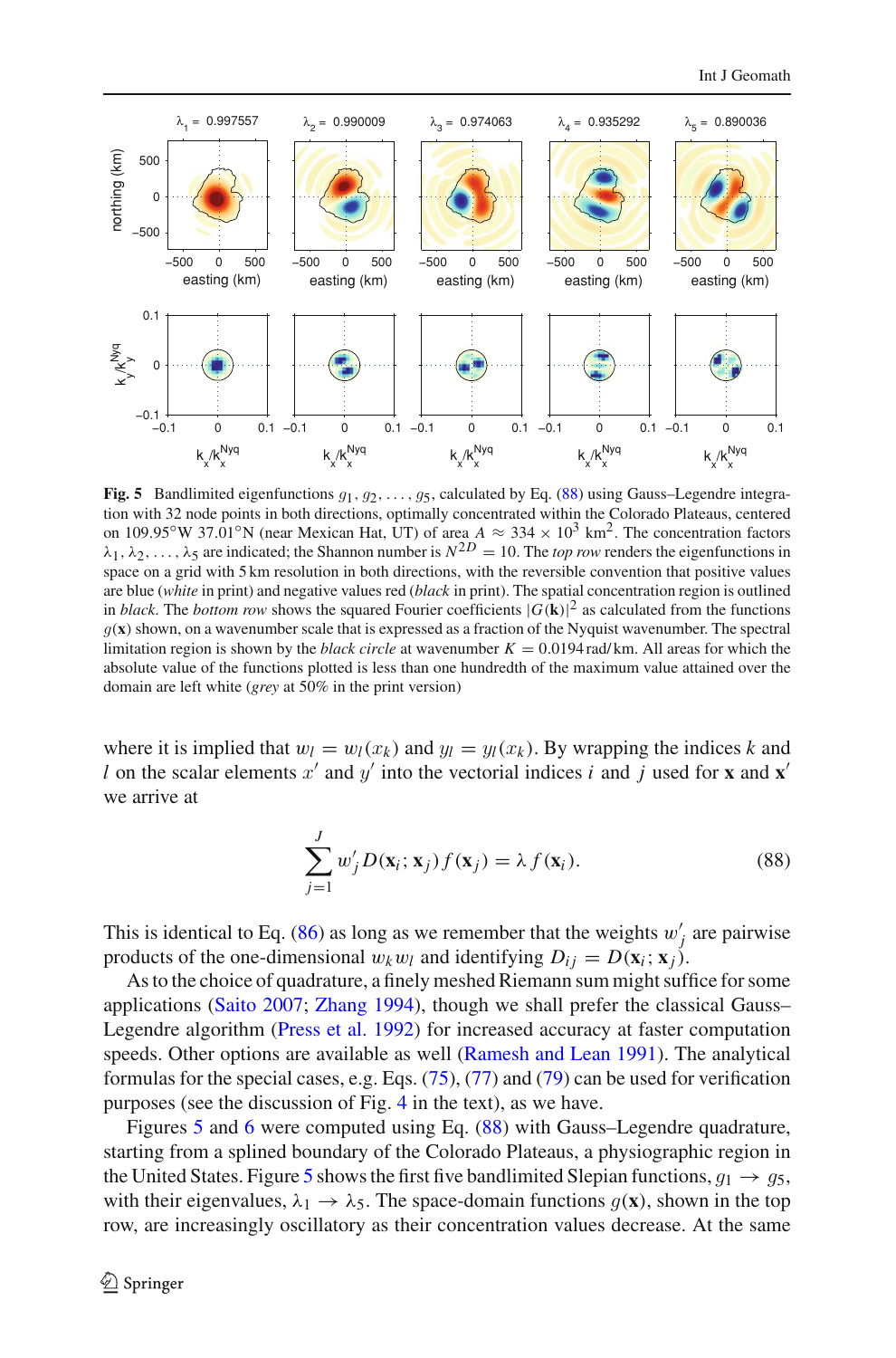

<span id="page-26-0"></span>**Fig. 6** Cumulative eigenvalue-weighted energy of the first  $N^{2D}/2$ ,  $N^{2D}$  and  $2N^{2D}$  eigenfunctions that are optimally concentrated within the Colorado Plateaus, with the Shannon number  $N^{2D} = 10$ . The *top row* is in the spatial domain with the concentration region outlined in *black*. Darkest blue (*white* in print) on color bar corresponds to the expected value [\(58\)](#page-15-2) of the sum, as shown. The *bottom row* is in the spectral domain with a wavenumber scale that is expressed as a fraction of the Nyquist wavenumber. The spectral limitation region is shown by the *black circle*. Areas with absolute value less than one hundredth of the maximum value attained over the domain are left white (*grey* at 50% in the print version)

time their periodograms  $|G(\mathbf{k})|^2$ , shown in the bottom row, remain strictly confined within the chosen isotropic spectral region of bandwidth *K*. All together, the Slepian functions uniformly occupy their respective domains of concentration or limitation. Figure [6](#page-26-0) shows the eigenvalue-weighted partial sums of the energy of the eigenfunctions, in space (top row) and spectral space (bottom row). The progressive covering behavior, consistent with Eq. [\(58\)](#page-15-2), lies at the basis of the success of the Slepian functions [in](#page-33-17) [being](#page-33-17) [used](#page-33-17) [as](#page-33-17) [data](#page-33-17) [tapers](#page-33-17) [for](#page-33-17) [spectral](#page-33-17) [analysis](#page-33-17) [\(Bronez 1988](#page-31-21)[;](#page-33-17) Liu and van Veen [1992](#page-33-17); [Percival and Walden 1993\)](#page-33-0): orthogonal over the domain that they cover, smoothly but rapidly decaying to zero at the boundary of interest, and with a finite and isotropic spectral response.

# 6.2 Arbitrary spectral response

We finally treat the situation in which both the spatial and spectral concentration domains are of arbitrary description—but with Hermitian spectral symmetry, see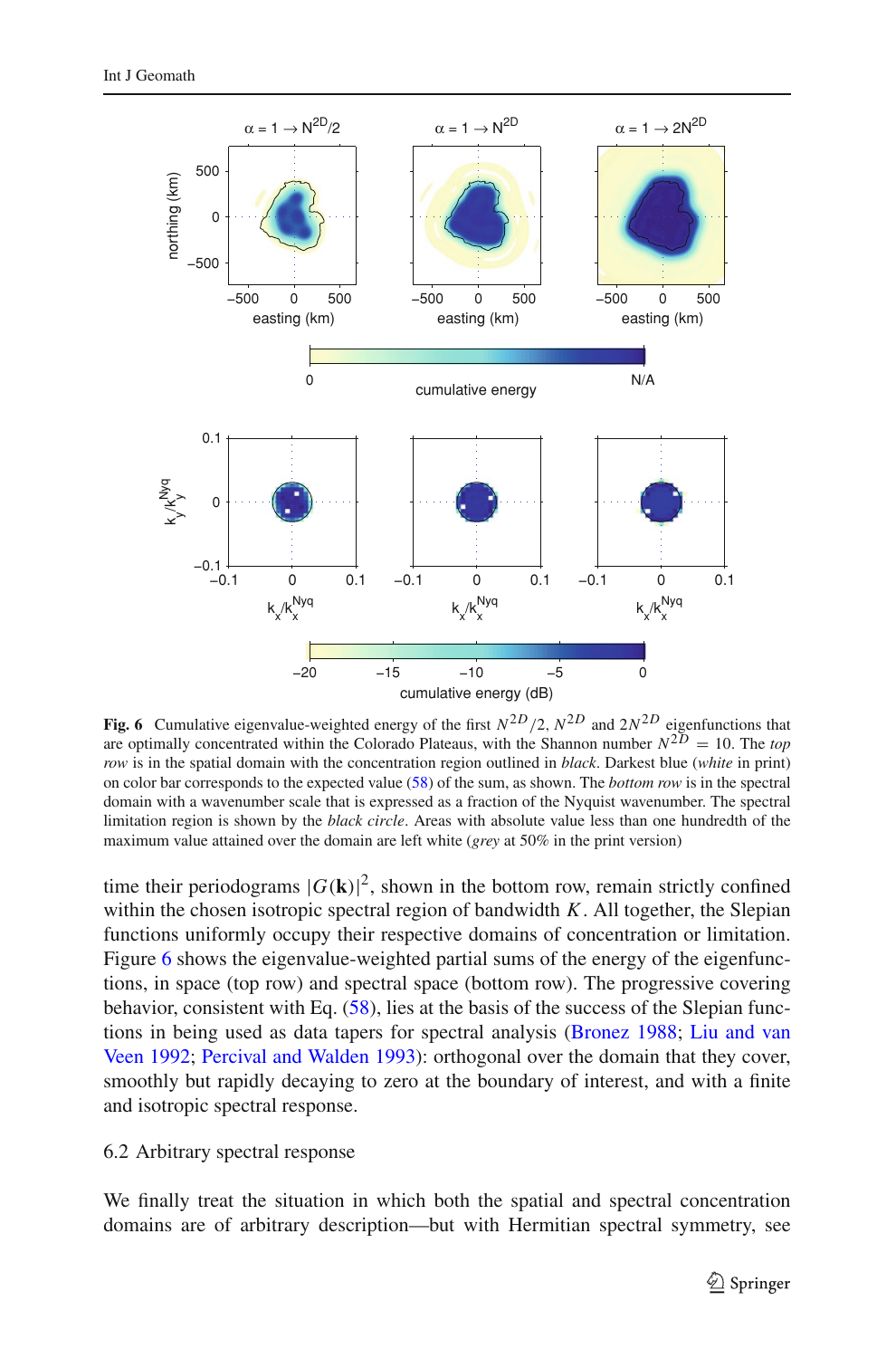Eqs. [\(28\)](#page-9-2)–[\(29\)](#page-9-0), if the Slepian functions are to be real-valued. No analytical results can be expected for such a case, and we benefit from writing the concentration problem in its most abstract form. Writing *Q* for the operator that acts on a spatial function  $f(\mathbf{x})$  to return its Fourier transform  $F(\mathbf{k})$ , we introduce the spatial projection operator

$$
\mathcal{P}f(\mathbf{x}) = \begin{cases} f(\mathbf{x}) & \text{if } \mathbf{x} \in \mathcal{R}, \\ 0 & \text{otherwise,} \end{cases}
$$
(89)

<span id="page-27-2"></span>and the spectral projection operator

$$
\mathcal{L}F(\mathbf{k}) = \begin{cases} F(\mathbf{k}) & \text{if } \mathbf{k} \in \mathcal{K}, \\ 0 & \text{otherwise.} \end{cases}
$$
 (90)

<span id="page-27-1"></span>We rewrite the variational equations  $(34)$  and  $(42)$  in inner-product notation as

$$
\lambda = \frac{\langle \mathcal{P} \mathcal{Q}^{-1} \mathcal{L} F, \mathcal{P} \mathcal{Q}^{-1} \mathcal{L} F \rangle}{\langle \mathcal{Q}^{-1} \mathcal{L} F, \mathcal{Q}^{-1} \mathcal{L} F \rangle} = \frac{\langle \mathcal{L} \mathcal{Q} \mathcal{P} f, \mathcal{L} \mathcal{Q} \mathcal{P} f \rangle}{\langle \mathcal{Q} \mathcal{P} f, \mathcal{Q} \mathcal{P} f \rangle} = \text{maximum.}
$$
(91)

<span id="page-27-0"></span>The associated spectral-domain and spatial-domain eigenvalue equations are

$$
\mathcal{LQPQ}^{-1}\mathcal{L}(\mathcal{L}F) = \lambda(\mathcal{L}F), \qquad \mathcal{PQ}^{-1}\mathcal{LQP}(\mathcal{P}f) = \lambda(\mathcal{P}f), \tag{92}
$$

where we have made use of the fact that  $\mathcal{P}^2 = \mathcal{P}$  and  $\mathcal{L}^2 = \mathcal{L}$  are self-adjoint, and that  $Q$  and  $Q^{-1}$  are each other's adjoints, provided we rewrite Eq. [\(28\)](#page-9-2) as a unitary transform. In our notation, the solutions  $\mathcal{L}F$  yield the Fourier transforms of the bandlimited functions  $q(\mathbf{x})$  of Sect. [4.2,](#page-10-6) while the  $\mathcal{P}$  *f* represent the spacelimited functions *h*(**x**) of Sect. [4.3.](#page-11-6)

For computation in the discrete-discrete case,  $P$  and  $\mathcal L$  will simply be matrices of ones and zeros, and *<sup>Q</sup>* and *<sup>Q</sup>*−<sup>1</sup> will be the discrete Fourier transform (DFT) matrix and its conjugate transpose. Both *LQPQ*−1*<sup>L</sup>* and *PQ*−1*LQP* will be Hermitian and typically sparse, hence a number of dedicated eigenvalues solvers can be used to find the Slepian functions. In our own Matlab implementation we furthermore take advantage of defining the operators as "anonymous" functions. This greatly improves the performance of the resulting algorithm, which we tested by comparison with the methods available for the special cases discussed in Sects. [2](#page-3-1) and [5.](#page-13-4) With this we have complete liberty to design Slepian functions on geographical domains, including the ability to construct "steerable", anisotropic windows for texture-sensitive analysis that is of interest in theory [\(Olhede and Metikas 2009](#page-33-24); [Van De Ville and Unser 2008\)](#page-34-25) and practice [\(Audet and Mareschal 2007](#page-30-10); [Kirby and Swain 2006](#page-32-24)). Figure [7](#page-28-0) shows two numerical examples of Slepian functions *h* spectrally sensitive in wedge-shaped oriented domains. The top row shows  $h_1 \rightarrow h_4$  and their eigenvalues,  $\lambda_1 \rightarrow \lambda_4$ , followed by eigenvalue-weighted sums of their periodograms,  $\sum_{\alpha=1}^{20} \lambda_{\alpha} |H_{\alpha}(\mathbf{k})|^2$ , on a decibel scale. These are orientated at  $\pi/6$  from the horizontal. The bottom row shows the equivalent results oriented at  $-\pi/6$  from the horizontal. Both cases were computed by diagonalization (eigs) of the operator *PQ*−1*LQP* whereby *<sup>Q</sup>* is the anonymous function call to the two-dimensional Fast Fourier Transform (fft2) and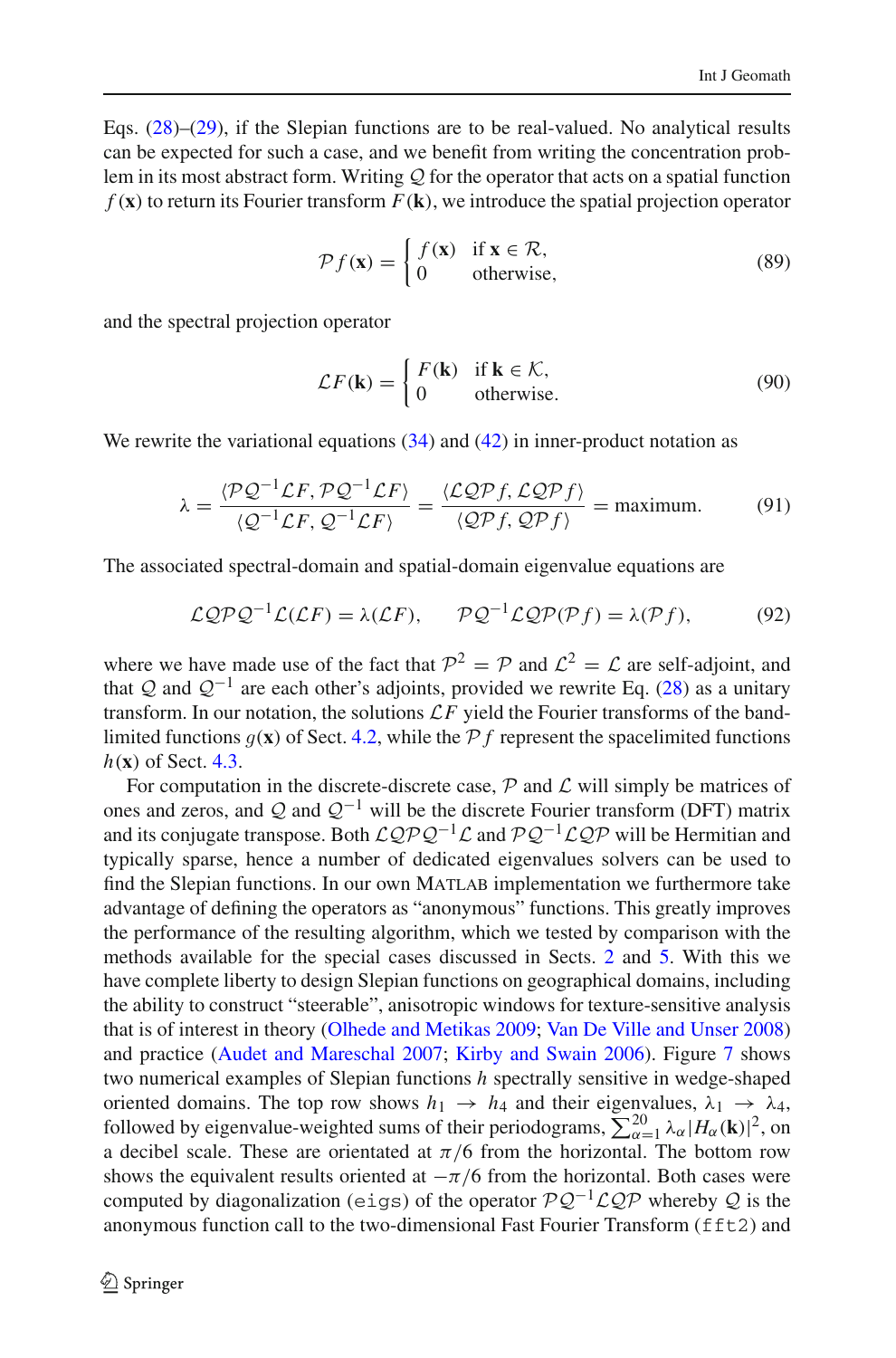

<span id="page-28-0"></span>**Fig. 7** Two sets of eigenfunctions  $h_1, h_2, \ldots, h_4$  that are strictly spacelimited within the Colorado Plateaus and optimally concentrated within a wedge-shaped spectral domain, with their concentration factors  $\lambda_1, \lambda_2, \ldots, \lambda_4$ . The *last panel on each row* shows the eigenvalue-weighted periodograms of the first  $\alpha = 1 \rightarrow 20$  eigenfunctions. The functions  $h(\mathbf{x}) = \mathcal{P}f(\mathbf{x})$  were calculated by diagonalization of the spatial-domain operator equation [\(92\)](#page-27-0) on a domain that we took to be three times the size of the box inscribing the concentration domain outlined in black, discretized on a  $5 \times 5$  km<sup>2</sup> grid. The spectral concentration domains are *triangles* with Hermitian symmetry oriented at ±π/6 from the *horizontal* in the *top and bottom rows*, respectively

 $Q^{-1}$  its inverse (ifft2). This immediately returns the *h*(**x**) on a discretized calculation domain in which, once again, the region of the Colorado Plateaus was embedded. The functions  $h_1 \rightarrow h_4$  shown are the real parts of the eigensolutions associated with the four eigenvalues  $\lambda_1 \rightarrow \lambda_4$  that have the largest real part. The eigenvalues of these "generalized prolate spheroidal data sequences" (gpss), which need not in principle be defined on regularly sampled grids [\(Bronez 1988\)](#page-31-21), are sensitive to the discretization and the size of the computational domains to which the inner products in Eq. [\(91\)](#page-27-1) refer. The slightly different manner in which these sample the parametrically defined rotated spectral concentration domains explains the discrepancy of the eigenvalues between the two cases that are shown in the top and bottom rows of Fig. [7.](#page-28-0)

# **7 Conclusion**

Slepian functions are orthogonal families of functions that are all defined on a common spatial domain, where they are either optimally concentrated or within which they are exactly limited. At the same time they are exactly confined within a certain spectral interval, or maximally concentrated therein [\(Simons 2010](#page-34-22)). The joint optimization of quadratic spatio-spectral concentration is generally referred to as Slepian's problem, which we encountered as Eq.  $(3)$  in one dimension, as Eq.  $(15)$  on the surface of a sphere, and as Eq. [\(34\)](#page-10-1) in two Cartesian dimensions. Without qualification in one, and under special symmetry considerations in multiple dimensions, Slepian functions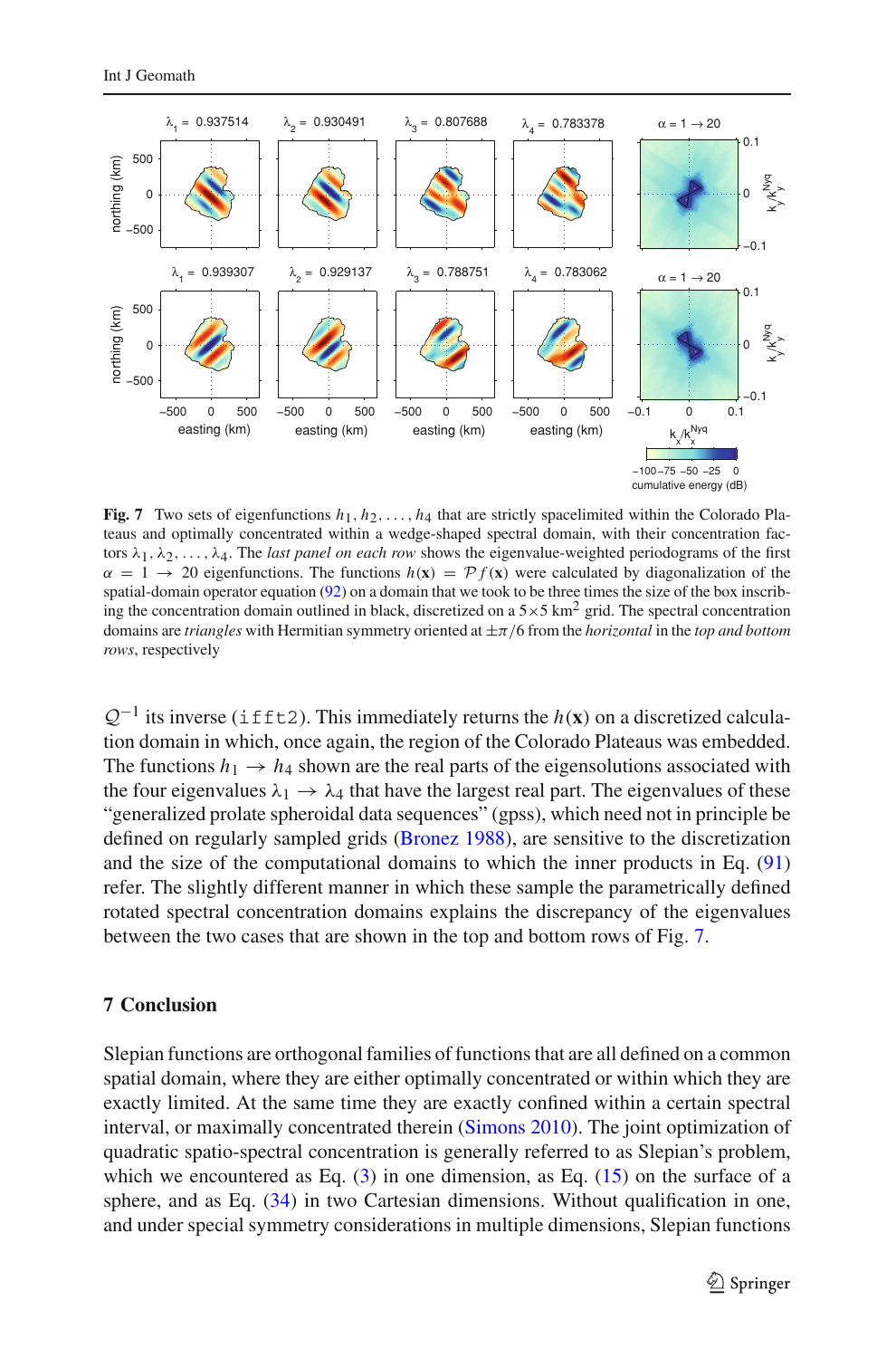solve Sturm–Liouville equations, notably Eqs. [\(11\)](#page-5-0), [\(24\)](#page-8-2), [\(26\)](#page-8-3) and [\(74\)](#page-18-0). In those cases (though on the sphere only asymptotically) the solutions depend on the spatial and spectral areas of concentration only through the Shannon number, which depends on their product, as defined by Eqs. [\(9\)](#page-4-4), [\(21\)](#page-7-2) and [\(56\)](#page-14-2). More generally, they solve Fredholm integral equations in their respective dimensions, as exemplified by Eqs. [\(5\)](#page-4-0), [\(17\)](#page-6-1), and [\(38\)](#page-11-2).

What unites the Slepian functions is that the kernels of the integral equations they solve are be[st](#page-30-6) [thought](#page-30-6) [of](#page-30-6) [in](#page-30-6) [the](#page-30-6) [context](#page-30-6) [of](#page-30-6) [reproducing-kernel](#page-30-6) [Hilbert](#page-30-6) [spaces](#page-30-6) [\(](#page-30-6)Amirbekyan et al. [2008](#page-30-6); [Nashed and Walter 1991;](#page-33-25) [Yao 1967\)](#page-35-12). Each of *D*(*t*, *t* ) in Eq. [\(5b\)](#page-4-5),  $D(\hat{\mathbf{r}}, \hat{\mathbf{r}}')$  in Eq. [\(17b\)](#page-6-6) and  $D(\mathbf{x}, \mathbf{x}')$  in Eq. [\(38b\)](#page-11-1), is a restriction of the traditional Dirac delta functions,  $\delta(t, t')$ ,  $\delta(\hat{\mathbf{r}}, \hat{\mathbf{r}}')$ , and  $\delta(\mathbf{x}, \mathbf{x}')$ , to a region of finite bandwidth [\(Simons](#page-34-22) [2010\)](#page-34-22). While the latter satisfy, for any square-integrable function *f* , the relations

$$
f(t) = \int_{-\infty}^{\infty} f(t') \delta(t, t') dt',
$$
\n(93a)

$$
f(\mathbf{x}) = \int_{\mathbb{R}^2} f(\mathbf{x}') \delta(\mathbf{x}, \mathbf{x}') d\mathbf{x}',\tag{93b}
$$

$$
f(\hat{\mathbf{r}}) = \int_{\Omega} f(\hat{\mathbf{r}}') \delta(\hat{\mathbf{r}}, \hat{\mathbf{r}}') d\Omega',
$$
 (93c)

the former act on functions *g* that belong to appropriately bandlimited subspaces, as we have defined them in Eqs.  $(2)$ ,  $(14)$  and  $(33)$ , in much the same way:

$$
g(t) = \int_{-\infty}^{\infty} g(t') D(t, t') dt',
$$
\n(94a)

$$
g(\mathbf{x}) = \int_{\mathbb{R}^2} g(\mathbf{x}') D(\mathbf{x}, \mathbf{x}') d\mathbf{x}',\tag{94b}
$$

$$
g(\hat{\mathbf{r}}) = \int_{\Omega} g(\hat{\mathbf{r}}') D(\hat{\mathbf{r}}, \hat{\mathbf{r}}') d\Omega.
$$
 (94c)

Note that these are *not* equal to Eqs. [\(5\)](#page-4-0), [\(17\)](#page-6-1), or [\(38\)](#page-11-2). Hence the *g* are a basis for bandlimited processes anywhere on the applicable domain  $(\mathbb{R}, \mathbb{R}^2)$  or the entire spherical surface Ω) [\(Daubechies 1992;](#page-31-2) [Flandrin 1998;](#page-31-6) [Freeden et al. 1998](#page-31-27); [Landau and Pollak](#page-32-0) [1961;](#page-32-0) [Slepian and Pollak 1961](#page-34-0)). Therein, the Shannon-number best time- or spaceconcentrated members allow for sparse, approximate expansions of signals that are concentrated to the spatial region of choice. Similarly, the infinite sets of exactly timeor spacelimited (and thus band-concentrated) functions *h* which are the eigenfunctions of Eqs.  $(5)$ ,  $(17)$  and  $(38)$  with the domains appropriately restricted, see Eq.  $(45)$  for the two-dimensional case, are complete bases for square-integrable scalar functions on the intervals to which they are confined [\(Landau and Pollak 1961](#page-32-0); [Simons et al.](#page-34-8)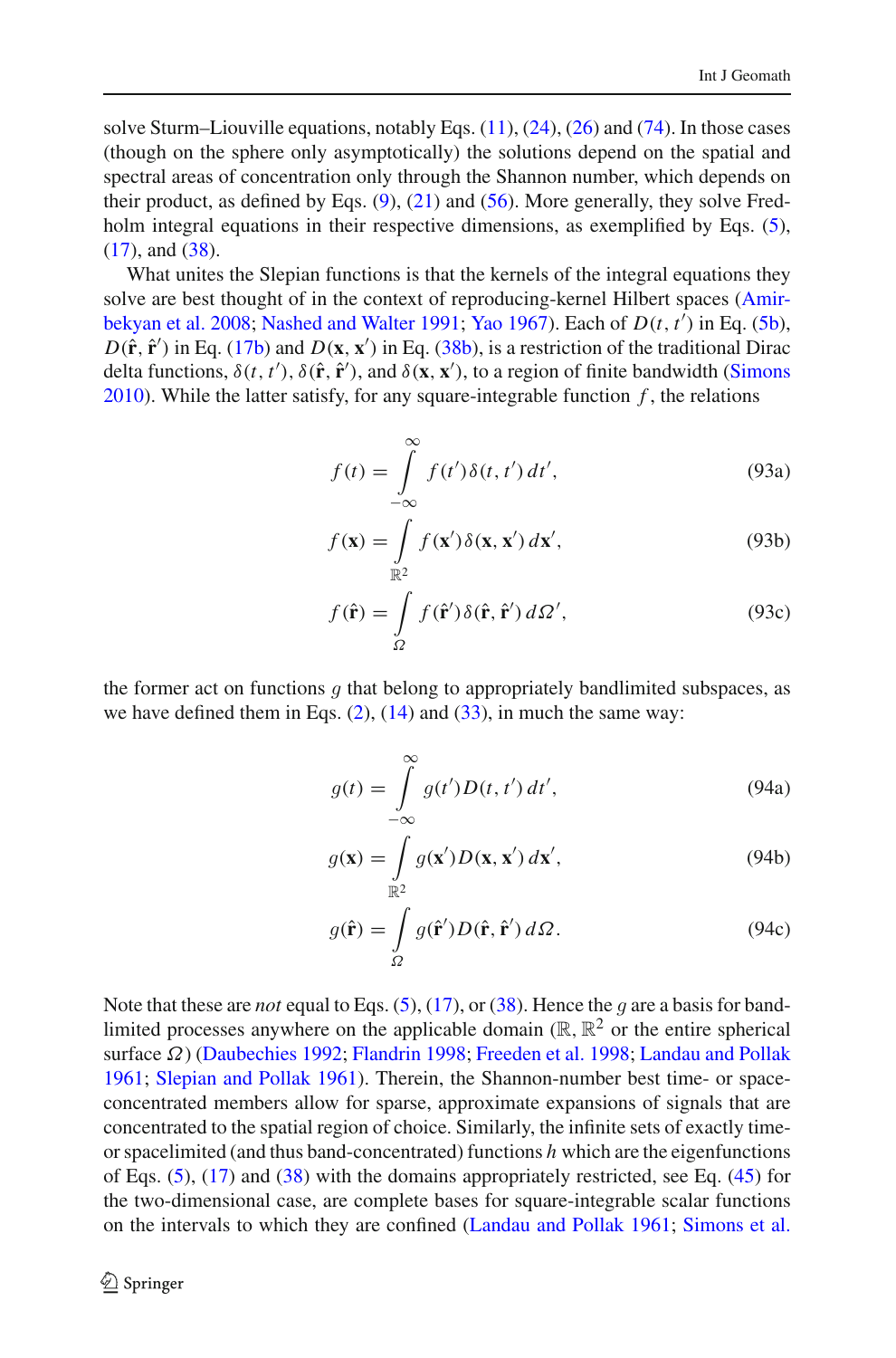[2006;](#page-34-8) [Slepian and Pollak 1961\)](#page-34-0). Expansions of wideband but spectrally concentrated signals in the small subset of their Shannon-number most band-concentrated members provide approximations which are spectrally faithful and constructive as their numbers grow [\(Simons 2010](#page-34-22); [Simons et al. 2009\)](#page-34-10).

Slepian functions defined on two-dimensional Cartesian domains are of great utility in the natural sciences. Despite this, no comprehensive prior treatment was available, beyond that of cases for regions with advanced symmetry. The present paper has attempted to do right by, especially, the geosciences, where Fourier-based methods and analyses are often required but the domains of interest are rarely circles or rectangles. Much can be learned from those special cases, however, including from the one-dimensional and spherical situations that we have reviewed also. Most particularly, they have helped us test and benchmark the algorithms that we have discussed and are making available on the Web as part of this publication. In having ended Sect. [6](#page-21-1) with a computational procedure for the design of planar Cartesian Slepian functions on arbitrarily irregular spatial and spectral domains, which could be captured in just a few lines, see Eqs. [\(89\)](#page-27-2)–[\(92\)](#page-27-0), and carried out in a handful of lines of Matlab code, we believe to have returned to a level of practicality that should appeal to researchers across a wide spectrum.

**Acknowledgments** Financial support for this work has been provided in part by the U.S. National Science Foundation under grants EAR-0105387 and EAR-0710860 to FJS. DVW was also supported by a first-year Graduate Fellowship from Princeton University. Our Princeton colleagues Tony Dahlen (1942–2007), Jeremy Goodman (Astrophysical Sciences) and Eugene Brevdo (Electrical Engineering) each provided a key insight that helped shape the manuscript. We thank Laura Larsen-Strecker for help with the identification of geologic provinces, and Ignace Loris, Volker Michel and Mark Wieczorek for discussions. The comments by the editor, Willi Freeden, and two anonymous reviewers were all much appreciated and helped improve the manuscript. All computer code is posted on [http://www.frederik.net.](http://www.frederik.net)

#### **References**

Abramowitz, M., Stegun, I.A.: Handbook of Mathematical Functions. Dover, New York (1965)

- <span id="page-30-9"></span><span id="page-30-5"></span>Albertella, A., Sacerdote, F.: Using Slepian functions for local geodetic computations. Boll. Geod. Sci. Aff. **60**(1), 1–14 (2001)
- <span id="page-30-4"></span>Albertella, A., Sansò, F., Sneeuw, N.: Band-limited functions on a bounded spherical domain: the Slepian problem on the sphere. J. Geod. **73**, 436–447 (1999)
- <span id="page-30-6"></span>Amirbekyan, A., Michel, V., Simons, F.J.: Parameterizing surface-wave tomographic models with harmonic spherical splines. Geophys. J. Int. **174**(2), 617 (2008). doi[:10.1111/j.1365-246X.2008.03809.x](http://dx.doi.org/10.1111/j.1365-246X.2008.03809.x)
- <span id="page-30-8"></span>Aronszajn, N.: Theory of reproducing kernels. Trans. Am. Math. Soc. **68**(3), 337–404 (1950)
- <span id="page-30-10"></span>Audet, P., Mareschal, J.-C.: Wavelet analysis of the coherence between Bouguer gravity and topography: application to the elastic thickness anisotropy in the Canadian Shield. Geophys. J. Int. **168**, 287–298 (2007). doi[:10.1111/j.1365-246X.2006.03231.x](http://dx.doi.org/10.1111/j.1365-246X.2006.03231.x)
- <span id="page-30-7"></span>Bell, B., Percival, D.B., Walden, A.T.: Calculating Thomson's spectral multitapers by inverse iteration. J. Comput. Graph. Stat. **2**(1), 119–130 (1993)
- <span id="page-30-0"></span>Bertero, M., De Mol, C., Pike, E.R.: Linear inverse problems with discrete data. I. General formulation and singular system analysis. Inverse Probl. **1**, 301–330 (1985a). doi[:10.1088/0266-5611/1/4/004](http://dx.doi.org/10.1088/0266-5611/1/4/004)
- <span id="page-30-1"></span>Bertero, M., De Mol, C., Pike, E.R.: Linear inverse problems with discrete data. II. Stability and regularisation. Inverse Probl. **1**, 301–330 (1985b). doi[:10.1088/0266-5611/1/4/004](http://dx.doi.org/10.1088/0266-5611/1/4/004)
- <span id="page-30-2"></span>Beylkin, G., Monzón, L.: On generalized Gaussian quadratures for exponentials and their applications. Appl. Comput. Harmon. Anal. **12**, 332–372 (2002). doi[:10.1006/acha.2002.0380](http://dx.doi.org/10.1006/acha.2002.0380)
- <span id="page-30-3"></span>Beylkin, G., Sandberg, K.: Wave propagation using bases for bandlimited functions. Wave Motion **41**(3), 263–291 (2005)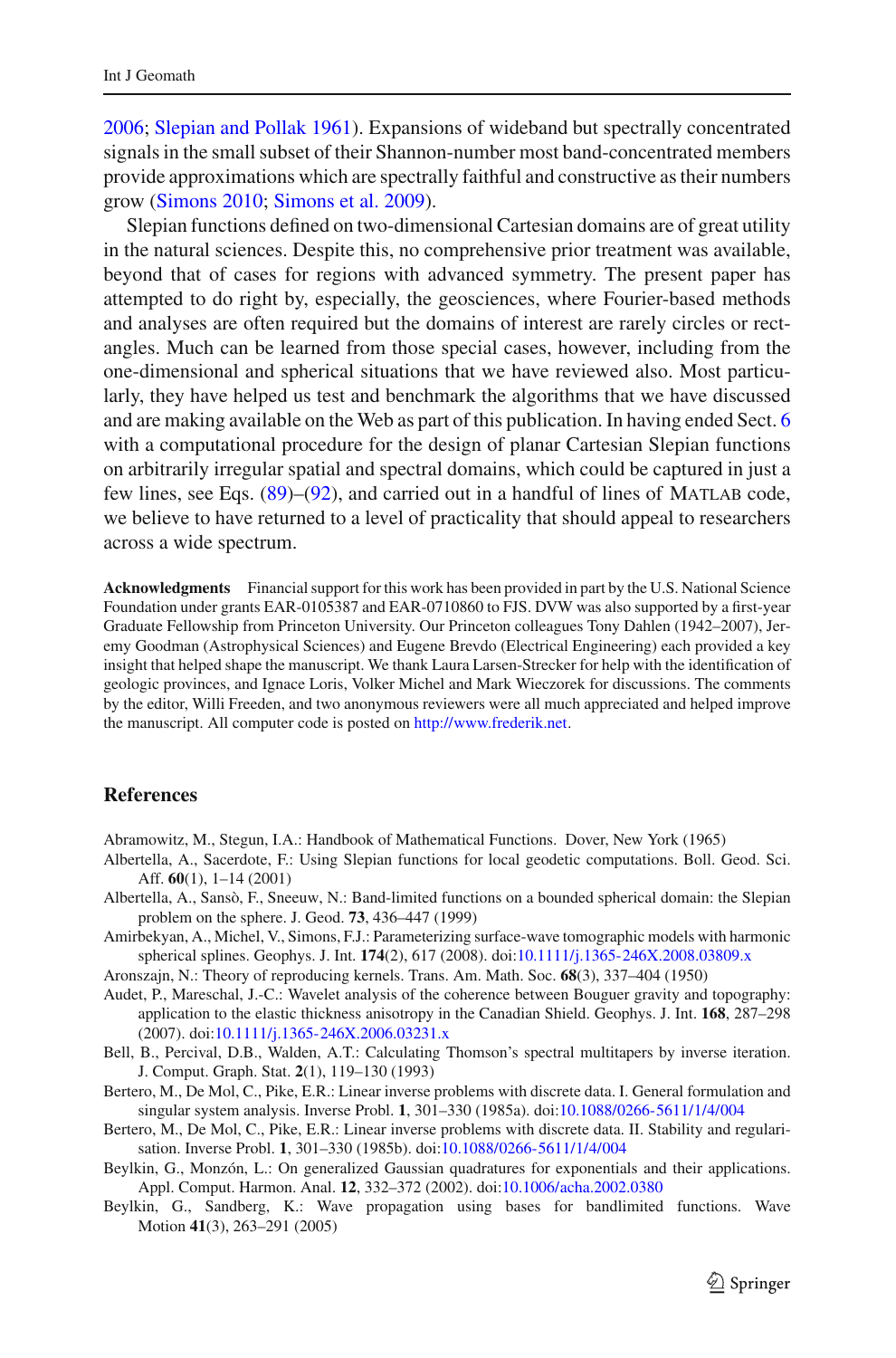<span id="page-31-20"></span>Borcea, L., Papanicolaou, G., Vasquez, F.G.: Edge illumination and imaging of extended reflectors. SIAM J. Imaging Sci. **1**(1), 75–114 (2008). doi[:10.1137/07069290X](http://dx.doi.org/10.1137/07069290X)

<span id="page-31-26"></span>Bouwkamp, C.J.: On spheroidal wave functions of order zero. J. Math. Phys. **26**, 79–92 (1947)

- <span id="page-31-3"></span>Boyd, J.P.: Approximation of an analytic function on a finite real interval by a bandlimited function and conjectures on properties of prolate spheroidal functions. Appl. Comput. Harmon. Anal. **15**(2), 168–176 (2003)
- <span id="page-31-4"></span>Boyd, J.P.: Prolate spheroidal wavefunctions as an alternative to Chebyshev and Legendre polynomials for spectral element and pseudospectral algorithms. J. Comput. Phys. **199**(2), 688–716 (2004)
- <span id="page-31-17"></span>Brander, O., DeFacio, B.: A generalisation of Slepian's solution for the singular value decomposition of filtered Fourier transforms. Inverse Probl. **2**, L9–L14 (1986)
- <span id="page-31-21"></span>Bronez, T.P.: Spectral estimation of irregularly sampled multidimensional processes by generalized prolate spheroidal sequences. IEEE Trans. Acoust. Speech Signal Process. **36**(12), 1862–1873 (1988)
- <span id="page-31-11"></span>Chambodut, A., Panet, I., Mandea, M., Diament, M., Holschneider, M., Jamet, O.: Wavelet frames: an alternative to spherical harmonic representation of potential fields. Geophys. J. Int. **163**(3), 875–899 (2005)
- <span id="page-31-5"></span>Chen, Q.Y., Gottlieb, D., Hesthaven, J.S.: Spectral methods based on prolate spheroidal wave functions for hyperbolic PDEs. Wave Motion **43**(5), 1912–1933 (2005)
- <span id="page-31-19"></span>Coifman, R.R., Lafon, S.: Geometric harmonics: a novel tool for multiscale out-of-sample extension of empirical functions. Appl. Comput. Harmon. Anal. **21**, 31–52 (2006). doi[:10.1016/j.acha.2005.07.](http://dx.doi.org/10.1016/j.acha.2005.07.005) [005](http://dx.doi.org/10.1016/j.acha.2005.07.005)
- <span id="page-31-10"></span>Dahlen, F.A., Simons, F.J.: Spectral estimation on a sphere in geophysics and cosmology. Geophys. J. Int. **174**, 774–807 (2008). doi[:10.1111/j.1365-246X.2008.03854.x](http://dx.doi.org/10.1111/j.1365-246X.2008.03854.x)
- <span id="page-31-23"></span>Dahlen, F.A., Tromp, J.: Theoretical Global Seismology. Princeton University Press, Princeton, NJ (1998)
- <span id="page-31-7"></span>Daubechies, I.: Time–frequency localization operators: a geometric phase space approach. IEEE Trans. Inform. Theory **34**, 605–612 (1988)
- <span id="page-31-2"></span>Daubechies, I.: Ten Lectures on Wavelets, vol. 61 of CBMS-NSF Regional Conference Series in Applied Mathematics. Society for Industrial & Applied Mathematics, Philadelphia, PA (1992)
- <span id="page-31-8"></span>Daubechies, I., Paul, T.: Time–frequency localisation operators—a geometric phase space approach. II. The use of dilations. Inverse Probl. **4**(3), 661–680 (1988)
- <span id="page-31-1"></span>de Villiers, G.D., Marchaud, F.B.T., Pike, E.R.: Generalized Gaussian quadrature applied to an inverse problem in antenna theory. Inverse Probl. **17**, 1163–1179 (2001)
- <span id="page-31-18"></span>de Villiers, G.D., Marchaud, F.B.T., Pike, E.R.: Generalized Gaussian quadrature applied to an inverse problem in antenna theory: II. The two-dimensional case with circular symmetry. Inverse Probl. **19**, 755–778 (2003)
- <span id="page-31-0"></span>Delsarte, P., Janssen, A.J.E.M., Vries, L.B.: Discrete prolate spheroidal wave functions and interpolation. SIAM J. Appl. Math. **45**(4), 641–650 (1985)
- <span id="page-31-16"></span>Donoho, D.L., Stark, P.B.: Uncertainty principles and signal recovery. SIAM J. Appl. Math. **49**(3), 906–931 (1989)
- <span id="page-31-24"></span>Edmonds, A.R.: Angular Momentum in Quantum Mechanics. Princeton University Press, Princeton, NJ (1996)
- <span id="page-31-9"></span>Evans, A.J., Andrews-Hanna, J.C., Zuber, M.T.: Geophysical limitations on the erosion history within Arabia Terra. J. Geophys. Res. **115**, E05007 (2010). doi[:10.1029/2009JE003469](http://dx.doi.org/10.1029/2009JE003469)
- <span id="page-31-12"></span>Faÿ, G., Guilloux, F., Betoule, M., Cardoso, J.-F., Delabrouille, J., Jeune, M.L.: CMB power spectrum estimation using wavelets. Phys. Rev. D **78**, 083013 (2008). doi[:10.1103/PhysRevD.78.083013](http://dx.doi.org/10.1103/PhysRevD.78.083013)
- <span id="page-31-13"></span>Fengler, M.J., Freeden, W., Kohlhaas, A., Michel, V., Peters, T.: Wavelet modeling of regional and temporal variations of the earth's gravitational potential observed by GRACE. J. Geod. **81**(1), 5–15 (2007). doi[:10.1007/s00190-006-0040-1](http://dx.doi.org/10.1007/s00190-006-0040-1)
- <span id="page-31-6"></span>Flandrin, P.: Temps-Fréquence, 2nd edn. Hermès, Paris (1998)
- <span id="page-31-15"></span>Freeden, W., Michel, V.: Constructive approximation and numerical methods in geodetic research today—an attempt at a categorization based on an uncertainty principle. J. Geod. **73**(9), 452–465 (1999)
- <span id="page-31-14"></span>Freeden, W., Windheuser, U.: Combined spherical harmonic and wavelet expansion—a future concept in Earth's gravitational determination. Appl. Comput. Harmon. Anal. **4**, 1–37 (1997)
- <span id="page-31-27"></span>Freeden, W., Gervens, T., Schreiner, M.: Constructive Approximation on the Sphere. Clarendon Press, Oxford (1998)
- <span id="page-31-22"></span>Golub, G.H., van Loan, C.F.: Matrix Computations, 2nd edn. Johns Hopkins University Press, Baltimore, MD (1989)
- <span id="page-31-25"></span>Gradshteyn, I.S., Ryzhik, I.M.: Tables of Integrals, Series, and Products, 6th edn. Academic Press, San Diego, CA (2000)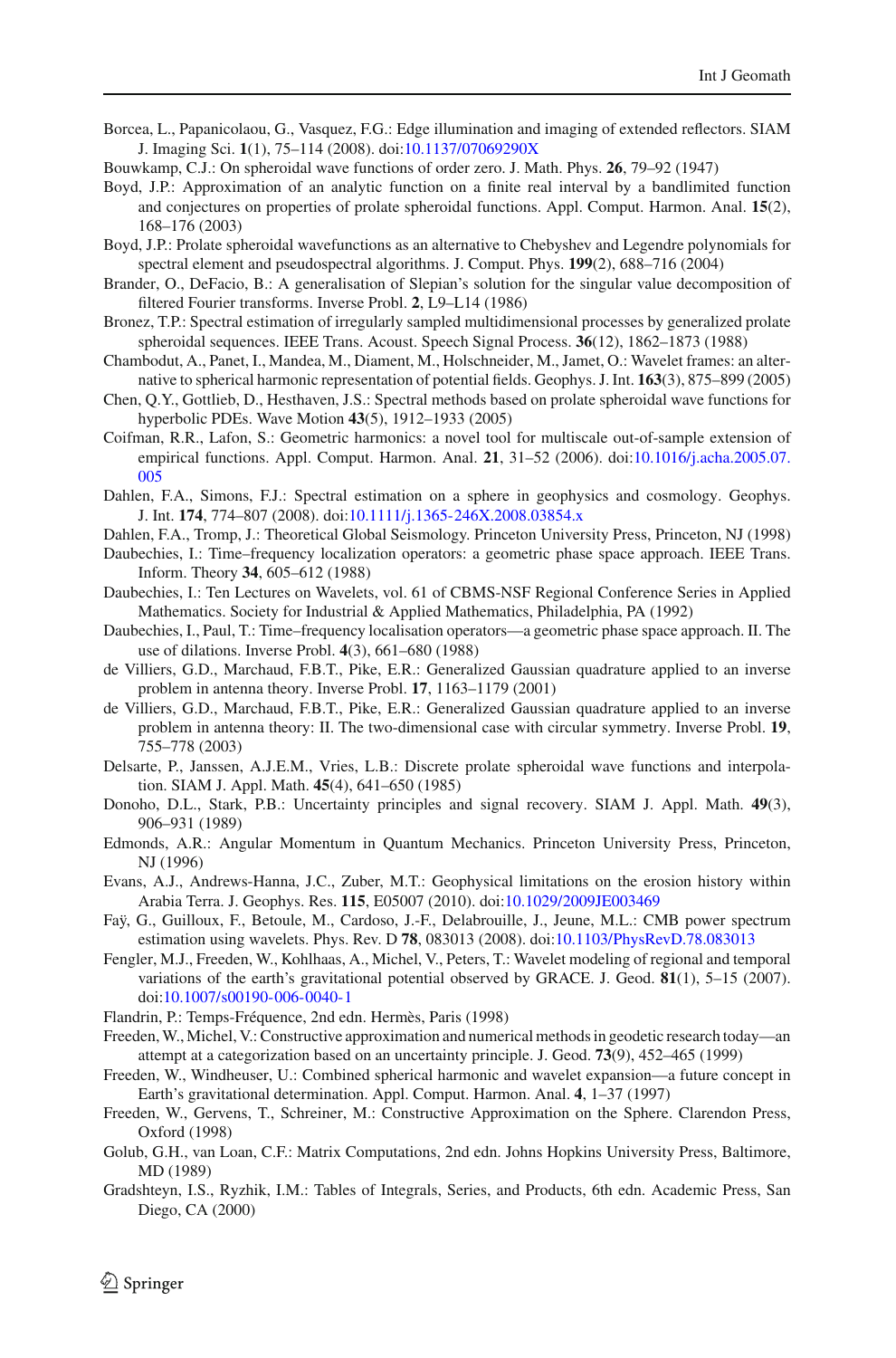- <span id="page-32-2"></span>Grünbaum, F.A.: Eigenvectors of a Toeplitz matrix: discrete version of the prolate spheroidal wave functions. SIAM J. Algebraic Discrete Methods **2**(2), 136–141 (1981)
- <span id="page-32-21"></span>Grünbaum, F.A., Longhi, L., Perlstadt, M.: Differential operators commuting with finite convolution integral operators: some non-Abelian examples. SIAM J. Appl. Math. **42**(5), 941–955 (1982)
- <span id="page-32-16"></span>Hall, B.C., Mitchell, J.J.: Coherent states on spheres. J. Math. Phys. **43**(3), 1211–1236 (2002)
- <span id="page-32-11"></span>Han, S.-C.: Improved regional gravity fields on the Moon from Lunar Prospector tracking data by means of localized spherical harmonic functions. J. Geophys. Res. **113**, E11012 (2008). doi[:10.1029/](http://dx.doi.org/10.1029/2008JE003166) [2008JE003166](http://dx.doi.org/10.1029/2008JE003166)
- <span id="page-32-7"></span>Han, S.-C., Ditmar, P.: Localized spectral analysis of global satellite gravity fields for recovering timevariable mass redistributions. J. Geod. **82**(7), 423–430 (2007). doi[:10.1007/s00190-007-0194-5](http://dx.doi.org/10.1007/s00190-007-0194-5)
- <span id="page-32-9"></span>Han, S.-C., Simons, F.J.: Spatiospectral localization of global geopotential fields from the Gravity Recovery and Climate Experiment GRACE reveals the coseismic gravity change owing to the 2004 Sumatra-Andaman earthquake. J. Geophys. Res. **113**, B01405 (2008). doi[:10.1029/2007JB004927](http://dx.doi.org/10.1029/2007JB004927)
- <span id="page-32-6"></span>Han, S.-C., Rowlands, D.D., Luthcke, S.B., Lemoine, F.G.: Localized analysis of satellite tracking data for studying time-variable Earth's gravity fields. J. Geophys. Res. **113**, B06401 (2008a). doi[:10.1029/](http://dx.doi.org/10.1029/2007JB005218) [2007JB005218](http://dx.doi.org/10.1029/2007JB005218)
- <span id="page-32-8"></span>Han, S.-C., Sauber, J., Luthcke, S.B., Ji, C., Pollitz, F.F.: Implications of postseismic gravity change following the great 2004 Sumatra-Andaman earthquake from the regional harmonic analysis of GRACE inter-satellite tracking data. J. Geophys. Res. **113**, B11413 (2008b). doi[:10.1029/2008JB005705](http://dx.doi.org/10.1029/2008JB005705)
- <span id="page-32-12"></span>Han, S.-C., Mazarico, E., Lemoine, F.G.: Improved nearside gravity field of the Moon by localizing the power law constraint. Geophys. Res. Lett. **36**, L11203 (2009). doi[:10.1029/2009GL038556](http://dx.doi.org/10.1029/2009GL038556)
- <span id="page-32-18"></span>Hanssen, A.: Multidimensional multitaper spectral estimation. Signal Process. **58**, 327–332 (1997)
- <span id="page-32-10"></span>Harig, C., Zhong, S., Simons, F.J.: Constraints on upper-mantle viscosity inferred from the flow-induced pressure gradient across a continental keel. Geochem. Geophys. Geosyst. **11**(6), Q06004 (2010). doi[:10.1029/2010GC003038](http://dx.doi.org/10.1029/2010GC003038)
- <span id="page-32-13"></span>Holschneider, M., Chambodut, A., Mandea, M.: From global to regional analysis of the magnetic field on the sphere using wavelet frames. Phys. Earth Planet. Interiors **135**, 107–124 (2003)
- <span id="page-32-19"></span>Jackson, J.I., Meyer, C.H., Nishimura, D.G., Macovski, A.: Selection of a convolution function for Fourier inversion using gridding. IEEE Trans. Med. Imaging **10**(3), 473–478 (1991)
- <span id="page-32-23"></span>Jeffreys, H., Jeffreys, B.S.: Methods of Mathematical Physics, 3rd edn. Cambridge University Press, Cambridge (1988)
- <span id="page-32-3"></span>Karoui, A., Moumni, T.: New efficient methods of computing the prolate spheroidal wave functions and their corresponding eigenvalues. Appl. Comput. Harmon. Anal. **24**(3), 269–289 (2008)
- <span id="page-32-20"></span>Kennedy, R.A., Zhang, W., Abhayapala, T.D.: Spherical harmonic analysis and model-limited extrapolation on the sphere: integral equation formulation. In: Proceedings of the IEEE International Conference on Signal Processing and Communication Systems, pp. 1–6. IEEE (2008). doi[:10.1109/ICSPCS.2008.](http://dx.doi.org/10.1109/ICSPCS.2008.4813702) [4813702](http://dx.doi.org/10.1109/ICSPCS.2008.4813702)
- <span id="page-32-4"></span>Khare, K., George, N.: Sampling theory approach to prolate spheroidal wavefunctions. J. Phys. A Math. Gen. **36**, 10011–10021 (2003)
- <span id="page-32-14"></span>Kido, M., Yuen, D.A., Vincent, A.P.: Continuous wavelet-like filter for a spherical surface and its application to localized admittance function on Mars. Phys. Earth Planet. Interiors **135**, 1–14 (2003)
- <span id="page-32-24"></span>Kirby, J.F., Swain, C.J.: Mapping the mechanical anisotropy of the lithosphere using a 2D wavelet coherence, and its application to Australia. Phys. Earth Planet. Interiors **158**(2–4), 122–138 (2006). doi[:10.](http://dx.doi.org/10.1016/j.pepi.2006.03.022) [1016/j.pepi.2006.03.022](http://dx.doi.org/10.1016/j.pepi.2006.03.022)
- <span id="page-32-17"></span>Kowalski, K., Rembieliński, J.: Quantum mechanics on a sphere and coherent states. J. Phys. A Math. Gen. **33**, 6035–6048 (2000)
- <span id="page-32-15"></span>Lai, M.J., Shum, C.K., Baramidze, V., Wenston, P.: Triangulated spherical splines for geopotential reconstruction. J. Geod. **83**, 695–708 (2009). doi[:10.1007/s00190-008-0283-0](http://dx.doi.org/10.1007/s00190-008-0283-0)
- <span id="page-32-22"></span>Landau, H.J.: On the eigenvalue behavior of certain convolution equations. Trans. Am. Math. Soc. **115**, 242–256 (1965)
- <span id="page-32-0"></span>Landau, H.J., Pollak, H.O.: Prolate spheroidal wave functions, Fourier analysis and uncertainty—II. Bell Syst. Tech. J. **40**(1), 65–84 (1961)
- <span id="page-32-1"></span>Landau, H.J., Pollak, H.O.: Prolate spheroidal wave functions, Fourier analysis and uncertainty—III. The dimension of the space of essentially time- and band-limited signals. Bell Syst. Tech. J. **41**(4), 1295–1336 (1962)
- <span id="page-32-5"></span>Lilly, J.M., Park, J.: Multiwavelet spectral and polarization analyses of seismic records. Geophys. J. Int. **122**, 1001–1021 (1995)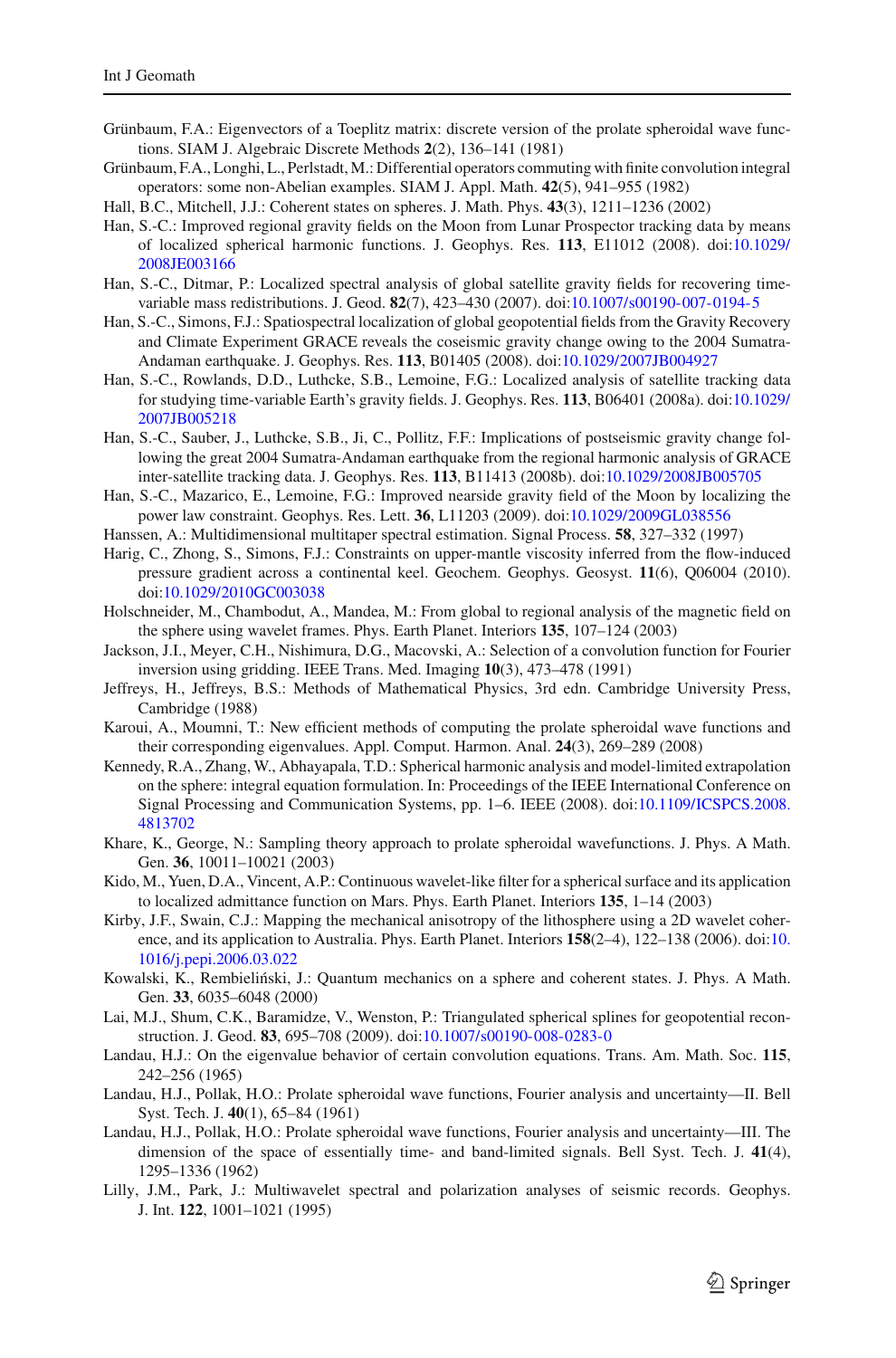- <span id="page-33-16"></span>Lindquist, M.A., Zhang, C.H., Glover, G., Shepp, L., Yang, Q.X.: A generalization of the two-dimensional prolate spheroidal wave function method for nonrectilinear MRI data acquisition methods. IEEE Trans. Image Process. **15**(9), 2792–2804 (2006). doi[:10.1109/TIP.2006.877314](http://dx.doi.org/10.1109/TIP.2006.877314)
- <span id="page-33-17"></span>Liu, T.-C., van Veen, B.D.: Multiple window based minimum variance spectrum estimation for multidimensional random fields. IEEE Trans. Signal Process. **40**(3), 578–589 (1992). doi[:10.1109/78.120801](http://dx.doi.org/10.1109/78.120801)
- <span id="page-33-15"></span>Ma, J., Rokhlin, V., Wandzura, S.: Generalized Gaussian quadrature rules for systems of arbitrary functions. SIAM J. Numer. Anal. **33**(3), 971–996 (1996)
- <span id="page-33-22"></span>Mallat, S.: A Wavelet Tour of Signal Processing. Academic Press, San Diego, CA (1998)
- <span id="page-33-5"></span>Maniar, H., Mitra, P.P.: The concentration problem for vector fields. Int. J. Bioelectromagn. **7**(1), 142–145 (2005)
- <span id="page-33-9"></span>Marinucci, D., Pietrobon, D., Balbi, A., Baldi, P., Cabella, P., Kerkyacharian, G., Natoli, P., Picard, D., Vittorio, N.: Spherical needlets for cosmic microwave background data analysis. Monthly Notices R. Astron. Soc. **383**(2), 539–545 (2008). doi[:10.1111/j.1365-2966.2007.12550.x](http://dx.doi.org/10.1111/j.1365-2966.2007.12550.x)
- <span id="page-33-7"></span>McEwen, J.D., Hobson, M.P., Mortlock, D.J., Lasenby, A.N.: Fast directional continuous spherical wavelet transform algorithms. IEEE Trans. Signal Process. **55**(2), 520–529 (2007)
- <span id="page-33-10"></span>Michel, V., Wolf, K.: Numerical aspects of a spline-based multiresolution recovery of the harmonic mass density out of gravity functionals. Geophys. J. Int. **173**, 1–16 (2008). doi[:10.1111/j.1365-246X.2007.](http://dx.doi.org/10.1111/j.1365-246X.2007.03700.x) [03700.x](http://dx.doi.org/10.1111/j.1365-246X.2007.03700.x)
- <span id="page-33-4"></span>Miranian, L.: Slepian functions on the sphere, generalized Gaussian quadrature rule. Inverse Probl. **20**, 877–892 (2004)
- <span id="page-33-6"></span>Mitra, P.P., Maniar, H.: Concentration maximization and local basis expansions (LBEX) for linear inverse problems. IEEE Trans. Biomed Eng. **53**(9), 1775–1782 (2006)
- <span id="page-33-1"></span>Moore, I.C., Cada, M.: Prolate spheroidal wave functions, an introduction to the Slepian series and its properties. Appl. Comput. Harmon. Anal. **16**, 208–230 (2004)
- <span id="page-33-11"></span>Narcowich, F.J., Ward, J.D.: Nonstationary wavelets on the m-sphere for scattered data. Appl. Comput. Harmon. Anal. **3**, 324–336 (1996)
- <span id="page-33-25"></span>Nashed, M.Z., Walter, G.G.: General sampling theorems for functions in Reproducing Kernel Hilbert Spaces. Math. Control Signals Syst. **4**, 363–390 (1991)
- <span id="page-33-20"></span>Nyström, E.J.: Über die praktische Auflösung von Integralgleichungen mit Anwendungen auf Randwertaufgaben. Acta Math. **54**, 185–204 (1930)
- <span id="page-33-3"></span>Olhede, S., Walden, A.T.: Generalized Morse wavelets. IEEE Trans. Signal Process. **50**(11), 2661–2670 (2002)
- <span id="page-33-24"></span>Olhede, S.C., Metikas, G.: The monogenic wavelet transform. IEEE Trans. Signal Process. **57**(9), 3426–3441 (2009). doi[:10.1109/TSP.2009.2023397](http://dx.doi.org/10.1109/TSP.2009.2023397)
- <span id="page-33-8"></span>Panet, I., Chambodut, A., Diament, M., Holschneider, M., Jamet, O.: New insights on intraplate volcanism in French Polynesia from wavelet analysis of GRACE, CHAMP, and sea surface data. J. Geophys. Res. **111**, B09403 (2006). doi[:10.1029/2005JB004141](http://dx.doi.org/10.1029/2005JB004141)
- <span id="page-33-18"></span>Papoulis, A.: A new algorithm in spectral analysis and band-limited extrapolation. IEEE-CS **22**(9), 735–742 (1975)
- <span id="page-33-12"></span>Parks, T.W., Shenoy, R.G.: Time–frequency concentrated basis functions. In: Proceedings of the IEEE International Conference on Acoustics, Speech, and Signal Processing, vol. 5, pp. 2459–2462. IEEE (1990)
- Parlett, B.N., Wu, W.-D.: Eigenvector matrices of symmetric tridiagonals. Numer. Math. **44**, 103–110 (1984)
- <span id="page-33-19"></span><span id="page-33-0"></span>Percival, D.B., Walden, A.T.: Spectral Analysis for Physical Applications, Multitaper and Conventional Univariate Techniques. Cambridge University Press, New York (1993)
- <span id="page-33-2"></span>Percival, D.B., Walden, A.T.: Wavelet Methods for Time Series Analysis. Cambridge University Press, Cambridge (2006)
- <span id="page-33-21"></span>Press, W.H., Teukolsky, S.A., Vetterling, W.T., Flannery, B.P.: Numerical Recipes in FORTRAN: The Art of Scientific Computing, 2nd edn. Cambridge University Press, New York (1992)
- <span id="page-33-23"></span>Ramesh, P.S., Lean, M.H.: Accurate integration of singular kernels in boundary integral formulations for Helmholtz equation. Int. J. Numer. Methods Eng. **31**, 1055–1068 (1991)
- <span id="page-33-13"></span>Riedel, K.S., Sidorenko, A.: Minimum bias multiple taper spectral estimation. IEEE Trans. Signal Process. **43**(1), 188–195 (1995)
- <span id="page-33-14"></span>Saito, N.: Data analysis and representation on a general domain using eigenfunctions of Laplacian. Appl. Comput. Harmon. Anal. **25**, 68–97 (2007). doi[:10.1016/j.acha.2007.09.005](http://dx.doi.org/10.1016/j.acha.2007.09.005)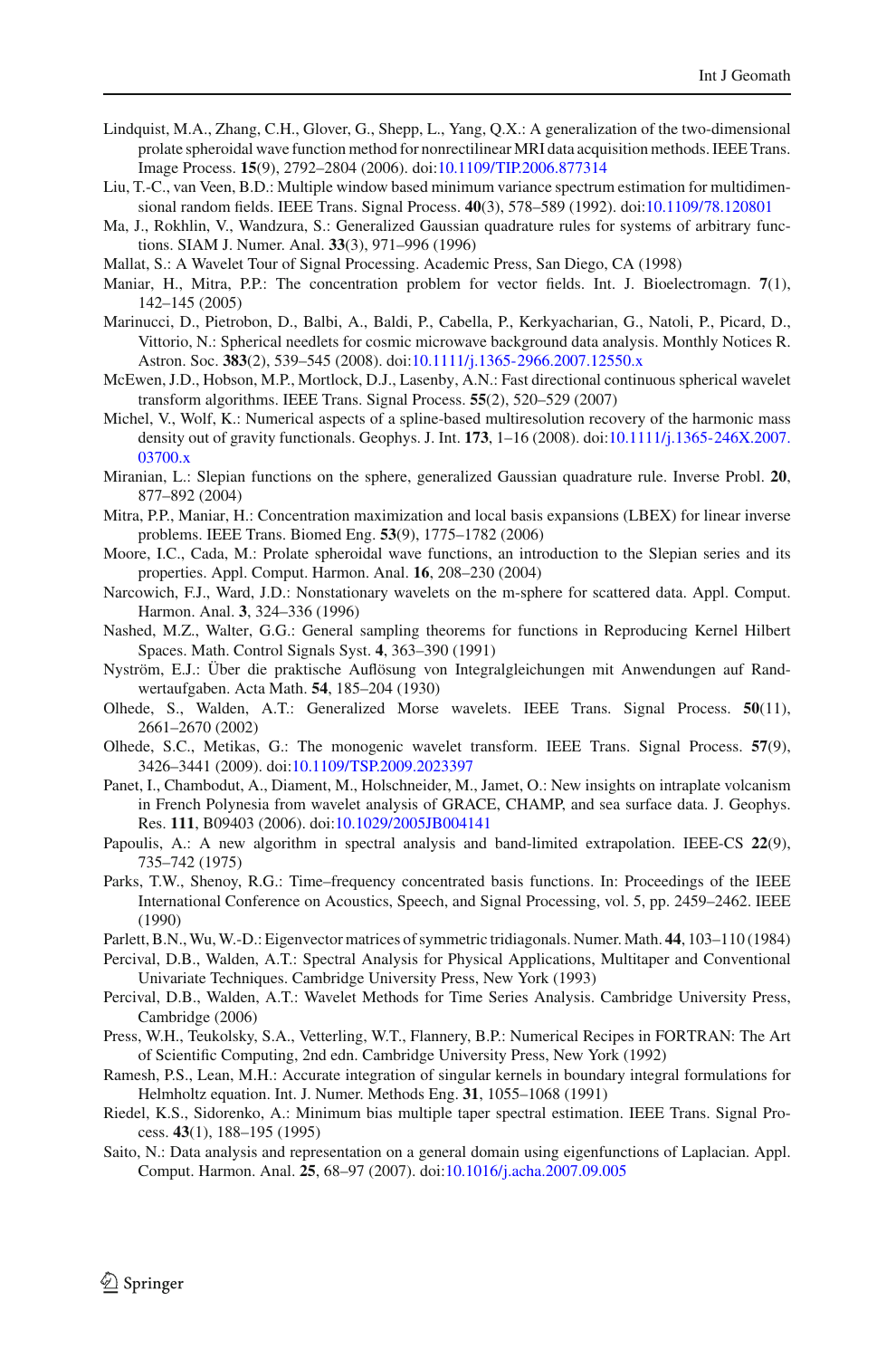- <span id="page-34-12"></span>Schmidt, M., Han, S.-C., Kusche, J., Sanchez, L., Shum, C.K.: Regional high-resolution spatiotemporal gravity modeling from GRACE data using spherical wavelets. Geophys. Res. Lett. **33**(8), L0840 (2006). doi[:10.1029/2005GL025509](http://dx.doi.org/10.1029/2005GL025509)
- <span id="page-34-13"></span>Schmidt, M., Fengler, M., Mayer-Gürr, T., Eicker, A., Kusche, J., Sánchez, L., Han, S.-C.: Regional gravity modeling in terms of spherical base functions. J. Geod. **81**(1), 17–38 (2007). doi[:10.1007/](http://dx.doi.org/10.1007/s00190-006-0101-5) [s00190-006-0101-5](http://dx.doi.org/10.1007/s00190-006-0101-5)
- <span id="page-34-11"></span>Schott, J.-J., Thébault, E.: Modelling the Earths magnetic field from global to regional scales. In: Mandea, M., Korte, M. (eds.) Geomagnetic Observations and Models, vol. 5 of IAGA Special Sopron Book Series. Springer, Berlin (2011)
- <span id="page-34-7"></span>Shepp, L., Zhang, C.-H.: Fast functional magnetic resonance imaging via prolate wavelets. Appl. Comput. Harmon. Anal. **9**(2), 99–119 (2000). doi[:10.1006/acha.2000.0302](http://dx.doi.org/10.1006/acha.2000.0302)
- <span id="page-34-19"></span>Shkolnisky, Y.: Prolate spheroidal wave functions on a disc—integration and approximation of two-dimensional bandlimited functions. Appl. Comput. Harmon. Anal. **22**, 235–256 (2007). doi[:10.1016/j.acha.](http://dx.doi.org/10.1016/j.acha.2006.07.002) [2006.07.002](http://dx.doi.org/10.1016/j.acha.2006.07.002)
- <span id="page-34-4"></span>Shkolnisky, Y., Tygert, M., Rokhlin, V.: Approximation of bandlimited functions. Appl. Comput. Harmon. Anal. **21**, 413–420 (2006). doi[:10.1016/j.acha.2006.05.001](http://dx.doi.org/10.1016/j.acha.2006.05.001)
- <span id="page-34-22"></span>Simons, F.J.: Slepian functions and their use in signal estimation and spectral analysis. In: Freeden, W., Nashed, M.Z., Sonar, T. (eds.) Handbook of Geomathematics, chap. 30, pp. 891–923. Springer, Heidelberg (2010). doi[:10.1007/978-3-642-01546-5\\_30](http://dx.doi.org/10.1007/978-3-642-01546-5_30)
- <span id="page-34-9"></span>Simons, F.J., Dahlen, F.A.: Spherical Slepian functions and the polar gap in geodesy. Geophys. J. Int. **166**, 1039–1061 (2006). doi[:10.1111/j.1365-246X.2006.03065.x](http://dx.doi.org/10.1111/j.1365-246X.2006.03065.x)
- <span id="page-34-24"></span>Simons, F.J., Dahlen, F.A.: A spatiospectral localization approach to estimating potential fields on the surface of a sphere from noisy, incomplete data taken at satellite altitudes. In: Van de Ville, D., Goyal, V.K., Papadakis, M. (eds.) Wavelets XII, vol. 6701, p. 670117. SPIE (2007). doi[:10.1117/12.732406](http://dx.doi.org/10.1117/12.732406)
- <span id="page-34-6"></span>Simons, F.J., van der Hilst, R.D., Zuber, M.T.: Spatio-spectral localization of isostatic coherence anisotropy in Australia and its relation to seismic anisotropy: Implications for lithospheric deformation. J. Geophys. Res. **108**(B5) 2250. doi[:10.1029/2001JB000704](http://dx.doi.org/10.1029/2001JB000704)
- <span id="page-34-8"></span>Simons, F.J., Dahlen, F.A., Wieczorek, M.A.: Spatiospectral concentration on a sphere. SIAM Rev. **48**(3), 504–536 (2006). doi[:10.1137/S0036144504445765](http://dx.doi.org/10.1137/S0036144504445765)
- <span id="page-34-10"></span>Simons, F.J., Hawthorne, J.C., Beggan, C.D.: Efficient analysis and representation of geophysical processes using localized spherical basis functions. In: Goyal, V.K., Papadakis, M., Van de Ville, D. (eds.) Wavelets XIII, vol. 7446, p. 74460G. SPIE (2009). doi[:10.1117/12.825730](http://dx.doi.org/10.1117/12.825730)
- <span id="page-34-16"></span>Simons, M., Solomon, S.C., Hager, B.H.: Localization of gravity and topography: constraints on the tectonics and mantle dynamics of Venus. Geophys. J. Int. **131**, 24–44 (1997)
- <span id="page-34-17"></span>Slepian, D.: Prolate spheroidal wave functions, Fourier analysis and uncertainty—IV. Extensions to many dimensions; generalized prolate spheroidal functions. Bell Syst. Tech. J. **43**(6), 3009–3057 (1964)
- <span id="page-34-20"></span>Slepian, D.: On bandwidth. Proc. IEEE **64**(3), 292–300 (1976)
- <span id="page-34-1"></span>Slepian, D.: Prolate spheroidal wave functions, Fourier analysis and uncertainty—V. The discrete case. Bell Syst. Tech. J. **57**, 1371–1429 (1978)
- <span id="page-34-5"></span>Slepian, D.: Some comments on Fourier analysis, uncertainty and modeling. SIAM Rev. **25**(3), 379–393 (1983)
- <span id="page-34-0"></span>Slepian, D., Pollak, H.O.: Prolate spheroidal wave functions, Fourier analysis and uncertainty—I. Bell Syst. Tech. J. **40**(1), 43–63 (1961)
- <span id="page-34-23"></span>Slepian, D., Sonnenblick, E.: Eigenvalues associated with prolate spheroidal wave functions of zero order. Bell Syst. Tech. J. **44**(8), 1745–1759 (1965)
- <span id="page-34-14"></span>Tegmark, M.: A method for extracting maximum resolution power spectra from galaxy surveys. Astrophys. J. **455**, 429–438 (1995)
- <span id="page-34-15"></span>Tegmark, M.: A method for extracting maximum resolution power spectra from microwave sky maps. Monthly Notices R. Astron. Soc. **280**, 299–308 (1996)
- <span id="page-34-2"></span>Thomson, D.J.: Spectrum estimation and harmonic analysis. Proc. IEEE **70**(9), 1055–1096 (1982)
- <span id="page-34-3"></span>Thomson, D.J.: Quadratic-inverse spectrum estimates: applications to paleoclimatology. Phil. Trans. R. Soc. Lond. Ser. A **332**(1627), 539–597 (1990)
- <span id="page-34-25"></span><span id="page-34-21"></span>Tricomi, F.G.: Integral Equations, 5th edn. Interscience, New York (1970)
- Van De Ville, D., Unser, M.: Complex wavelet bases, steerability, and the Marr-like pyramid. IEEE Trans. Image Process. **17**(11), 2063–2080 (2008). doi[:10.1109/TIP.2008.2004797](http://dx.doi.org/10.1109/TIP.2008.2004797)
- <span id="page-34-18"></span>Van De Ville, D., Philips, W., Lemahieu, I.: On the *N*-dimensional extension of the discrete prolate spheroidal window. IEEE Trans. Signal Process. **9**(3), 89–91 (2002)